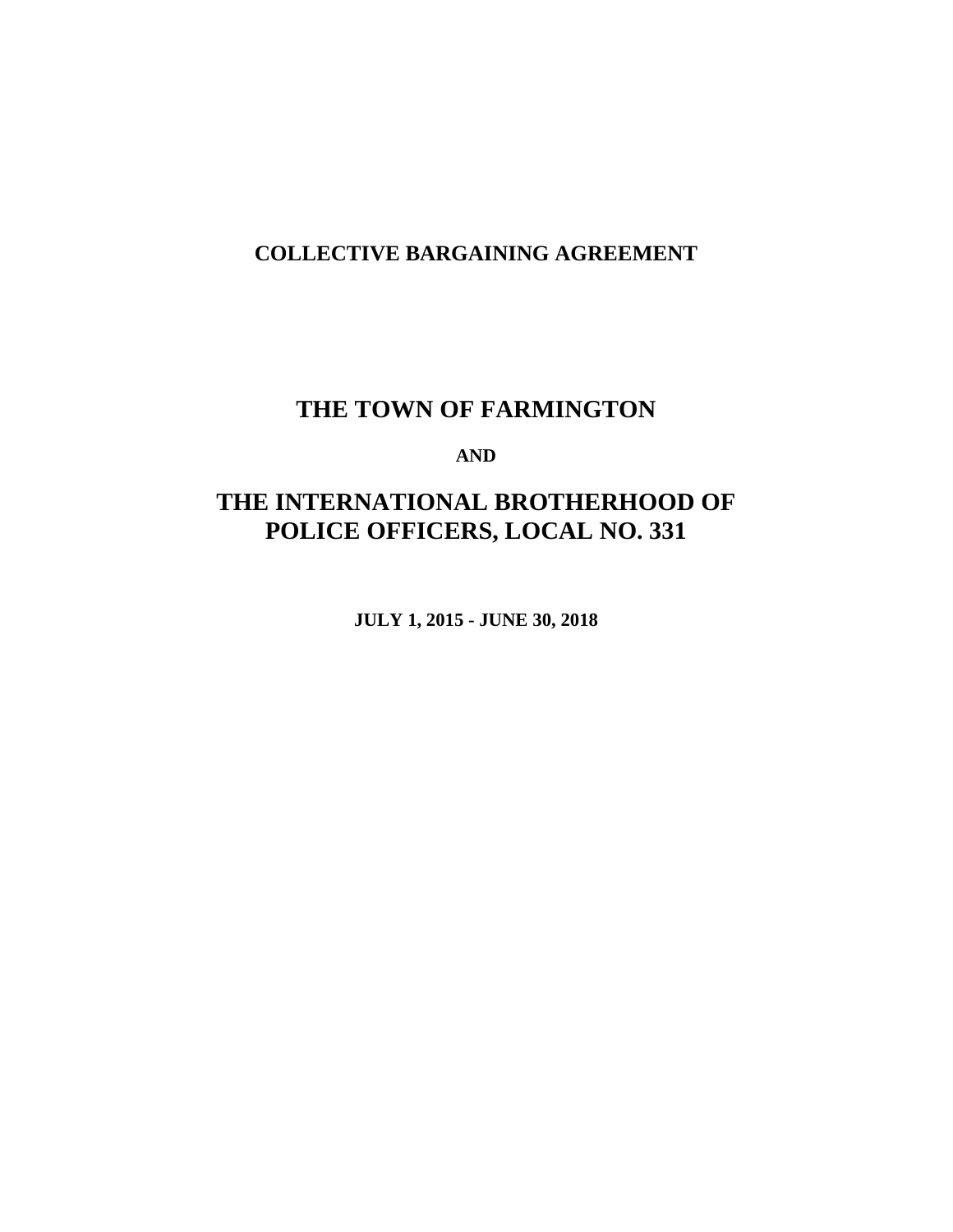# Town of Farmington - IBPO Local 331 2015-2018 Collective Bargaining Agreement

#### Table of Contents

| Article        | Title                                      | Page           |
|----------------|--------------------------------------------|----------------|
|                | Preamble                                   | $\mathbf{1}$   |
| $\mathbf{1}$   | Recognition                                | 1              |
| $\overline{2}$ | Union Security, Dues Deduction             | 1              |
| 3              | <b>Employee Rights and Representations</b> | $\overline{2}$ |
| $\overline{4}$ | <b>Management Rights</b>                   | $\overline{2}$ |
| 5              | Seniority                                  | $\overline{4}$ |
| 6              | Hours of Work                              | 6              |
| 7              | Overtime                                   | 10             |
| 8              | Private Police Duty                        | 15             |
| 9              | Holidays, Vacations, Good Attendance       | 16             |
| 10             | <b>Sickness</b>                            | 19             |
| 11             | <b>Funeral Leave</b>                       | 19             |
| 12             | <b>Military Leave</b>                      | 20             |
| 13             | <b>Union Activities Leave</b>              | 20             |
| 14             | <b>Grievance Procedure</b>                 | 21             |
| 15             | Uniforms and Clothing                      | 23             |
| 16             | Insurance                                  | 23             |
| 17             | Pension                                    | 28             |
| 18             | <b>Court Time</b>                          | 28             |
| 19             | Rates of Pay                               | 28             |
| 20             | <b>General Provisions</b>                  | 30             |
| 21             | Promotions                                 | 33             |
| 22             | <b>Savings Clause</b>                      | 35             |
| 23             | Duration                                   | 36             |
| Appendix A     | Pay Schedules                              | 37             |
| Appendix B     | <b>Contract Examples</b>                   | 38             |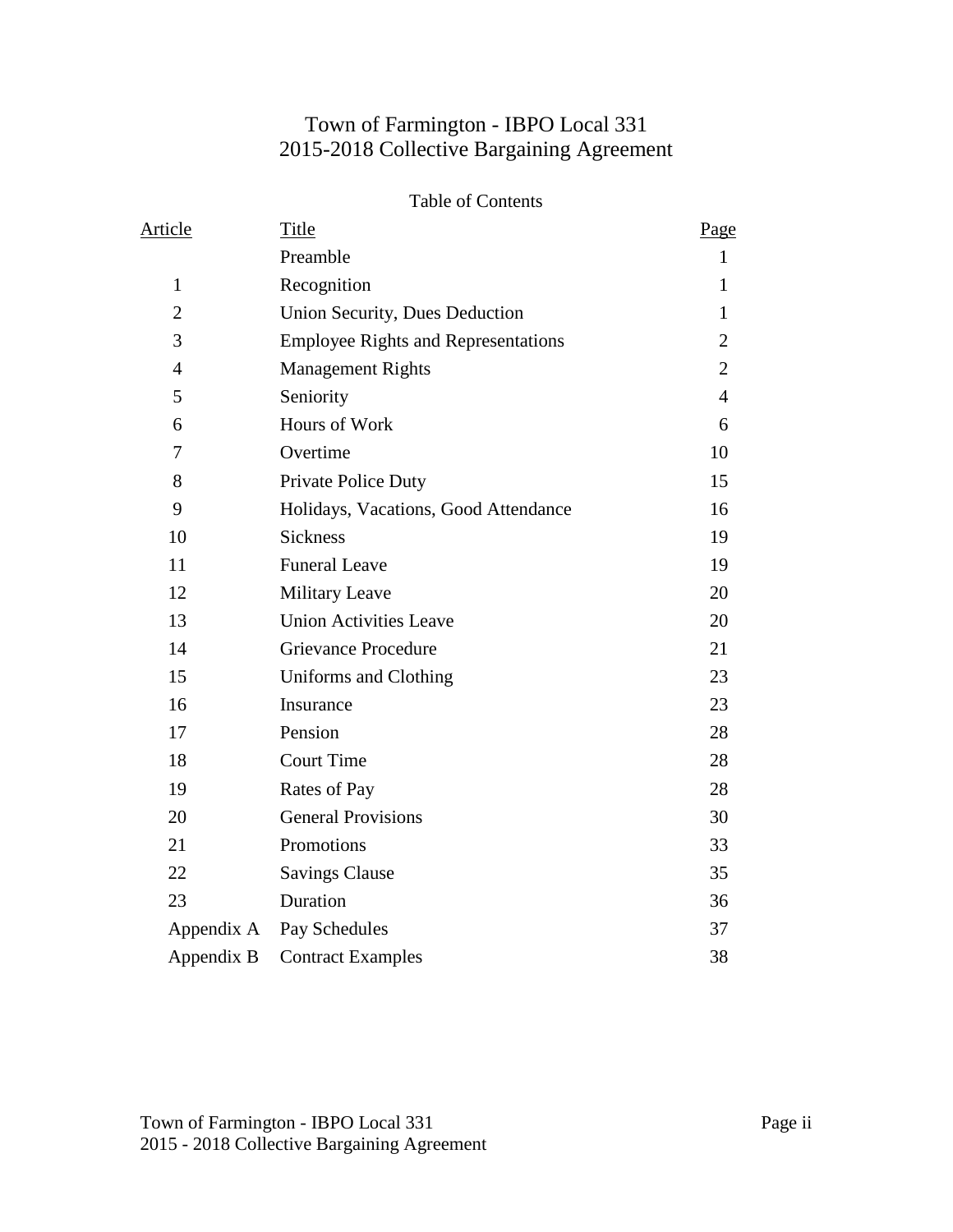#### **AGREEMENT**

#### **BETWEEN**

#### **THE TOWN OF FARMINGTON**

#### AND

#### **THE INTERNATIONAL BROTHERHOOD OF POLICE OFFICERS, LOCAL NO. 331**

#### **PREAMBLE**

This Agreement entered into by and between the Town of Farmington, State of Connecticut, hereinafter referred to as the "Town", and the International Brotherhood of Police Officers, Local No. 331, hereinafter referred to as the "Union", has as its purpose the promotion of harmonious relations between the Town and Union; the establishment of an equitable and peaceful procedure for the resolution of differences; and establishment of rates of pay, hours, of work, working privileges or benefits or any other matters that come within the general meaning of the terms, working conditions or conditions of employment.

#### **ARTICLE 1 RECOGNITION**

SECTION 1.1 The Town hereby recognizes the Union as the exclusive collective bargaining agent, for the purpose of collective bargaining in respect to rates of pay, wages, hours of employment and other conditions of employment, for the unit consisting of all regular full time, permanent investigating and uniformed members of the Farmington Police Department having the authority to exercise police powers, (exclusive of the Captain and Chief and the Municipal Animal Control Officer) of the Town hereinafter referred to as "Employees" or "Employee". The applicability of the provisions of this Agreement to the Municipal Animal Control Officer is set forth in Article 20.

#### **ARTICLE 2 UNION SECURITY, DUES DEDUCTION**

SECTION 2.1 As a condition of employment (i) all present employees who are members of the Union upon the effective date of this Agreement shall either remain members for the duration of this Agreement or pay an agency fee to the Union; and (ii) all employees who are not members shall, within thirty-one (31) days after the effective date

Town of Farmington - IBPO Local 331 Page 1 2015 - 2018 Collective Bargaining Agreement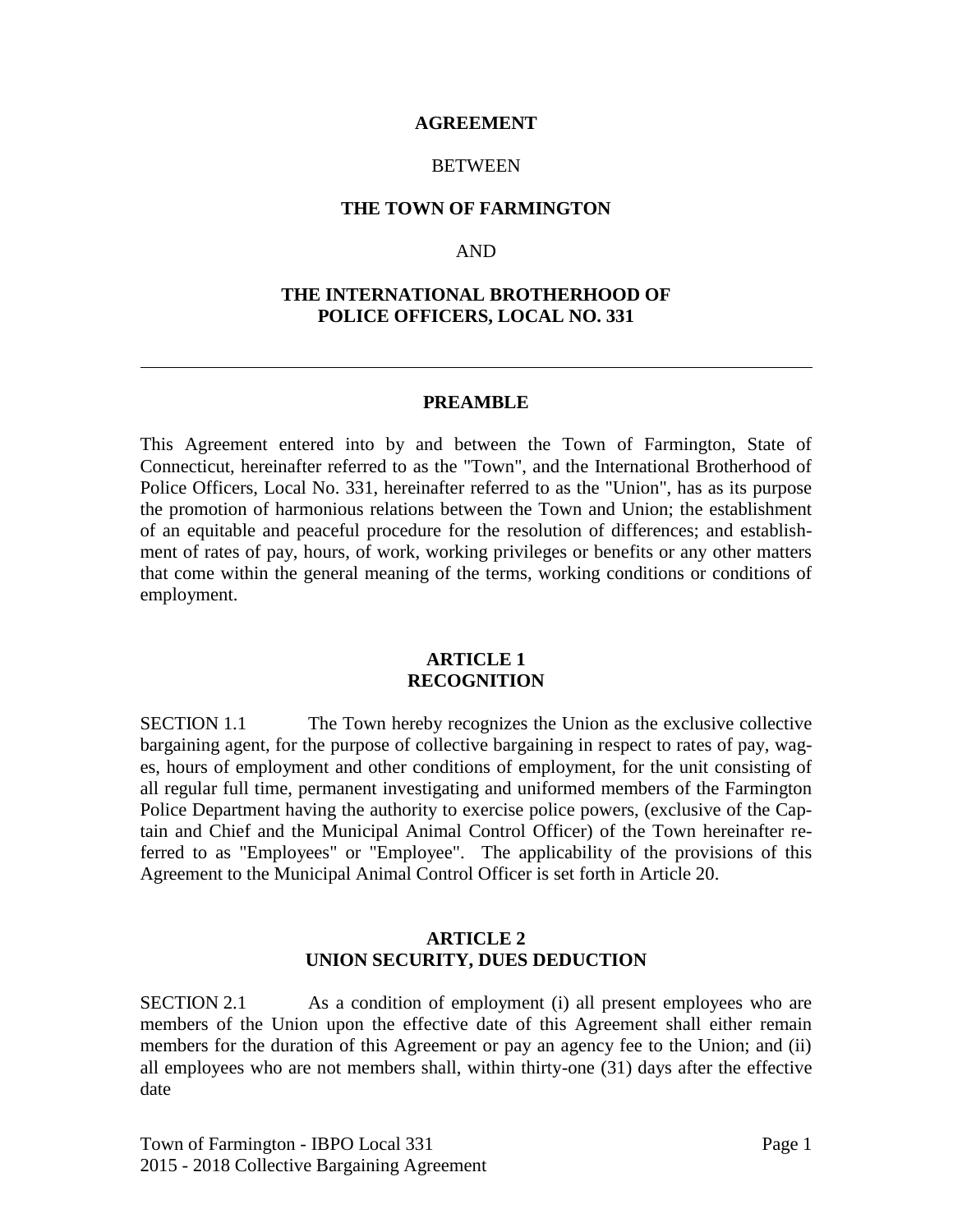of this Agreement, either become members of the Union and remain members for the duration of this Agreement, or pay an agency fee to the Union.

SECTION 2.2 All employees hired thereafter, as a condition of employment shall become members of the Union on or before their thirty-first (31st) day of employment, and remain members for the duration of this Agreement, or pay an agency fee to the Union.

SECTION 2.3 The Town agrees to deduct from the salary of all employees covered herein, who authorize in writing such deductions from their salary, such dues and initiation fees or agency fees as may be fixed and certified to the Town by the Union and allowed by law. The Town will remit to the Union on or before the last day of the month in which such deductions are made, the aggregate of amounts collected, together with a list of employees from whose salary such sums have been deducted. Such dues deductions shall continue for the duration of this Agreement and any extension thereof. The Union agrees that it will save the Town harmless from any claim for damages by reason of carrying out the provisions of this Agreement concerning the deduction from salary of such dues and fees, as hereinbefore mentioned.

SECTION 2.4 These deductions will be made on the payday of each month as specified by the Town and agreed to by the Union.

SECTION 2.5 In the event an employee receives no pay on the payday on which Union dues are deducted, no deduction shall be made for that month.

## **ARTICLE 3 EMPLOYEE RIGHTS AND REPRESENTATIONS**

SECTION 3.1 Employees have and shall be protected in the exercise of the right, without fear of penalty or reprisal, to join and assist the Union. The freedom of employees to assist the Union shall be recognized as extending to participation in the management of the Union and acting for the Union in the capacity of a Union Officer or representative or otherwise.

SECTION 3.2 The Union shall notify the Town Manager in writing of the names of Union officers, and shall inform the Town Manager of changes in the list of officers.

## **ARTICLE 4 MANAGEMENT RIGHTS**

SECTION 4.1 The Town has and will continue to retain, whether exercised or not, all of the rights, powers and authority heretofore had by it and, except where such rights, powers and authority are specifically relinquished, abridged or limited by the provisions of this Agreement, it shall have the sole and unquestioned right, responsibility and prerogative of management of the affairs of the Town and direction of the working forces, including, but not limited to the following:

Town of Farmington - IBPO Local 331 Page 2 2015 - 2018 Collective Bargaining Agreement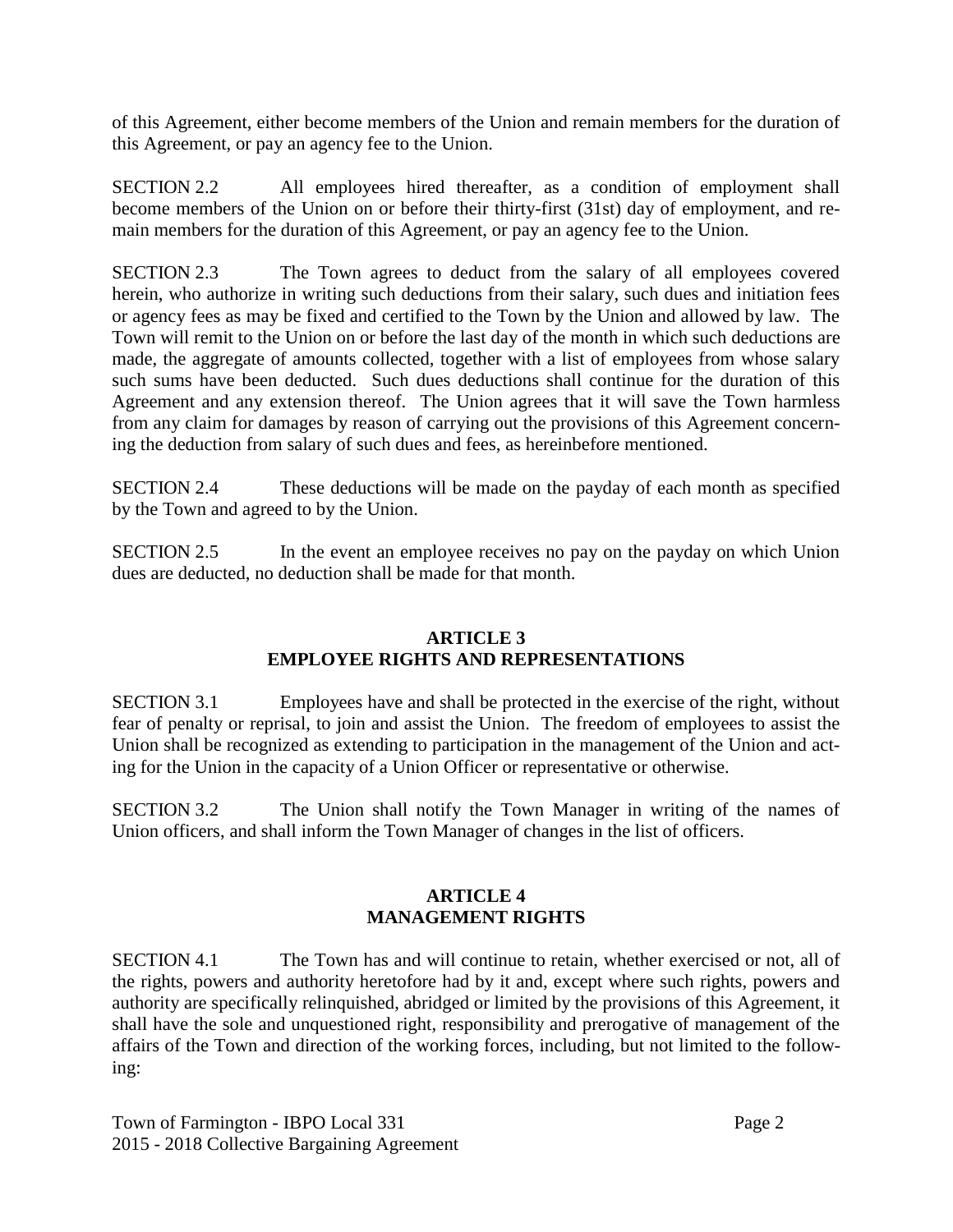To determine the care, maintenance and operation of equipment used for and on behalf of the purposes of the Town.

To establish or continue policies, practices and procedures for the conduct of Town business and, from time to time, to change or abolish such policies, practices, or procedures.

To discontinue processes or operations or to discontinue their performance by employees.

To select and to determine the number and types of employees required to perform the Town's operations.

To employ, transfer, promote or demote employees, or to lay off, terminate or otherwise relieve employees from duty for lack of work or other legitimate reasons when it shall be in the best interests of the Town or the department. In the event of a reduction in the number of employees, lay-off shall be in inverse order of seniority and recall shall be by seniority.

To prescribe and enforce reasonable rules and regulations for the maintenance of discipline and for the performance of work in accordance with the requirements of the Town, provided such rules and regulations are made known in a reasonable manner to the employees affected by them.

To insure that incidental duties connected with departmental operations, whether enumerated in job descriptions or not, shall be performed by employees.

To establish contracts or sub-contracts for municipal operations, provided that this right shall not be used for the purpose or intention of undermining the Union or of discriminating against its members. All work customarily performed by the employees of the bargaining unit shall be continued to be so performed unless in the sole judgment of the Town it can be done more economically or expeditiously otherwise.

SECTION 4.2 The above rights, responsibilities and prerogatives are inherent in the Town Council and the Town Manager by virtue of statutory and charter provisions and are not subject to delegation in whole or in part. Such rights may not be subject to review or determination in any grievance or arbitration proceeding, but the manner of exercise of such rights may be subject to the grievance procedure in this Agreement.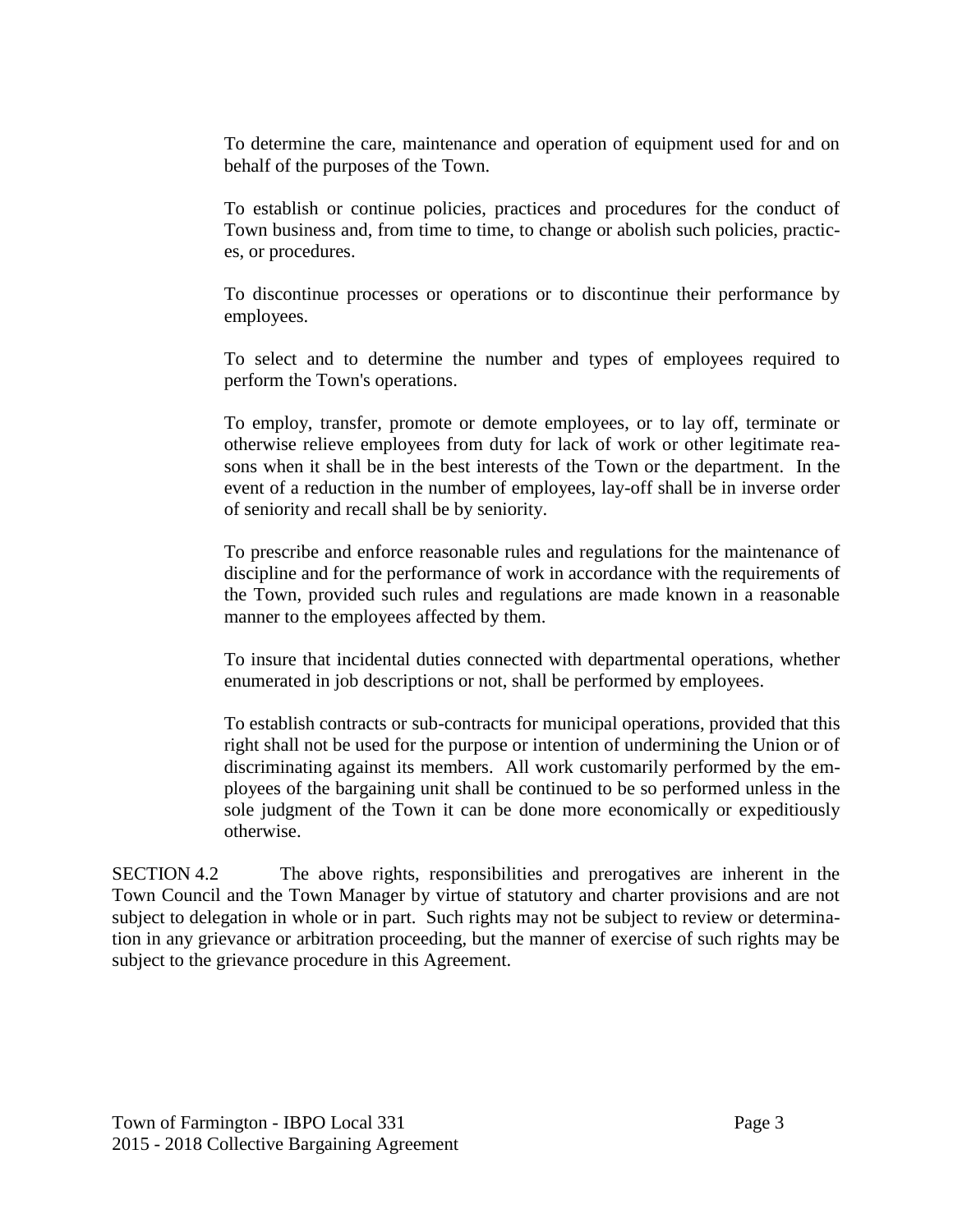#### **ARTICLE 5 SENIORITY**

SECTION 5.1 Seniority shall commence on the day that the employee begins work as a paid regular, full time employee of the department, except as provided in Section 5.3 below. Seniority shall apply to a Municipal Animal Control Officer (MACO) only within the MACO Section of the Department.

SECTION 5.2 An employee's seniority shall be broken and he shall forfeit all rights and benefits under this Agreement if he (1) voluntarily resigns and quits, (2) is discharged, (3) takes a leave of absence for the purpose of working at another occupation, or (4) takes a leave of absence for more than ninety (90) days, unless the leave is for military service or educational programs approved by the Town. An employee's seniority shall not be broken by leave which is designated as leave under the Family and Medical Leave Act.

SECTION 5.3.1 No employee shall attain seniority rights under this Agreement until he has been continuously employed by the Town as a full time member of the department for a period of fifteen (15) months from the date of successful completion of the minimum basic law enforcement training at the Connecticut Police Academy or any other certified law enforcement training academy pursuant to Sections 7-294a - 7-294l, inclusive of the General Statutes of Connecticut. The timing of the hiring of new employees shall be such that a new employee will normally be scheduled to begin the minimum basic law enforcement training within a period of 30 days from the date of the new employee's hiring. During the period between the date of hiring and the completion of the minimum basic law enforcement recruit academy training, the new employee shall be a sworn Police Trainee who shall not have the powers of arrest and shall not work in the capacity of a police officer except as provided by POST regulations. During the period that the new employee (i) is a Police Trainee, (ii) is receiving the minimum basic law enforcement training and (iii) is fulfilling the full fifteen-month period following completion of such training, the employee shall be on probation and may be discharged by the Town for any reason whatsoever. In such event, neither the Union nor the employee shall have recourse to the grievance and arbitration provisions of this Agreement. Upon completion of an employee's probation period, the employee's seniority shall date back to the date of his original employment with the Town. In those cases where a laterally certified candidate is hired, the 15-month probationary period will begin on the date of hire.

A Municipal Animal Control Officer (MACO) shall not attain seniority rights under this Agreement until he has been continuously employed by the Town as a full time member of the Department for a period of fifteen (15) months. During the period that a newly hired MACO is in this fifteen-month period, the MACO shall be on probation and may be discharged by the Town for any reason whatsoever. In such event, neither the Union nor the employee shall have recourse to the grievance and/or arbitration provisions of this Agreement. Upon completion of the employee's probation period, the employee's seniority shall date back to the date of original employment as a MACO.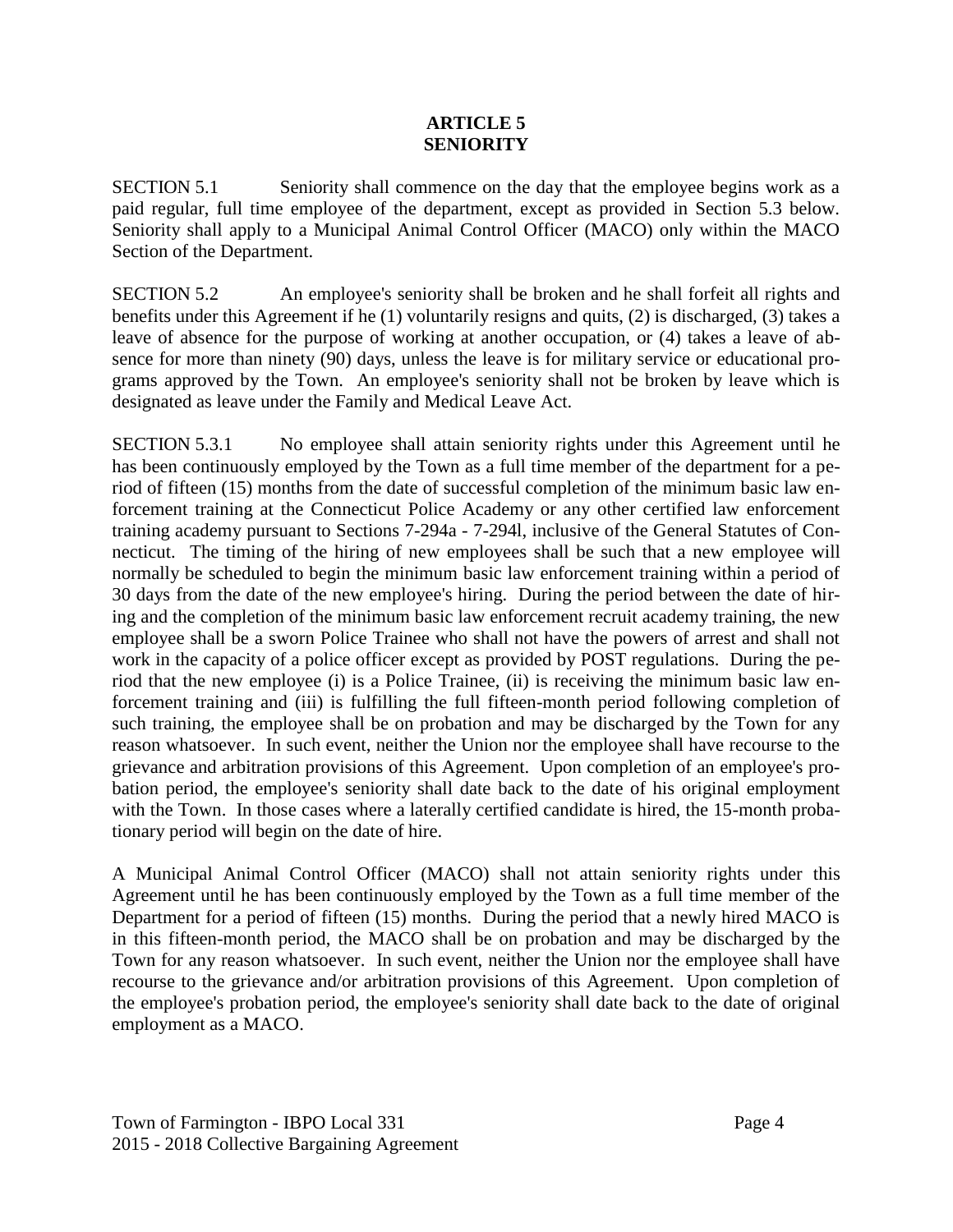SECTION 5.3.2 When an employee is promoted to the position of detective, such position shall be a temporary assignment for a one year probationary period during which time such assignment may be revoked at the discretion of the Chief for any reason whatsoever. At such time as an employee holds the position of detective for a period of one year, he shall attain the rank and full status of detective.

SECTION 5.3.3 When an employee is promoted to the position of sergeant, or lieutenant, such position shall be a temporary assignment for a one year probationary period during which time any such promotion may be rescinded for reasonable grounds. Should such a recision occur, the affected employee shall be returned to the employee's previous rank with no loss of benefits or seniority that the employee would otherwise have had if such promotion had not been made.

SECTION 5.4 Rank seniority is the total length of continuous service of an employee as a permanent appointee in a given rank.

SECTION 5.5 Whenever more than one person is appointed to the department on the same day, the seniority of each individual as it relates to others appointed on the same day, shall be determined by their relative position on the Police Academy examination, with the greatest seniority being granted to the individual standing highest on the list amongst those appointed.

## SECTION 5.6 Layoff and Bumping.

Seniority shall apply in the case of layoff. In the case of layoff, the following procedures shall be followed, in order:

1. The Town shall identify the position which will be eliminated.

The Town shall notify the Union and the least senior employee holding the rank of that position, at least ten (10) days in advance, in writing.

- 2. The least senior employee holding the rank of that position shall have the following options:
	- a) to accept the layoff; or
	- b) to bump if his/her seniority so permits.

The employee's decision concerning this option must be made within three (3) days of receipt of notice to the employee.

- 3. If the employee decides to bump, the employee shall bump the least senior employee in the next lower rank, provided he/she has greater seniority than the employee to be bumped.
- 4. An employee who is bumped shall have the following options:

Town of Farmington - IBPO Local 331 Page 5 2015 - 2018 Collective Bargaining Agreement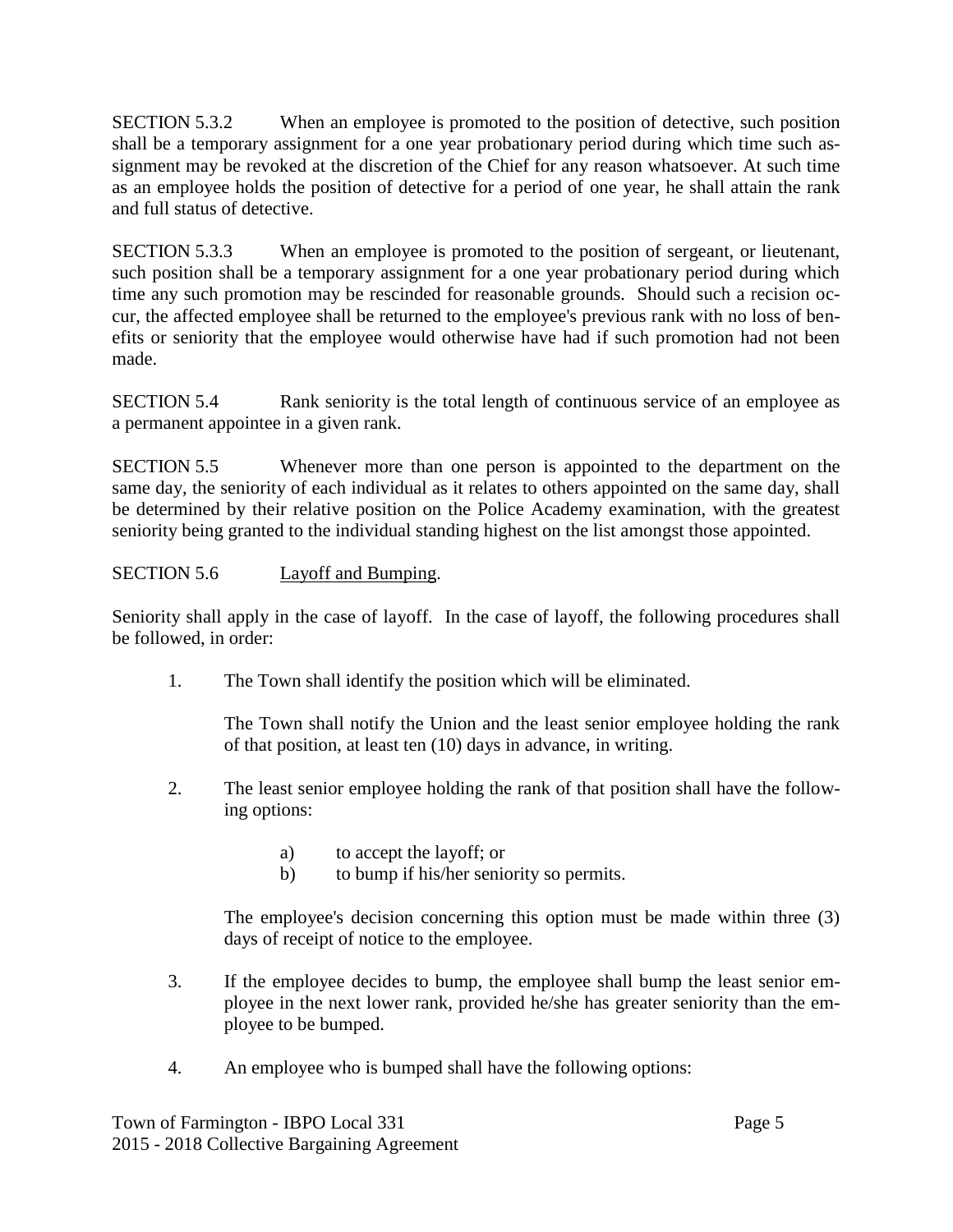- a) to accept the layoff; or
- b) to bump if his/her seniority so permits.
- 5. The last employee to be bumped shall be laid off.

#### SECTION 5.7 Recall.

An employee who is laid off shall be placed on a recall list for the rank from which he/she was laid off and for any lower rank held in the police department prior to layoff. The employee shall remain on the recall list for a period of two (2) years.

An employee who bumps to a lower rank shall have the right to return to that rank before any new person is appointed. Recall for an individual who has bumped to a lower rank shall extend for a period of three (3) years.

During these recall periods following layoff, employees who are laid off or who bumped to a lower rank shall be given preference for reemployment based on their seniority and the rank of the vacancy.

The Town shall mail written notice of the opportunity for reemployment to a laid off employee at the employee's last address of record with the Town. The employee must respond to the notice not more than fourteen (14) days from the date it is mailed. Failure to timely respond to the notice or failure to accept an offer of reemployment shall result in the forfeiture of recall rights.

#### **ARTICLE 6 HOURS OF WORK**

SECTION 6.1 There shall be three (3) established eight (8) hour work shifts:

Shift A, to start at 07:00 a.m. Shift B, to start at 3:00 p.m. Shift C, to start at 11:00 p.m.

SECTION 6.1.1 There shall be three (3) established eight and one-half (8.5) hour work shifts for the Patrol Shift commander:

> Shift A, to start at 6:30 a.m. and end at 3:00 p.m. Shift B, to start at 2:30 p.m. and end at 11:00 p.m. Shift C, to start at 10:30 p.m. and end at 7:00 a.m.

SECTION 6.2.1 The work shall be scheduled for each employee as agreed to by the Town and the Union. The schedule shall be posted five (5) days prior to the schedule taking effect. The work schedule for Patrol Officers and Sergeants assigned to patrol shall be determined by

Town of Farmington - IBPO Local 331 Page 6 2015 - 2018 Collective Bargaining Agreement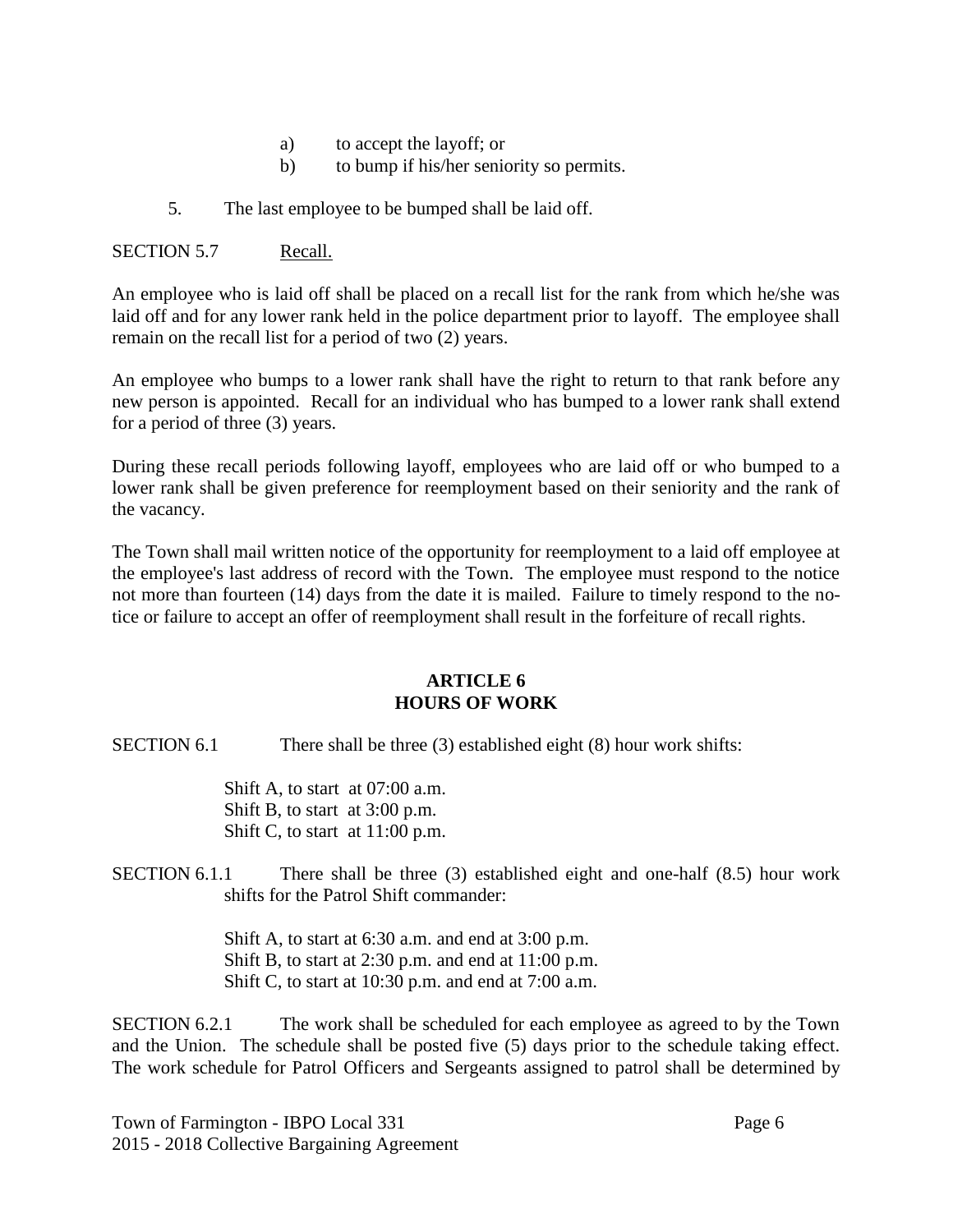seniority bid. Officers on probation shall not participate in bid shifts. Positions to be bid will conform to the actual staffing requirements for each shift based upon staffing allocations determined by the Chief of Police in accordance with Department General Orders. Bids shall be for periods consisting of three (3) months and shall be submitted to the Chief of Police not later than the first  $(1<sup>st</sup>)$  of the month previous to the month the bid shift begins. Officers may not bid for the same shift more than two bid periods in a row if notified by the Chief of Police thirty (30) days prior to bid due date of any third bid period.

Officers assigned to any shift in excess of minimum staffing requirements may be 'jumped' to an adjoining shift to fill a vacancy and maintain minimum staffing requirements on that shift. Five days' notice will normally be given to officers being 'jumped.' 'Jumping' shall be determined by inverse order of seniority.

Any officer not meeting department standards based on two successive performance evaluations below 60 and repeated violations of Rules and Regulations of the Department and showing no improvement after counseling and opportunities to improve, shall be exempt from the shift bidding process and placed on any shift designated by the Chief of Police until such time as performance meets department standards. The Town and the Union agree to meet and discuss any problems encountered with the shift bidding process during the term of this Agreement.

SECTION 6.2.2 Quick come backs will be eliminated whenever possible.

SECTION 6.2.3 Changes in the bid system will be made during a bid cycle effective the first of the month when:

- 1) a vacancy occurs on a shift which is anticipated to last at least a month; or
- 2) An officer returns to duty in patrol from an assignment not in the bid rotation or otherwise returns to duty.
- 3) Officers who anticipate completing probation within a current calendar month may submit a written request to the Patrol Commander stating their desire to fill a vacant bid. The request must be received by the  $10<sup>th</sup>$  of the current calendar month. Upon successful completion of probation the officer's request would take effect the first day of the following month or the beginning of a new bid cycle, whichever comes first.

Requests for such changes will be made by notifying the scheduling authority in writing no later than the 10th of the month prior to the month the change would occur. Such changes and any ensuing movement of officers within the bid system will be based upon seniority and the most recent bid request on file with the scheduling authority.

SECTION 6.3.1 The regular work week for patrol officers shall be four (4) consecutive eight-hour days worked, followed by two (2) consecutive days off from work.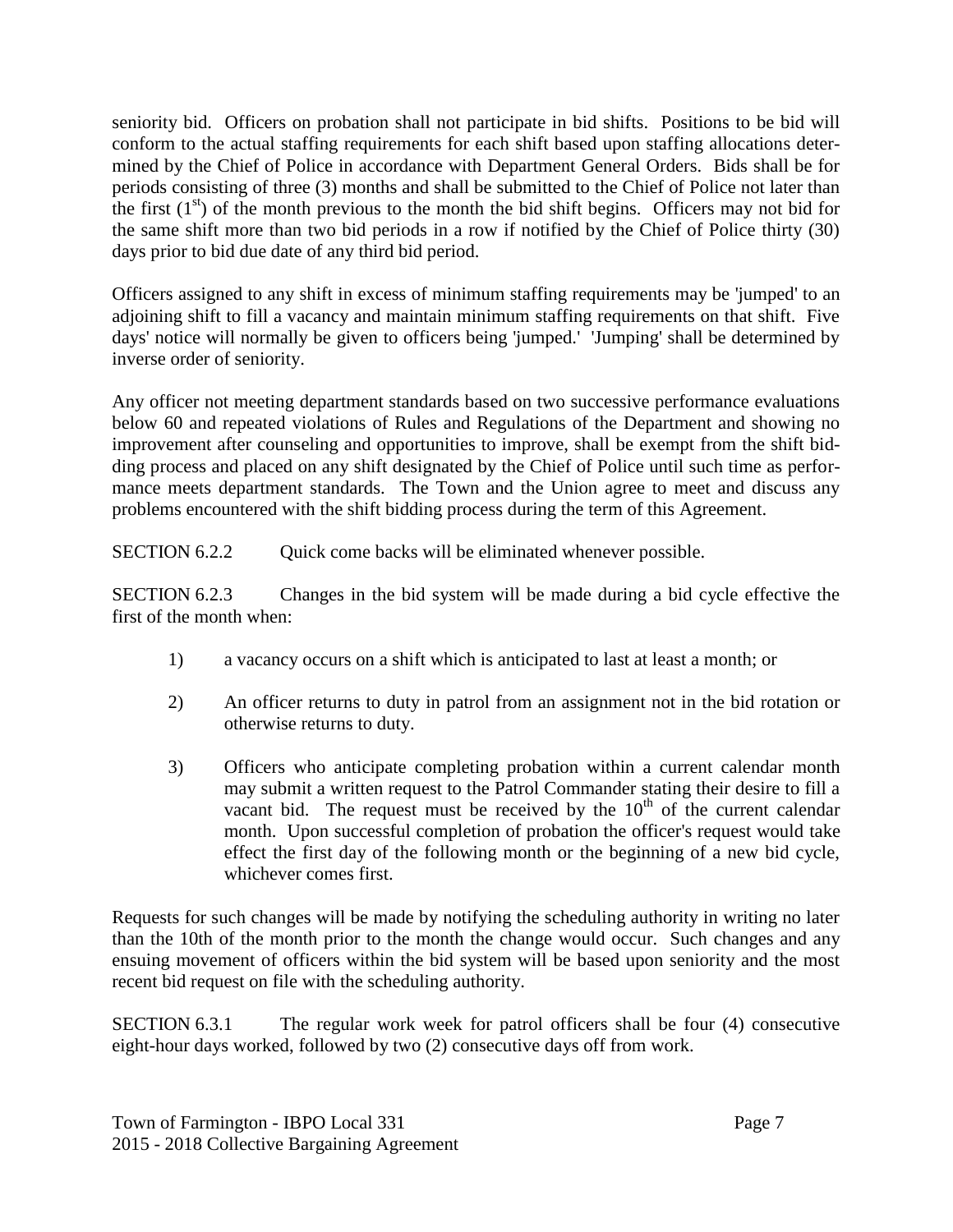SECTION 6.3.2 The Chief of Police will make every effort to schedule training so as not to interfere with the regular days off for police officers. The intent of this paragraph is not meant to inhibit training or to prevent it from happening but to make an effort to recognize that an officer's time-off is valuable. Officers will not be ordered to work on regular days off not contiguous with regular assigned work shifts except during periods of Townwide or Statewide emergencies; during a major Department effort; or when there are no officers available from a continuous shift to maintain minimum staffing on a shift and there are no officers available from other police assignments.

SECTION 6.3.3 Training days shall not be scheduled on weekend days or holidays, and shall be scheduled as far in advance as possible.

SECTION 6.3.4 The regular work-week for an employee assigned to "light duty" shall be the same as other "administrative" personnel as described in Section 6.5. If an employee is on light duty for less than three (3) weeks, his schedule will be adjusted so that he averages 37.5 hours per week in a manner mutually acceptable to the employee and the Chief.

SECTION 6.3.5 The regular work-week for Police Trainees shall be five (5) consecutive eight-hour days worked followed by two (2) consecutive days off from work, consistent with a forty (40)-hour work-week.

SECTION 6.4 The regular work schedule for patrol Sergeants shall be four (4) consecutive eight-hour days worked, followed by two (2) consecutive days off from work. Patrol Sergeants will be assigned to shifts by the Chief of Police. Sergeants shall have the option of adjusting assigned days off within each three (3) month shift rotation provided at least one of them is scheduled to work each day. Administrative Personnel, other than MACO, shall have the option of adjusting assigned days off within each three month shift rotation subject to the approval of the Chief or his designee.

SECTION 6.5 For purposes of this Agreement, the term "administrative personnel" shall apply to the Lieutenants, the Patrol Executive Officer, MACO and members in the following units: Detective, Special Projects/Community Policing, Training. Administrative personnel shall work a 37 1/2 hour work week averaged over a three month period. The Chief of Police and the Union shall evaluate a 37 1/2 hour plan every year to ensure that it meets the needs of the Town and of the employees. The actual hours the employees work during the 37 1/2 hour week are covered in other sections of this Agreement.

SECTION 6.6 The ranking shift commander shall continue to work an eight and one half (8.5) hour day.

SECTION 6.7.1 The regular work hours of administrative personnel other than Special Projects, and Community Policing officers, shall be an 8 hour period, Monday through Friday, between the hours of 7:00 a.m. and 5:00 p.m. as determined by the Chief of Police or his designee. Special Projects and Community Policing officers shall work those hours consistent with their assignment and consistent with a 37 1/2 hour work week.

Town of Farmington - IBPO Local 331 Page 8 2015 - 2018 Collective Bargaining Agreement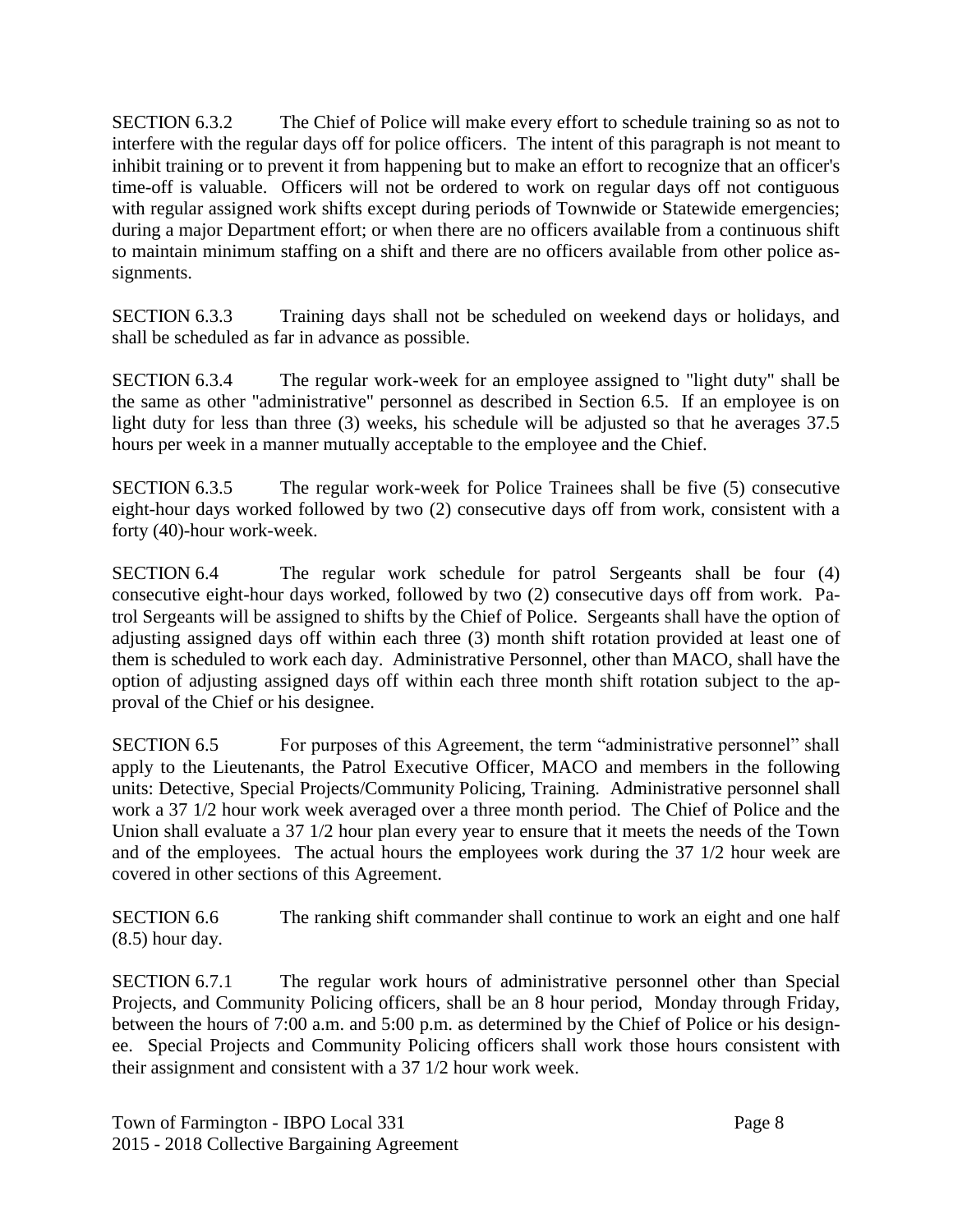SECTION 6.7.2 The Chief of Police may change the days and/or hours worked by administrative personnel with five (5) working days' notice when there is demonstrated police related need. Except in an emergency or situation outside of the control of the Department, this provision will not be used to require work on Sunday as part of the regular work schedule.

SECTION 6.8 Detectives may be assigned to work Saturday by the Chief of Police, with five (5) working days' notice. If a detective is assigned to work Saturday, it will be in lieu of a regular work day. A detective who works Saturday will be paid at his regular rate of pay. The Chief of Police and the detective will determine by mutual agreement which regular week day the detective will take off for working Saturday.

SECTION 6.8.1 There shall be a rotation for an on call Detective who is responsible for detective call outs outside of the Detective Units normal working hours such as nights, weekends and holidays. The on call rotation will be implemented in a fair and equitable manner amongst the full time members of the unit who hold the rank of Detective. The Detective assigned to on call duty will be compensated at the rate of 4 hours at 1 ½ their rate of pay for each 7 day period that they are on call. The 4 hours of on call compensation shall be used toward the first call back when applicable. Any subsequent call backs will be considered a new a call back and will be compensated in accordance with section 7.4. See example in Appendix B.

SECTION 6.9 If a Lieutenant is assigned to work on Saturday, it will be with five (5) working days' notice, and will be in lieu of a regular work day, and he shall be paid at his regular rate of pay. The regular work day which shall be taken off by the lieutenant assigned to work Saturday shall be determined by mutual agreement of the Chief of Police and the lieutenant.

SECTION 6.10 The Town shall have the right to require personnel to work overtime. For the purpose of determining regular time and overtime pay, the regular work week shall be considered as 37 1/2 hours per week based on a schedule of four consecutive days worked on 2 consecutive days off from work, consistent with the schedule agreed to in Section 6.3.1 of this article, except with respect to Police Trainees as set forth in Section 6.3.5 above.

SECTION 6.11 During each tour of duty, all employees shall be allowed one-half  $(1/2)$ hour for lunch.

SECTION 6.12 Officers will not perform dispatching functions except in emergencies.

SECTION 6.13 The hours of the probationary officer training slot will be set at 1900 - 0300 hrs.; the day off rotation will be determined by the Chief of Police or his designee but will comply with the regular work week as outlined in Section 6.3.1 of this Agreement.

The slot is exclusively for probationary patrol officers and is not subject to the shift bid procedure outlined in Article 6, Section 6.2.1 of this Agreement (i.e., the slot will not be available to permanent officers when no probationary officers exist).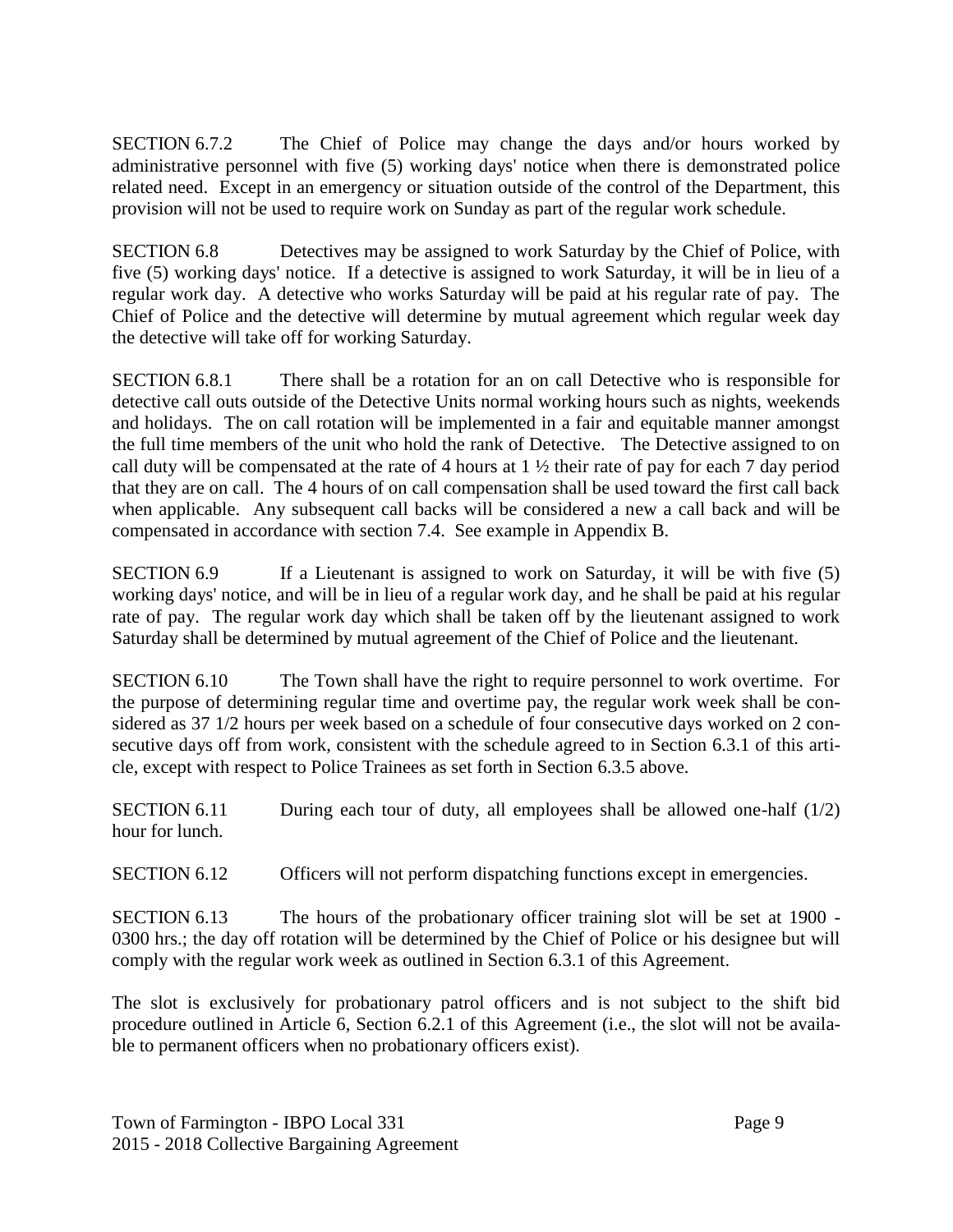Probationary officers will be assigned to this slot as determined by the Chief of Police. Probationary officers in the Field Training Program will not be assigned to this slot.

This new slot will not increase the minimum staffing requirements but may supplement the shift and shall be counted in the current minimum staffing requirements.

Probationary officers assigned to this shift will be subject to the overtime system as outlined in Article 6, Section 6.3.2 and Article 7, Section 7.8 of this Agreement.

#### SECTION 6.14

Field Training Officers, when assigned an Officer in training for their shift, will receive 1 hour of straight time at the employee's rate per DOR. FTO's completing a DOR for a half shift with a trainee, will receive ½ hour of straight time at the employee's rate. See example in Appendix B.

#### **ARTICLE 7 OVERTIME**

SECTION 7.1 During the regular work week, the additional half-hour per day worked by the Patrol Shift Commander shall be compensated at one and one-half times their respective rates of pay.

SECTION 7.2 All employees shall be compensated at the rate of one and one-half (1 1/2) times their regular rate of pay for work performed in excess of eight (8) hours per day or for any hours worked not consistent with the normally-scheduled 37 1/2 hours work-week except for overtime for Police Trainees, whose overtime will be based on work performed in excess of eight (8) hours per day or for any hours worked not consistent with the normally-scheduled forty (40) hour work-week.

SECTION 7.3.1 An employee who works on any holiday referred to in Section 9.1.1 shall be compensated in addition to holiday pay at one and one-half times his regular rate of pay for each hour of his regular shift worked even if only a portion of the employee's shift falls on the holiday. An employee who works hours in excess of his regular shift on those holidays designated (\*) in Article 9 shall be compensated at two and one-half times his regular rate for each hours worked in excess of his regular shift. An employee who works hours in excess of his regular shift on the remaining holidays shall be compensated at one and one-half his regular rate for each hour worked in excess of his regular shift.

SECTION 7.3.2 An employee who works Shift C shall receive overtime compensation for only one Shift C worked during a holiday, and shall not be entitled to any additional holiday overtime, even if he works another Shift C during the same twenty-four hour holiday period.

SECTION 7.3.3 Police Officers shall not work 16 hour shifts unless emergency conditions exist and then only with approval of the Chief of Police. All other volunteer overtime in excess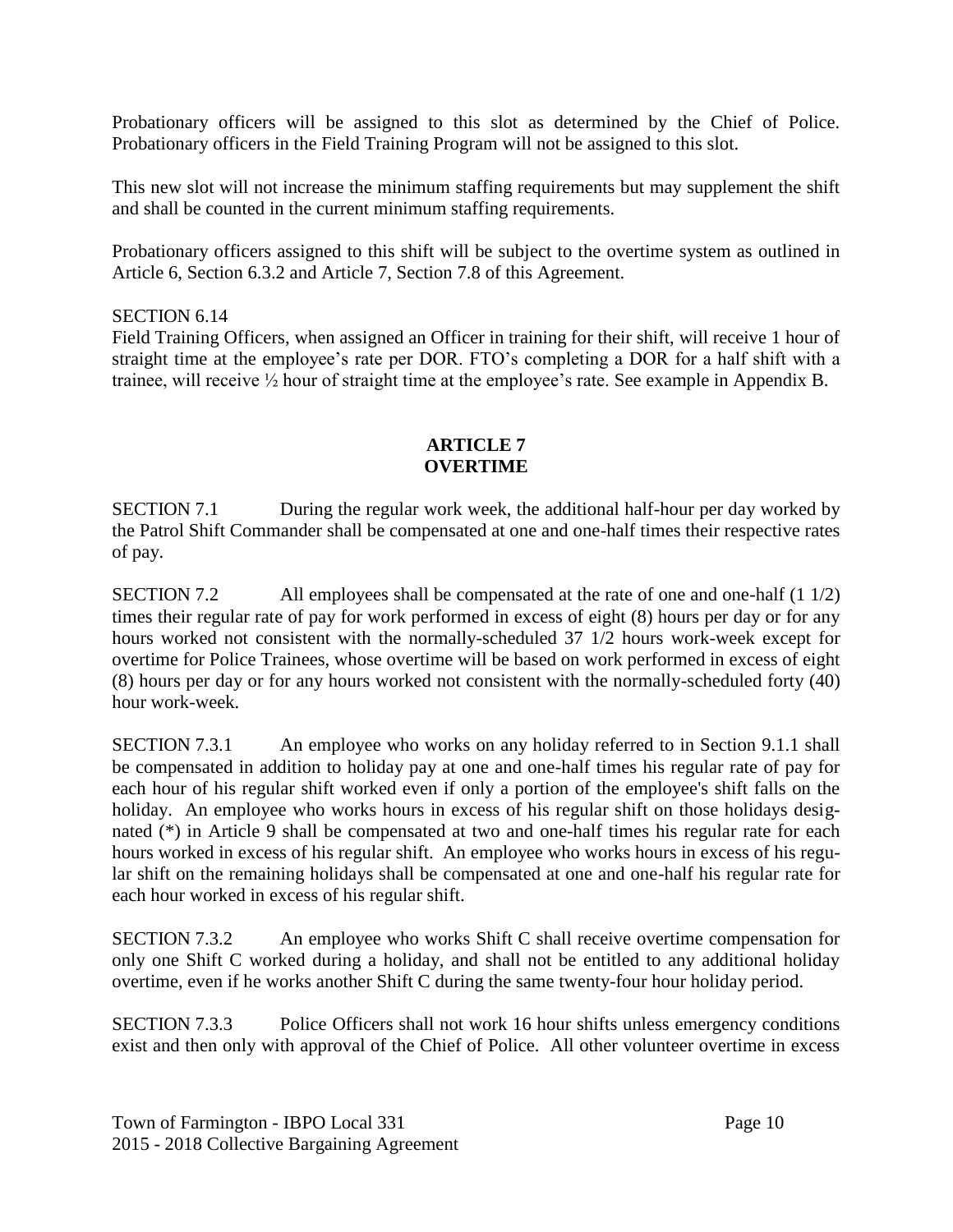of the regular 4-2 schedule shall be unrestricted based on the individual officer's ability to perform his duties at an acceptable level, as determined by the Chief of Police or his designee.

SECTION 7.4 When an employee is required to return to duty to perform overtime duties on a regular working day and when the overtime hours so worked are not continuous with said employee's regular duty hours, said employee shall be paid (i) not less than four (4) hours at his regular hourly rate of pay or (ii) time and one-half for the overtime hours worked, whichever is greater. The advisor(s) to the Explorer Post shall be paid for the actual hours worked.

SECTION 7.5 All compulsory in-service police training which is not conducted during the regular work week shall be paid at time and one-half  $(1\ 1/2)$  with a minimum of two  $(2)$ hours at time and one-half.

SECTION 7.6 Time spent in connection with marching in parades on Memorial Day shall be voluntary and shall not be compensated.

SECTION 7.7 Time paid for but not worked shall be considered as time worked for the purpose of computing overtime.

SECTION 7.8 Scheduled overtime shall be posted and distributed to all employees on a fair and equal basis reasonably commensurate with the particular circumstances.

## **Ordered Overtime**

- 1. Ordered overtime will be determined based on the date the employee was last ordered, not the actual date worked.
- 2. Ordered overtime will be contiguous with assigned hours of work whenever possible in accordance with Article 6.3.2.
- 3. Ordered Overtime caused by filling minimums will normally be scheduled a month in advance.
- 4. All other ordered overtime will be assigned as quickly as possible (i.e. Sick Time).
- 5. If a patrol officer is already assigned overtime, then he or she is not eligible to be ordered.
- 6. If a police officer who has been ordered to work makes arrangements for another officer to work the ordered overtime slot, the officer's (who was ordered) position on the Ordered Overtime list will revert back to the previous entry.

## **Regular Overtime**

1. Preference will be given to officers assigned hours of work contiguous with the overtime hours to be assigned.

Town of Farmington - IBPO Local 331 Page 11 2015 - 2018 Collective Bargaining Agreement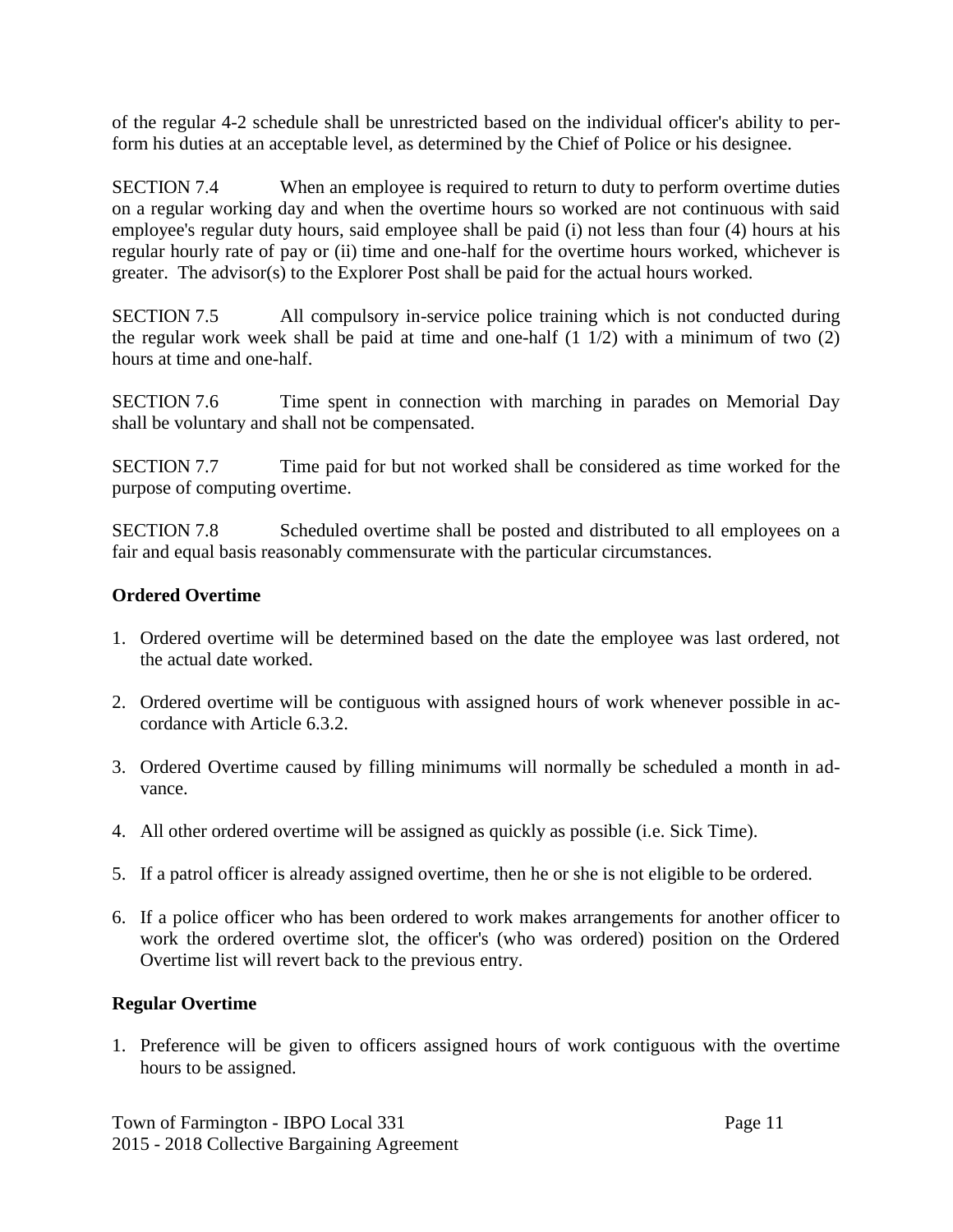- 2. When possible, scheduled overtime will be assigned prior to the schedule being posted.
- 3. Once the schedule is posted, overtime on the posted schedule will be offered for a period of three days.
- 4. Overtime for dates not on the posted schedule will be offered for a period of five days.
- 5. If a police officer refuses overtime, it will be counted as overtime worked.
- 6. If a police officer fails to sign the overtime sheet, that also will be considered a refusal and be counted as overtime worked if that officer has worked during the period of the time the overtime sheet was posted.
- 7. When a police officer has been assigned overtime and arranges for someone else to work the overtime slot, it is counted as an overtime for the officer who works the slot and it is also counted as a refusal for the officer giving up the overtime slot.
- 8. Officers assigned to areas of the police department other than the Patrol Division will fall under the same rules as officers assigned to the Patrol Division when:
	- A. The officer wishes to be considered for overtime in the Patrol Division.
	- B. Receives permission to have their hours changed so as to be the same as Patrol hours worked.
	- C. Submits a request for overtime consideration to the Patrol Division scheduling authority with the appropriate supervisor's permission.
	- D. Officers assigned to other areas of the police department who do not wish to be considered for overtime will not be subject to normal ordered overtime in the Patrol Division.
	- E. Requests to be considered for Patrol overtime will remain in effect until the officer submits a memo to the Patrol Division scheduling authority requesting to be taken off the overtime list.
	- F. Officers can only be taken off the list prior to the posting of a new schedule by the scheduling authority.
	- G. In the event an officer not assigned to the Patrol Division has a Patrol overtime scheduled and his or her supervisor needs to change that officer's hours so that they no longer are contiguous with assigned overtime, that overtime will be filled using other available officers as needed or ordered overtime if necessary.
- 9. Overtime taken by officers on their day off, or otherwise not contiguous with their shift (noncontiguous overtime), will be counted separately from contiguous overtime for purposes of determining fair and equitable distribution.
- 10. Officers may be ordered to fill any vacation requests of four (4) or more consecutive work days if not otherwise filled, provided: a) The request is submitted at least thirty (30) days in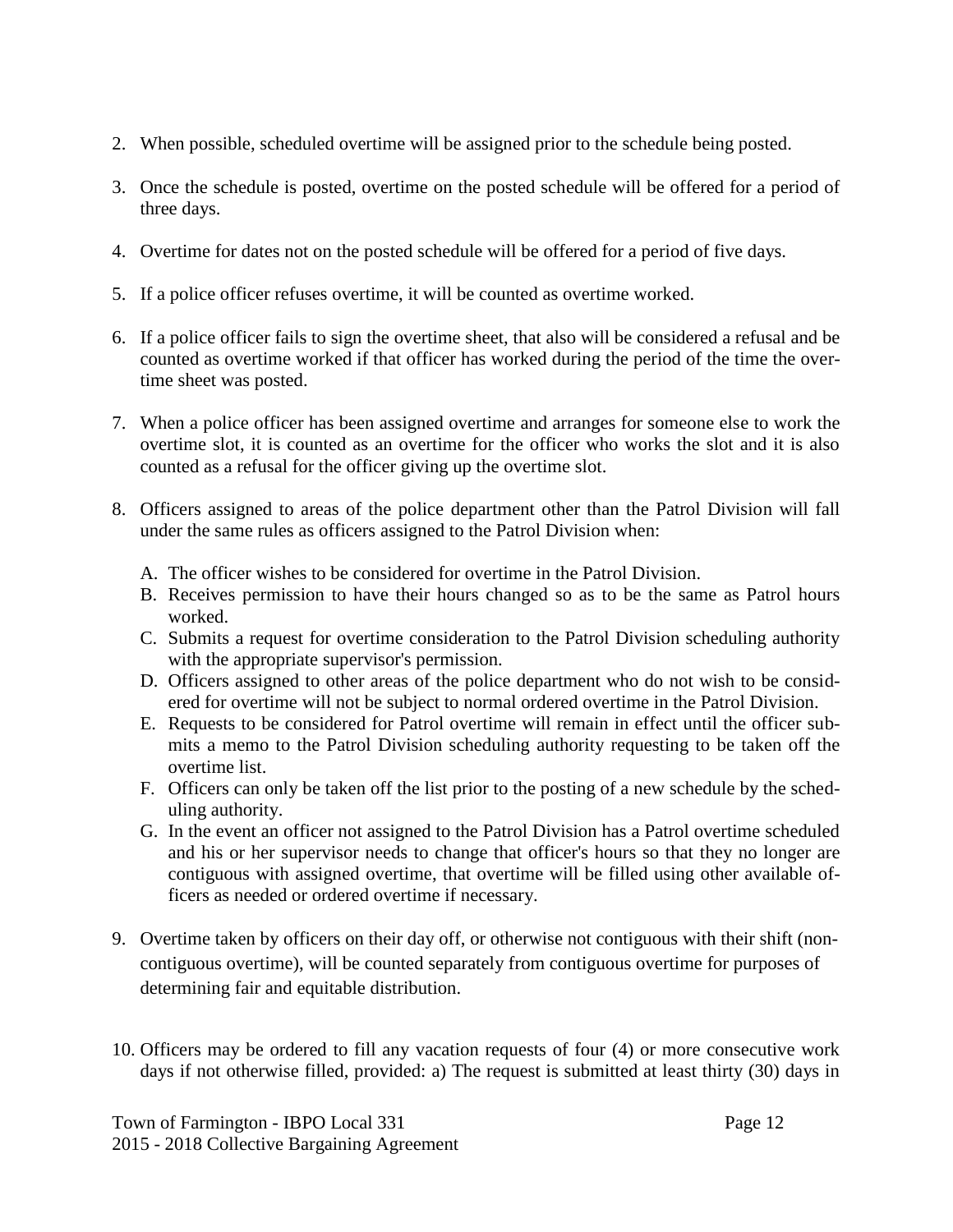advance of such date, b) Does not include a super holiday and, c) There is sufficient manpower contiguous with such shift.

For the purpose of the "C" Squad time off requests on "Superholidays" the following shift overtime (4 hour) slots are NOT orderable:

On the eve of the "Superholiday" - 11pm - 3am and 3am - 7am.

The 11pm - 3am overtime (4 hour) slot on the exact date of the "Superholiday" is an <u>ordera-</u> ble slot of overtime for the purposes of time off requests made by the "C" Squad Officers.

This language does not affect any other procedure or policy regarding "Superholidays".

If a "Superholiday" falls within any consecutive four day time off request made at least thirty days in advance of the date, the "Superholiday" is NOT orderable. The other three requested days off are orderable.

11. Refusals: When an officer has the "opportunity" for overtime, the officer will be charged only one refusal for refusing to "come in early" and one refusal for refusing to "work over" on a shift. In the event an officer has been charged with a refusal and later changes his/her mind and agrees to "work over" or "come in early", the refusal will stand and the overtime will also be counted. No officer can be charged more than a total of three (3) overtimes taken and refusals indicated on any given work day.

SECTION 7.8.1

1(a). Non-orderable OT scenario/Officer working on a regular day off: An overtime shift is available in a non-orderable situation causing a 4-hour or 8-hour block to be available. An officer (or several officers) is/are working an 8-hour shift that is part of their regular schedule and is contiguous to the OT block available. Another officer(s) is/are working on their day off contiguous to the OT block available.

The shift shall first be offered to all officers working their regularly scheduled shifts through the "fair and equitable" established procedure (least amount of 4-hour OT blocks accumulated within the month with ties settled by seniority).

Should all officers working their regularly scheduled shifts refuse the OT, the OT shall then be offered to the officer working already but on their day off. Supervisors will not be obligated to contact other officers on their day off to fill the overtime if the officer working on their day off refuses the overtime.

If the overtime is for the future then the scheduler will post the OT per normal procedures.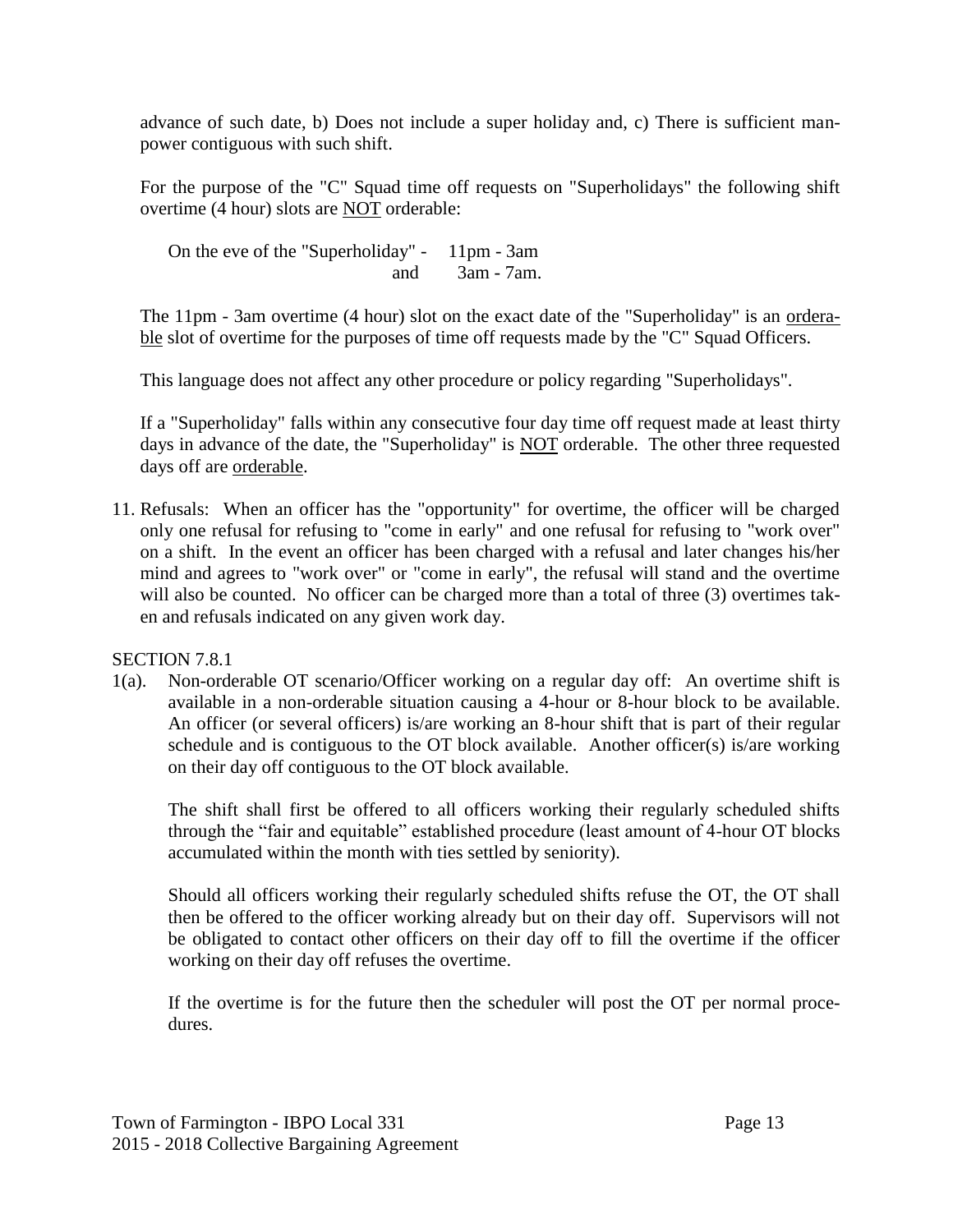(b). Orderable OT scenario/Officer working on a regular day off: An overtime shift is available in an orderable situation causing a 4-hour or 8-hour block to be available. An officer (or several officers) is/are working an 8-hour shift that is part of their regular schedule and is contiguous to the OT block available. Another officer(s) is/are working on their day off contiguous to the OT block available.

Should all officers working their regularly scheduled shifts refuse the OT, the OT shall then be offered to the officer working already but on their day off. Should all officers already working refuse to accept the shift on a non-orderable basis, the supervisor shall first order an eligible officer working their regular shift by last date of order. If none of those officers are eligible to be ordered, then the supervisor shall order the officer already working on their day off.

If the overtime is for the future then the scheduler will post the OT per normal procedures. If there are no eligible officers working their regular work shift then the OT shall be issued to the employee with the last date of order amongst all eligible employees not working.

2. Regional Assignments (Includes North Central Emergency Services)

Training overtime of at least 4 hours for employees assigned to NCMARS, NCMEST, CNT, or other regional efforts shall be recorded by the scheduling officer. Training shall be logged according to whether it was contiguous or non-contiguous to the officer's shift. Generally, the hours of training are not contiguous with scheduled shifts however travel time may be factored when determining whether or not the assignment is contiguous.

Officers assigned to a full time narcotics unit shall continue to receive 4 hrs. of overtime per week which will not be considered contiguous overtime.

Overtime earned as a result of a callout shall not be counted for fair and equitable purposes. The correlation to this situation would be a departmental call back for a serious incident or follow up.

3. Special Details

Special Details in which department members are assigned to work at least 4 hours shall be documented according to Article 7 . This will be applicable regardless of whether the detail is offered to all members or to a specific Unit of the department.

## 4. In-Service Training

All in-service training overtime of at least 4 hours shall be documented according to Article 7. Overtime for department instructors shall also be documented in the same manner.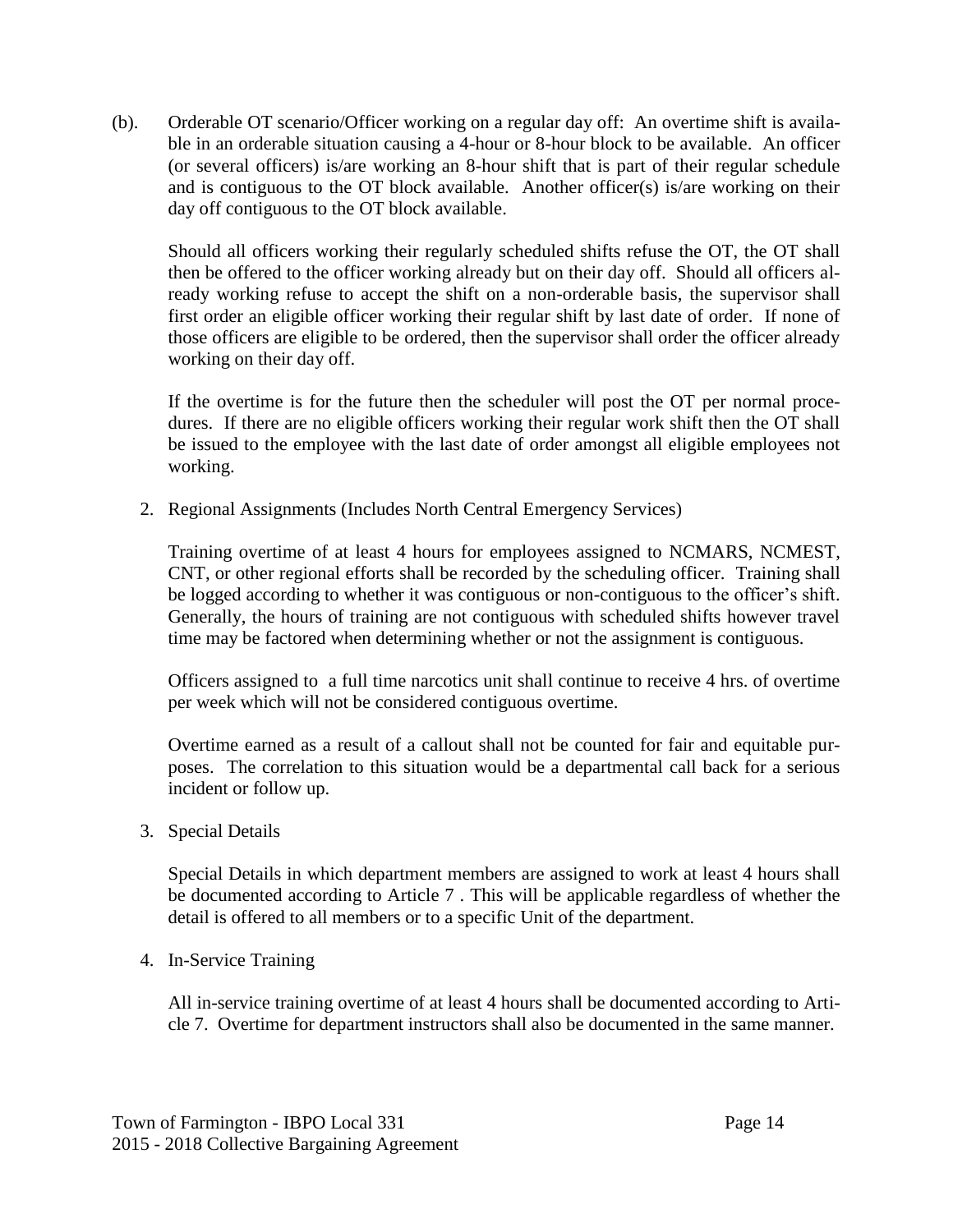SECTION 7.9 An employee may arrange for another employee to substitute for him or his work day provided the Chief of Police is given written notice of such substitution twenty-four (24) hours prior to the effective date of such substitution. The substituted work-day shall be repaid within twenty eight (28) days of the substitution. The Chief of Police will not rescind such substitution unless good cause exists for such rescission. Any such substitution shall not impose additional cost on the Town.

## **ARTICLE 8 PRIVATE POLICE DUTY**

SECTION 8.1 The term "Private Police Duty" shall mean police duty for which the Town is reimbursed for such police services by a third party. "Private Police Duty" does not apply to the MACO.

SECTION 8.2 All private police duty assignments shall be made by the chief or his agent in an equitable and fair manner in which preference will first be given to regular, full time permanent employees.

SECTION 8.3 An employee working on private police duty shall be paid time and onehalf his regular rate of pay for all such work for a minimum of four (4) hours for school activities and time and one-half in four hour blocks for construction and all other activities.

Section 8.4 Employees working private duty jobs will be paid at one and one half times their current rate of pay, not to exceed maximum Detective step at time and one half. Sergeants and Lieutenants will receive maximum Detective step at time and one half . For assignments that require a supervisory employee, the supervisory employee will be paid at their current applicable rate.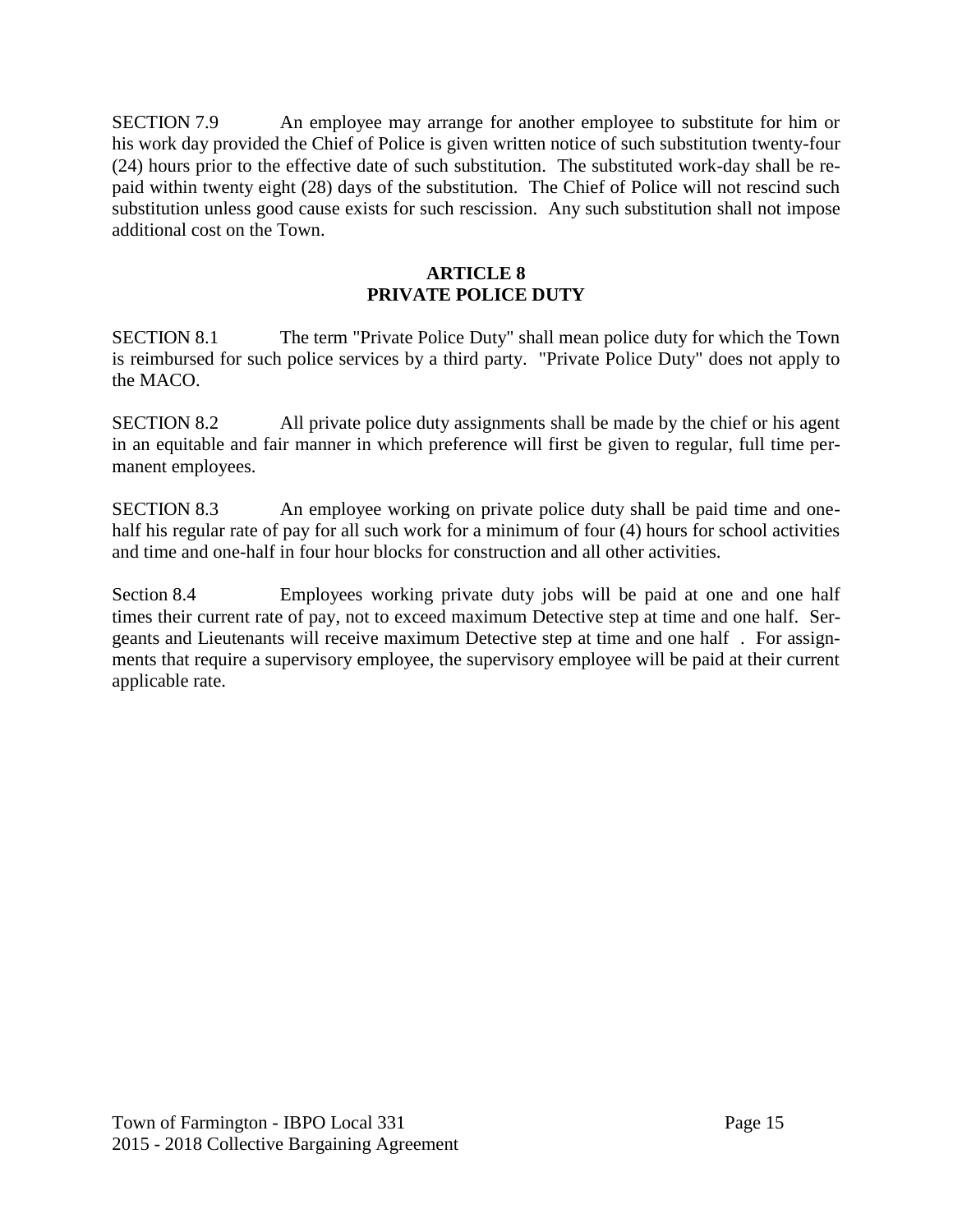#### **ARTICLE 9 HOLIDAYS, VACATIONS, GOOD ATTENDANCE**

SECTION 9.1.1 Each employee shall either be given the day off or, if he works on such day he shall either (i) receive the rate of compensation described in Article 7, Section 7.3.1 or (ii) take another day off and receive the rate of compensation described in Article 7, Section 7.3.1 for each of the holidays listed below:

| *New Year's Day              | *Independence Day        |
|------------------------------|--------------------------|
| Martin Luther King Birthday  | <i>*Labor Day</i>        |
| <b>Washington's Birthday</b> | Columbus Day             |
| Lincoln's Birthday           | *Veterans Day            |
| Good Friday                  | <i>*Thanksgiving Day</i> |
| *Easter Sunday               | *Christmas Day           |
| <b>Memorial Day</b>          |                          |

SECTION 9.1.2 Notwithstanding Section 9.1.1 before, each employee shall be paid at the rate described in Section 7.3.1 for all work performed during the twenty-four (24) hours constituting each of the holidays listed in Section 9.1.1. The holiday shall be the actual day of holiday, not the observed day, unless the date is the same.

SECTION 9.2 Each day of holiday pay shall be computed by multiplying the employee's regular hourly rate by eight (8) hours.

SECTION 9.3 When the Chief determines that an employee shall be held over to work on a holiday he shall receive the rate described in Section 7.3.1 for the time worked on such holiday. Administrative personnel, as defined in Section 6.5, shall not work on the holidays designated (\*) above unless directed to do so by the Chief of Police. Lieutenants and Sergeants may fill patrol Sergeants shift vacancies and Detectives and the Youth Officer may fill Police officer shift vacancies on those holidays at the rate described in Section 7.3.1 times their current rate of pay.

SECTION 9.4 When any time off with pay may be allowed other Farmington municipal employees as a result of an unanticipated national holiday or national day of mourning, the employee shall either be given extra time off or shall receive additional pay in lieu of such time off.

SECTION 9.5 The decision as to who should be off on holidays and on days in lieu of holidays shall be made in a fair and equitable manner irrespective of seniority.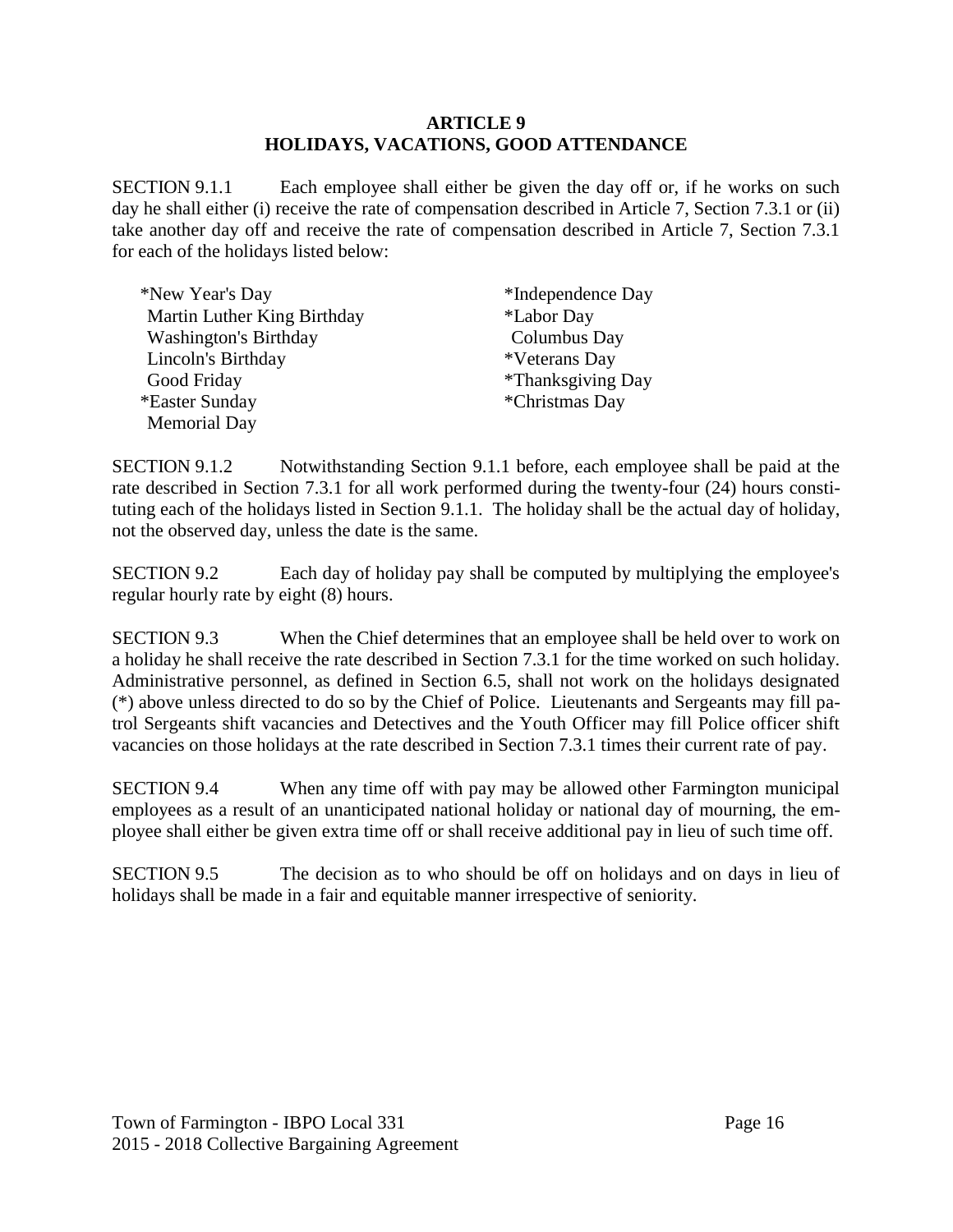SECTION 9.6 Employees shall receive the following annual vacation periods to be determined in accordance with Section 9.9. Those employees with less than 20 years of service shall receive additional vacation on the anniversary date of employment.

| <b>Length of Service</b>   | <b>Vacation Period</b> |
|----------------------------|------------------------|
| Hire                       | 5 Working Days         |
| One through Two years      | 10 Working Days        |
| Three through Four         | 15 Working Days        |
| Five years                 | 16 Working Days        |
| Six years                  | 17 Working Days        |
| Seven years                | 18 Working Days        |
| Eight years                | 19 Working Days        |
| Nine through fifteen years | 20 Working Days        |
| Sixteen years              | 21 Working Days        |
| Seventeen years            | 22 Working Days        |
| Eighteen years             | 23 Working Days        |
| Nineteen years             | 24 Working Days        |
| Twenty or more years       | 25 Working Days        |

SECTION 9.7 Vacation periods consisting of a minimum of four (4) working days may be submitted up to ninety (90) days in advance in order to be orderable. Requests shall be granted on a first received basis irrespective of seniority. If a request is received at the same time for the same time period off, the request will be granted based on seniority to break a tie. For vacation purposes, the seniority list for patrol officers shall be separate from the seniority list for sergeants, and there shall be a separate seniority list for MACOs. Every reasonable effort, commensurate with having a sufficient number of employees present to fulfill all foreseeable requirements, will be made to permit an employee to have vacation time not exceeding four days when requested. Such request shall be acted on within a reasonable period.

If a "Superholiday" falls within any consecutive four day time off request made at least thirty days in advance of the date, the "Superholiday" is NOT orderable. The other three requested days off are orderable.

SECTION 9.8 The minimum vacation period which may be taken at any one time is onehalf day.

SECTION 9.9 Full vacations are expected to be taken each anniversary year. An anniversary year is defined as a twelve month period beginning the first day of the month following the month in which the employee was hired and ending the last day of the twelfth month after this date. The maximum accumulated vacation, holiday, or earned time which an employee can carry over from anniversary year to anniversary year is the number of vacation days the employee was entitled to for the previous two anniversary years.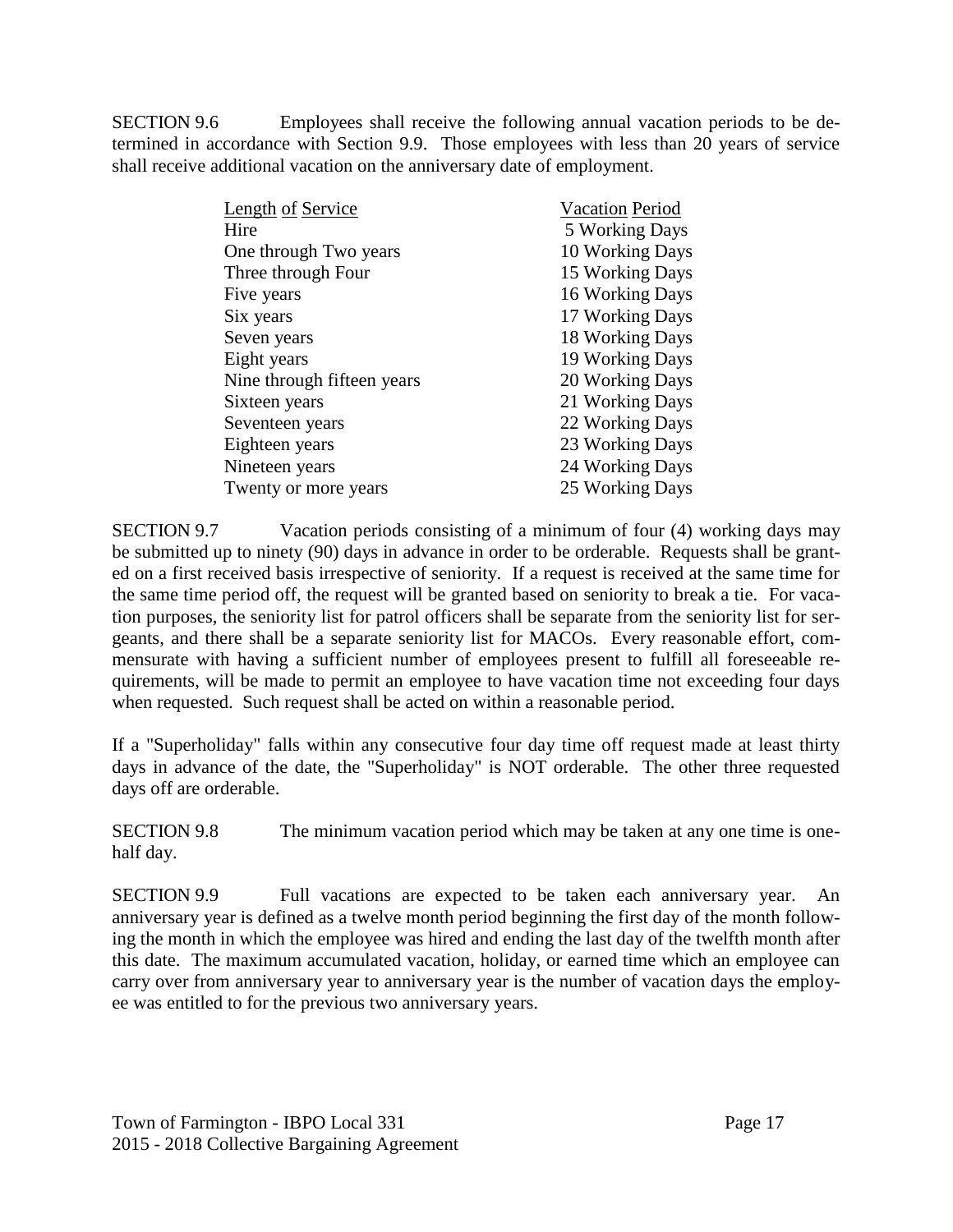SECTION 9.10 The Chief of Police shall have the right to limit the number of employees who may be allowed a vacation at any one time. Such rights shall not be unnecessarily restrictive, however.

SECTION 9.11 If an employee dies while employed by the Town, or his employment is otherwise terminated, the Town shall pay the employee or his estate, as the case may be, his accumulated vacation days and holidays. Such sums shall be computed by determining the number of days earned on a pro-rated basis for such anniversary year and subtracting the number of vacation days expended.

SECTION 9.12 When an employee becomes ill while on vacation, he shall not be charged for a vacation during the time he is sick; such time will be charged as sick time, provided that the employee provides medical documentation for illness during the vacation.

SECTION 9.13 Subject to the provisions of Section 9.3, each employee shall have the option of working each year not more than twelve (12) of his holidays and vacation days for which he shall be paid extra at his regular rate of pay. A minimum two week notice is required for payment of vacation or holiday pay unless a personal emergency exists.

SECTION 9.14 In addition to holidays and vacations herein provided, if an employee shall have a perfect attendance record during any calendar quarter, he shall receive an extra day off with pay, up to a maximum of four (4) days per year. Absence for vacation leave and funeral leave will not mar otherwise perfect attendance; absence for sick leave or suspension or tardiness will mar perfect attendance.

SECTION 9.15 Earned days off requests shall be orderable based on the following conditions:

- (1) Only one orderable earned day off per shift will be allowed and requests shall be dependent upon adequate staffing levels and may be denied for a lack thereof; sick day order-ins will supercede Earned day order-ins.
- (2) Only personnel working contiguous to the earned day request shall be orderable; personnel on their day off shall not be ordered in for an Earned Day off Request.
- (3) Earned Day Off Requests shall be requested at least seventy-two hours (72 hrs.) in advance to the Chief of Police or designee and will be issued in the order that they are received.
- (4) Earned Days Off Requests cannot be used in lieu of a holiday.
- (5) Earned Days shall be accrued prior to the date of request.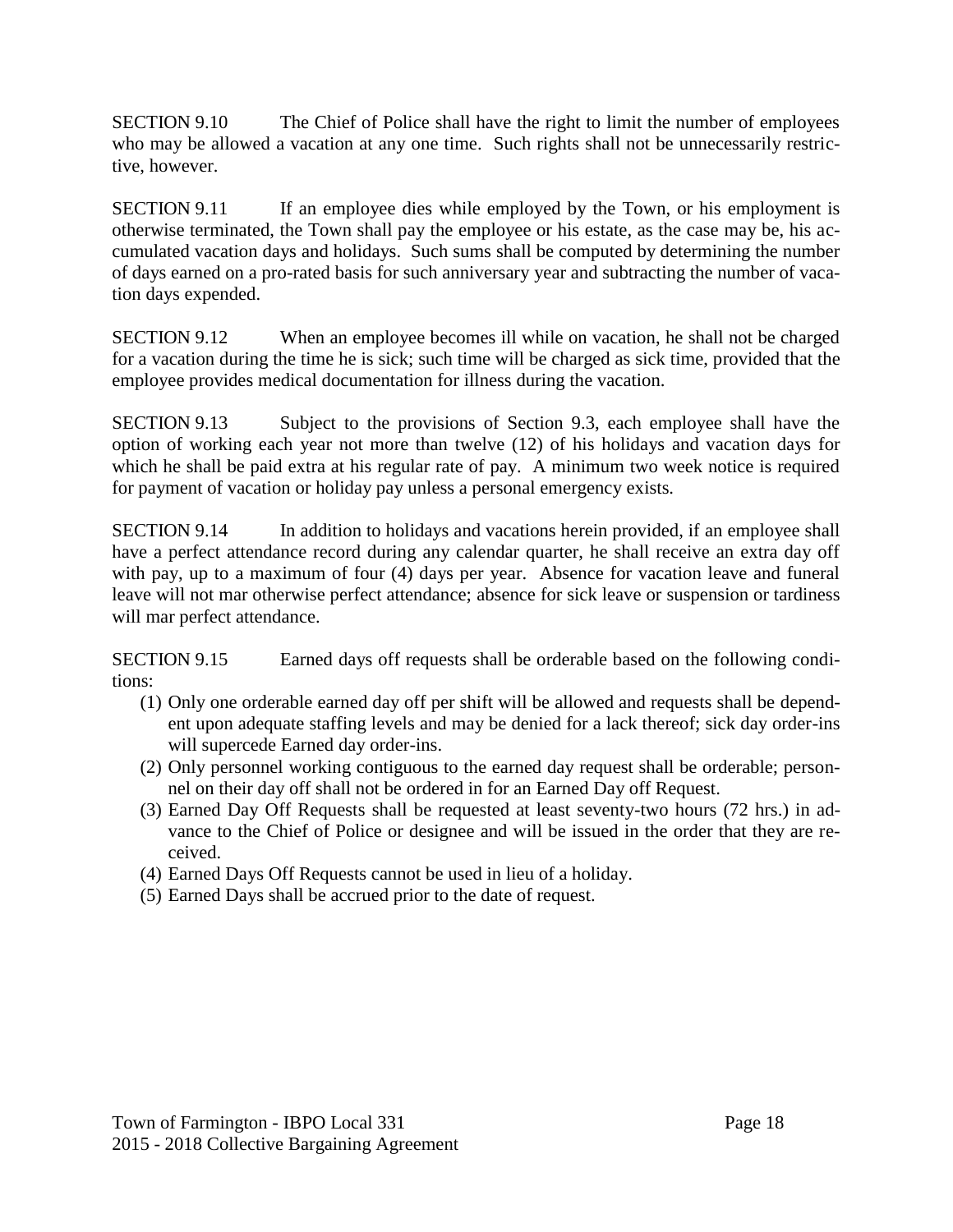#### **ARTICLE 10 SICKNESS**

SECTION 10.1 An employee may be absent from work with pay during such period as actual illness or injury prevents him/her from performing his/her duties. Each such absence will be supported by a physician's note if the absence exceeds 3 consecutive work days unless the illness or injury is of such a nature that the Town waives the furnishing of a physician's note. If the Town believes, in its discretion, that any employee is abusing sick leave, it may require a physician's note or other proof of illness provided that the Town has first counseled the employee prior to the illness or injury in question. To have an absence counted as a day of sick leave, an employee shall notify an appropriate person within his/her department of his/her illness at least 1 hour prior to his/her normal time for reporting for work. Pregnancy is not an illness or injury within the scope of this article. However, illness or injuries caused by pregnancy shall be included within the scope of this article.

SECTION 10.2 Authorized absence under this Article will include the situation when a member of employee's immediate family is so ill as to require the employee's presence at home. If the Town believes this provision is being abused by any employee, the Town may require the employee to submit a certification of such illness by a physician.

SECTION 10.3 If an employee is absent from work because of injury sustained in the course of his work for which he is entitled to compensation under the Workers' Compensation Act, the Town shall pay to the employee during the period of disability an amount equal to the difference between the amount of the employee's regular salary and the amount of Workers' Compensation received by the employee, and to the extent the Town may have paid the employee an amount greater than said difference, the employee shall pay over and assign to the Town the appropriate amount of Workers' Compensation payments received by the employee. Lump sum Workers' Compensation payments for indemnification to the employee for permanent injuries received by him shall not be paid over or assigned to the Town.

Section 10.4 Employees will be granted 5 days of sick time for paternity leave. Additional time off for paternity leave must come from accrued leave, the first 4 days of which would be orderable, with prior approval from the supervisor. This does not supersede section 10.2 above.

#### **ARTICLE 11 FUNERAL LEAVE**

SECTION 11.1 In the event of the death of an employee's spouse, father, mother, fatherin-law, mother-in-law, sister, brother, child, step-child, step-father, step-mother, step-brother, step-sister, grandparent, son-in-law, daughter-in-law, or grandchild, or any member of the household regardless of relationship, an employee may have time off starting on the date of death and continuing to the date of funeral (not to exceed four days) without loss of regular pay. Such days off shall not be charged to sick leave.

Town of Farmington - IBPO Local 331 Page 19 2015 - 2018 Collective Bargaining Agreement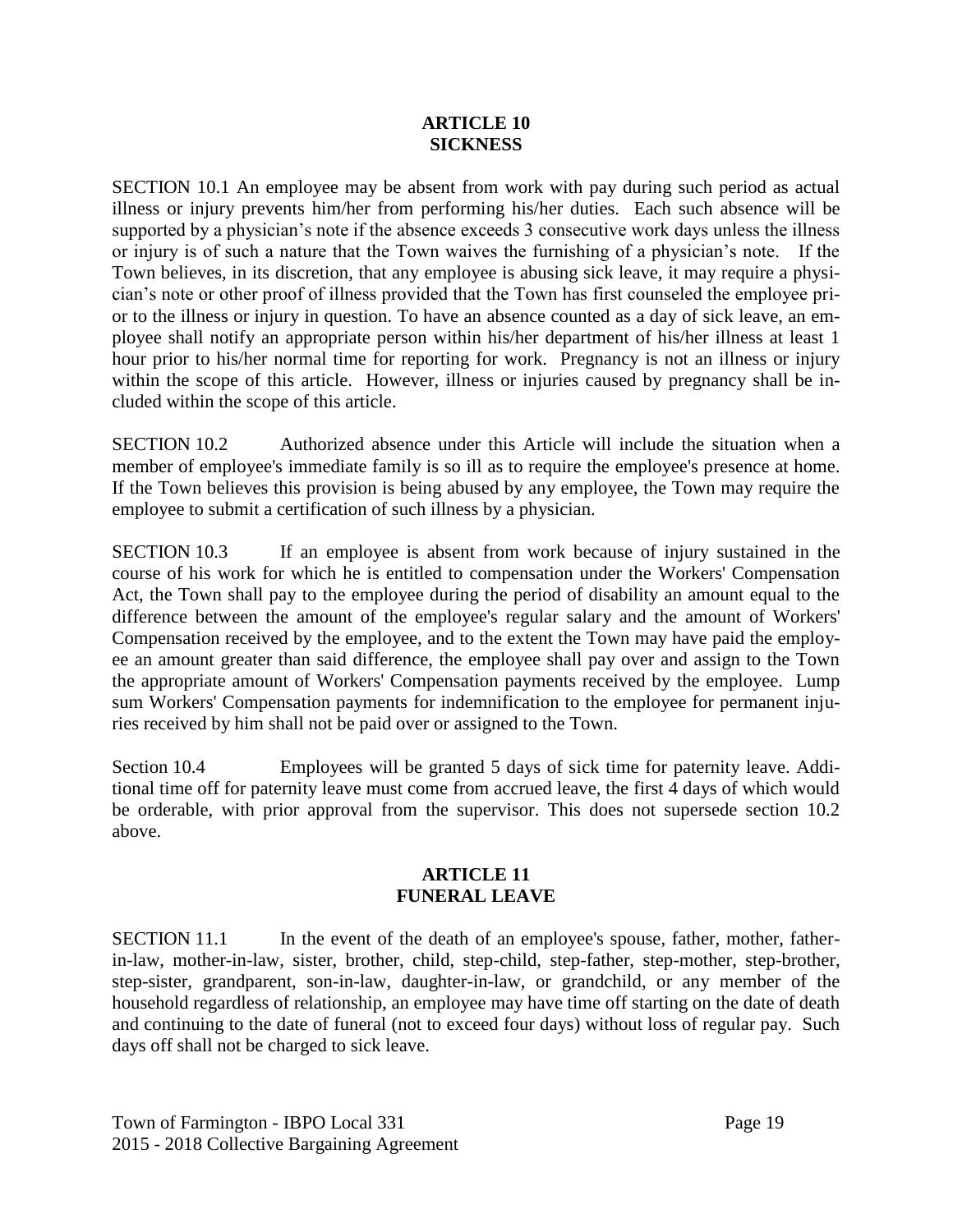SECTION 11.2 In the event of the death of an employee's brother-in-law, or sister-in-law, aunt or uncle an employee may have one calendar day to attend the funeral without loss of regular pay. Such day off shall not be charged to sick leave.

#### **ARTICLE 12 MILITARY LEAVE**

SECTION 12.1 Any permanent employee who leaves the service of the Town to join the military forces of the United States during time of war or other national emergency, or who is inducted by the Selective Service, shall be placed on military leave without pay in accordance with the Uniformed Services Employment Reemployment Rights Act.

SECTION 12.2 Such leave shall extend for the period of service with the military forces and for no more than ninety (90) days after discharge from service.

SECTION 12.3 Any employee on military leave who applies for re-employment within ninety (90) days from the date of his discharge, the classification of which must be honorable, shall be entitled to a position at the same level as the one he held at the time his leave was granted provided he is physically and mentally capable of meeting the minimum qualifications of the job.

SECTION 12.4 Employees returning to Town employment from military leave shall be granted all re-employment rights provided under the Uniformed Services Employment Reemployment Rights Act.

#### **ARTICLE 13 UNION ACTIVITIES LEAVE**

SECTION 13.1 The three (3) members of the Union Negotiating Committee shall be granted leave from duty with full pay for all meetings between the Town and the Union for the purposes of negotiating the terms of Agreement when such meetings take place at a time during which such members are scheduled to be on duty.

SECTION 13.2 Two (2) members of the Union Grievance Committee, in addition to the employee or employees who filed the grievance, shall be granted leave from duty with full pay for all meetings between the Town and the Union for the purpose of processing grievances through arbitration when such meetings are scheduled to be on duty.

SECTION 13.3 Two (2) employees designated by the Union shall be given ten (10) days annual leave from duty with full pay to attend special union activities, the purpose of which is to improve employees as police officers.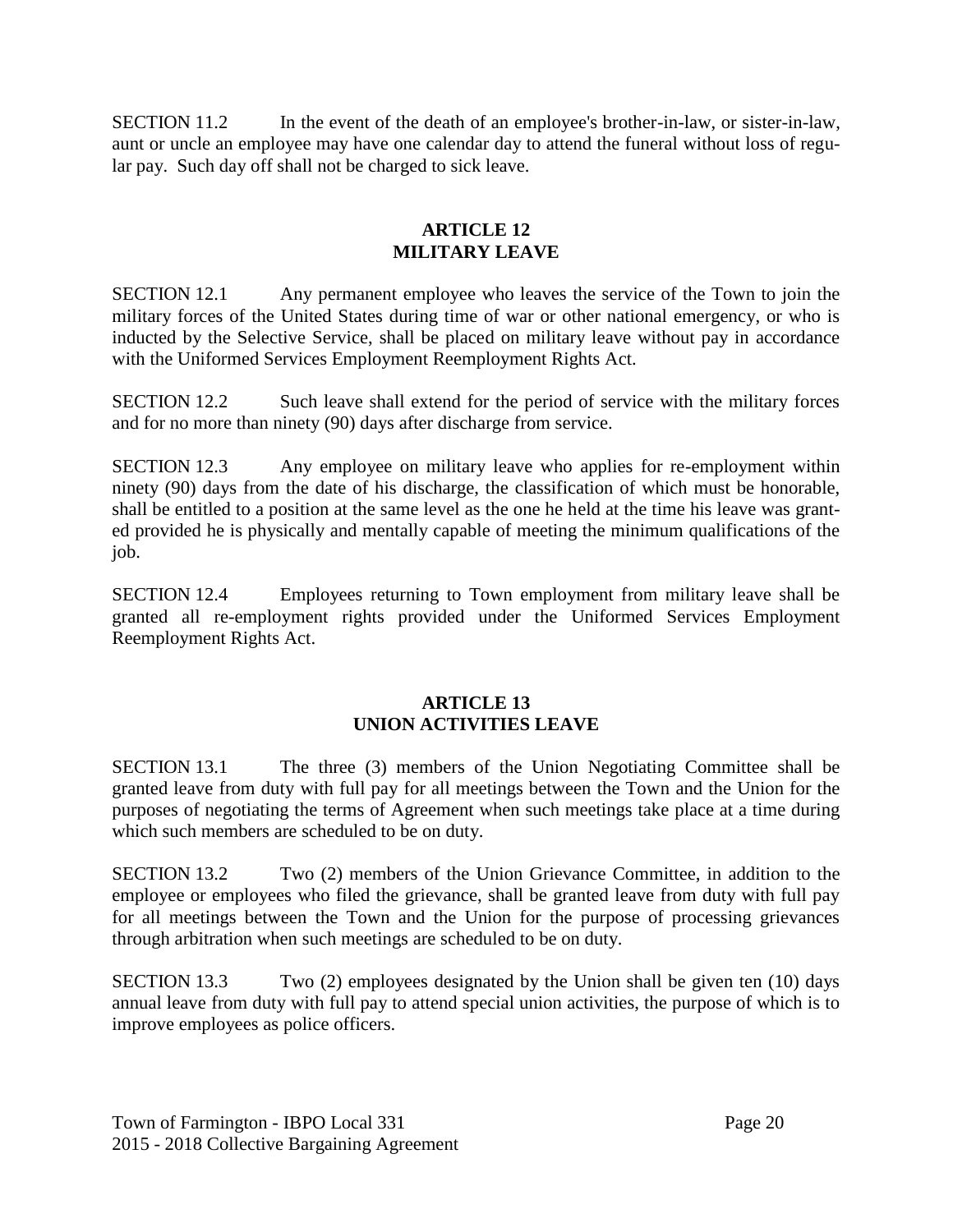#### **ARTICLE 14 GRIEVANCE PROCEDURE**

SECTION 14.1 The purpose of the grievance procedure shall be to settle employee grievances on as low an administrative level as is possible and practicable, so as to insure efficiency and employee morale.

SECTION 14.2 A grievance for the purpose of this procedure shall be considered to be an employee complaint concerned with:

- a) discharge, suspension or other disciplinary action;
- b) charge of discrimination;
- c) interpretation and application of rules and regulations and policies of the police department; or
- d) matters relating to the interpretation and application of the articles and sections of this Agreement.

SECTION 14.3 Any employee may use this grievance procedure with or without Union assistance. Should an employee process a grievance through one or more steps provided herein prior to seeking Union aid, the Union may process the grievance from the next succeeding step following that which the employee has utilized. No grievance settlement made as a result of an individually processed grievance shall contravene the provisions of this Agreement.

Step One. Any employee who has a grievance shall reduce the grievance to writing and submit it within ten (10) working days of the date of the occurrence to the head of the department who shall use his best efforts to settle the dispute. The department head's decision shall be submitted in writing to the aggrieved employee, the Union President, his representative, if represented, within ten (10) working days of receipt of the grievance.

Step Two. If no agreement is reached with the decision rendered by the head of the department, the employee or his representative shall submit the grievance in writing within ten (10) working days after receiving the department head's decision to the Town Manager. Within ten (10) working days after receiving such grievance, the Town Manager shall render his decision in writing to the aggrieved employee, the Union President, and his representative.

Step Three. If no agreement is reached with the decision rendered by the Town Manager, the employee or his representative may submit the grievance to arbitration to the Connecticut State Board of Mediation and Arbitration ("Board") within ten (10) working days after receipt of the written decision of the Town Manager or if mediation services are used, within ten (10) working days after the conference with the Mediator, and the decision rendered by the arbitrator or arbitrators shall be final and binding upon both parties.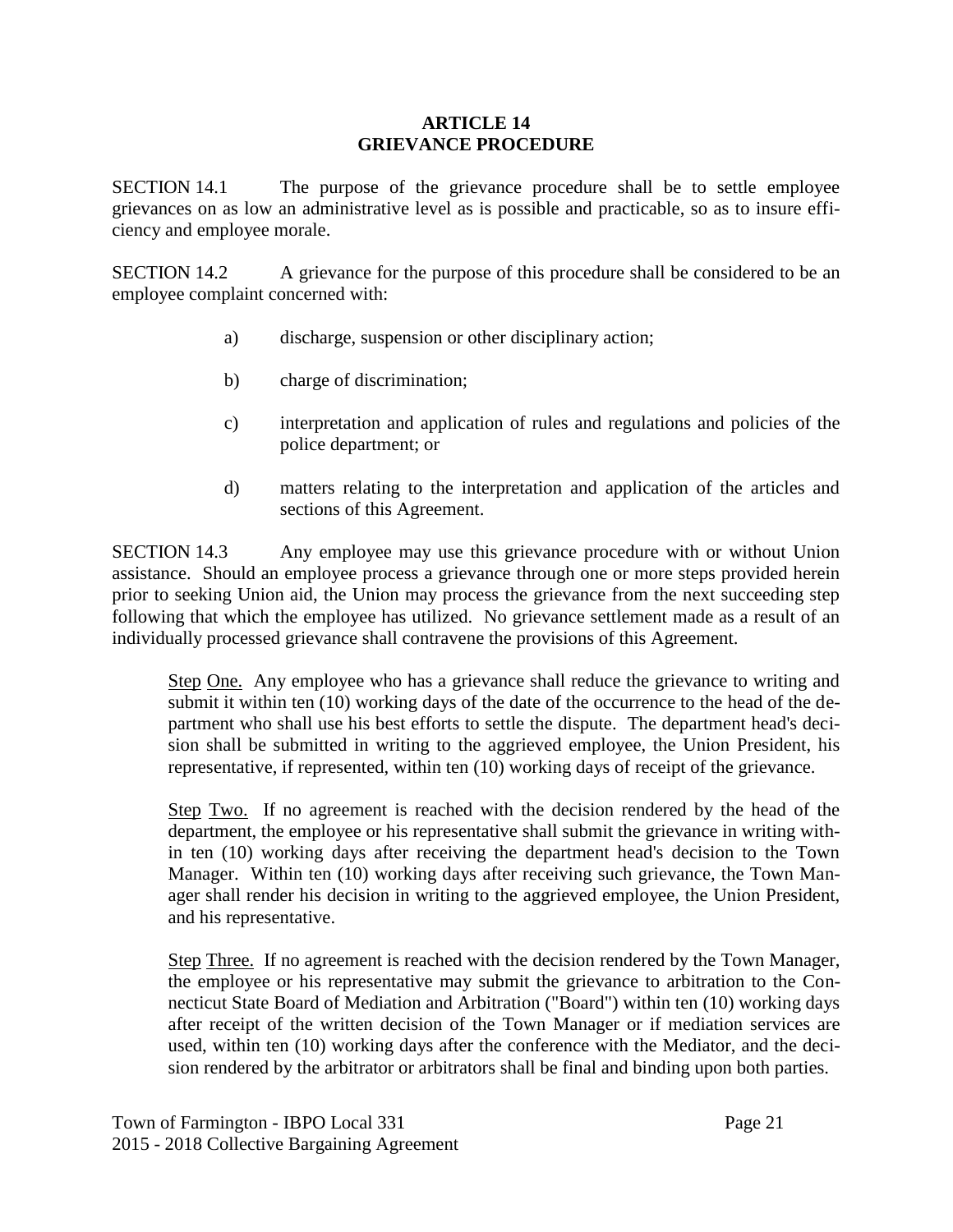The losing party in a grievance arbitration shall reimburse the prevailing party for the filing fee. There shall be no reimbursement to either party if a stipulated judgment is entered or if the parties reach a mutually agreeable settlement.

- (a) Expedited Arbitration. The parties agree to use an expedited arbitration system for cases of suspension and any other cases mutually agreed by the parties. Cases designated by the parties to be heard in expedited arbitration will be scheduled for hearing as agreed to by the parties pursuant to the following procedure:
- (b) A mutually agreed single arbitrator shall be used in accordance with the procedures of the State Board of Mediation and Arbitration, with said arbitration to commence at the earliest possible date.
- (c) The arbitrator shall issue a written memorandum of decision and award within a time schedule mutually agreed-to by the parties. All other provisions of this Agreement concerning grievances and arbitration shall apply to expedited cases.

Mediation. The mediation services of the Board may be used after the second step above provided both parties mutually agree. A request for mediation shall be filed with the Board by the employee or his representative within five (5) working days after receipt of the written decision of the Town Manager.

Meetings. If either of the parties related to the grievance process desires to meet for the purpose of oral discussion, a meeting shall be requested and if satisfactory to the other party, a meeting shall be promptly scheduled. Such procedure shall not extend the time limitations above.

Time Extensions. Time extensions beyond those set forth in this grievance procedure may be arranged by mutual written agreement of both parties.

Recording of Minutes or Testimony. Either party shall have the right to employ at his expense a public stenographer at any step in this procedure.

Representation. Either party shall have the right, at his/her expense, of choice of representation whenever representation is desired. In the event that a criminal charge is pending against an employee, the employee shall be entitled to representation by his/her private counsel in any hearing on the criminal charge only.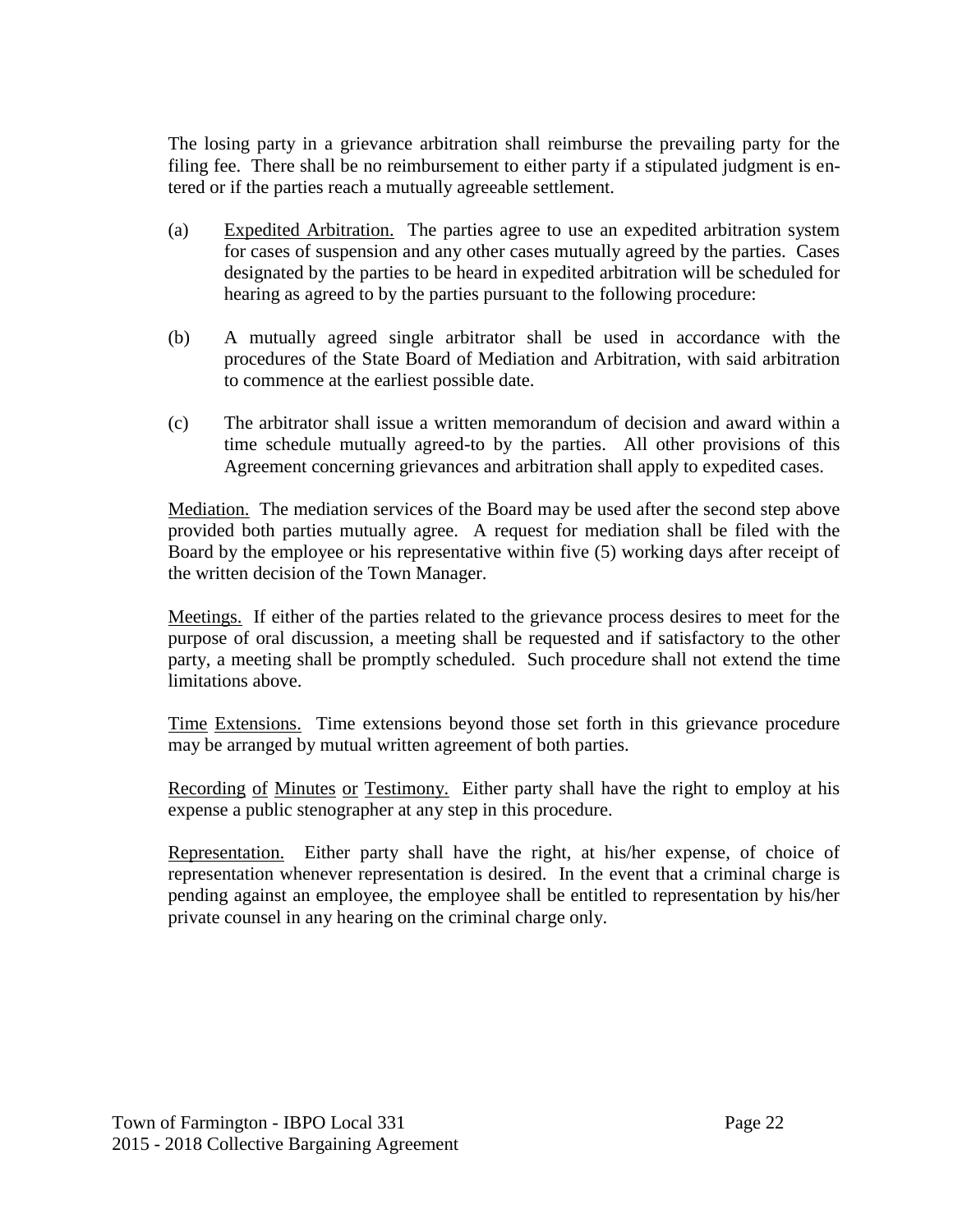#### **ARTICLE 15 UNIFORMS AND CLOTHING**

SECTION 15.1 The Town shall provide uniformed personnel with equipment and uniforms, except shoes and socks. The Town shall replace such uniforms as found necessary upon inspection. The Town shall provide detectives with equipment and shall provide administrative personnel with a clothing allowance of one thousand dollars (\$1,000) per year. Effective July  $1<sup>st</sup>$ , 2013, the distribution of the \$1,000.00 clothing allowance to eligible employees will change from one yearly disbursement in July to quarterly disbursements of \$250.00 in January, April, July, and October. In the event that an employee is transferred out of a position receiving the clothing allowance after payment is made to the employee for that quarter the employee will keep the funds. When an employee is transferred into a position receiving the clothing allowance they will receive the disbursement on the first quarterly disbursement after their appointment to the position.

SECTION 15.2 Each employee shall be paid a quarterly cleaning allowance of one hundred seventy-five dollars (\$175.00) payable the 15th day of July, October, January and April.

SECTION 15.3 The Town will provide ammunition and targets for use by employees at approved ranges and at approved times.

SECTION 15.4 The Town shall reimburse any employee for the reasonable value of clothing and personal property lost or damaged in the performance of duty, provided such loss or damage is not the result of the employee's own negligence and does not exceed three hundred dollars (\$300) per item.

SECTION 15.5 Each employee shall be paid an annual allowance of two hundred dollars (\$200) to be used for the purchase of footwear for use on duty. This shall be payable by the  $15<sup>th</sup>$ day of July.

## **ARTICLE 16 INSURANCE**

- SECTION 16.1 The Town shall provide the following insurance program:
	- 16.1.1 Medical Benefits. The Town shall continue to offer the Anthem Blue Cross Preferred Health Care Benefit Plan.

Effective March 1, 2016, the following shall apply to the prescription drug benefit:

Co-payments shall be as follows:

\$5 for generic drugs

Town of Farmington - IBPO Local 331 Page 23 2015 - 2018 Collective Bargaining Agreement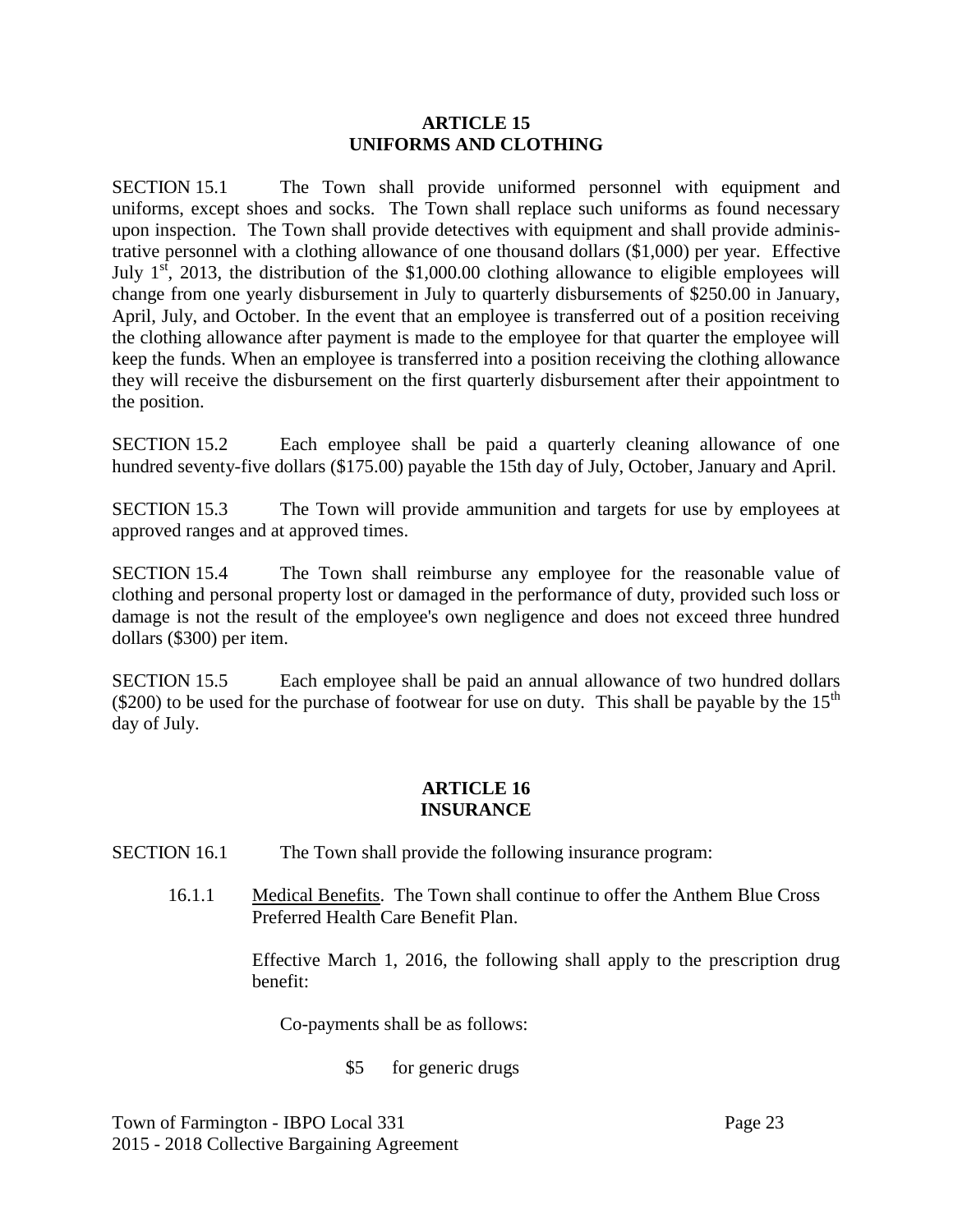- \$20 for brand name formulary drugs
- \$30 for brand name non-formulary drugs

Two times co-payment for a 90-day supply by mail order

The current annual maximum ofThree thousand dollars (\$3,000) shall not apply to mail order prescriptions. The current annual maximum of three thousand (\$3,000) shall continue for prescriptions otherwise obtained.

#### Premium Cost Sharing – Medical

Effective from the date of signing this agreement the employee shall continue to pay seventeen percent (17%) of the premium or premium equivalent for such medical coverage.

Effective 7/1/2016, the employee shall pay eighteen percent (18%) of the premium or premium equivalent for such medical coverage.

Effective 7/1/2017, the employee shall pay nineteen percent (19%) of the premium or premium equivalent for such medical coverage.

The insurance deductions will be on a pre-tax basis in accordance with section 125 of the IRS code.

Effective upon signing, the office visit co-pays shall be:

| Specialist              | \$25.00 |
|-------------------------|---------|
| Office Visit            | \$20.00 |
| Inpatient copay         | \$100   |
| Outpatient copay        | \$35    |
| ER copay                | \$50    |
| Urgent care             | \$25    |
| <b>Allergy Services</b> | \$15    |
| <b>Rehab Services</b>   | \$15    |

16.1.2 Dental Plan . Connecticut Blue Cross Full Service. Dental Rider A. The employee shall pay an annual deductible of twenty-five dollars (\$25) per person with no reimbursement from the Town.

> Premium Cost Sharing -- Dental Effective 7/1/2011, the employee shall pay the same corresponding copay per year as specified in section 16.1.1.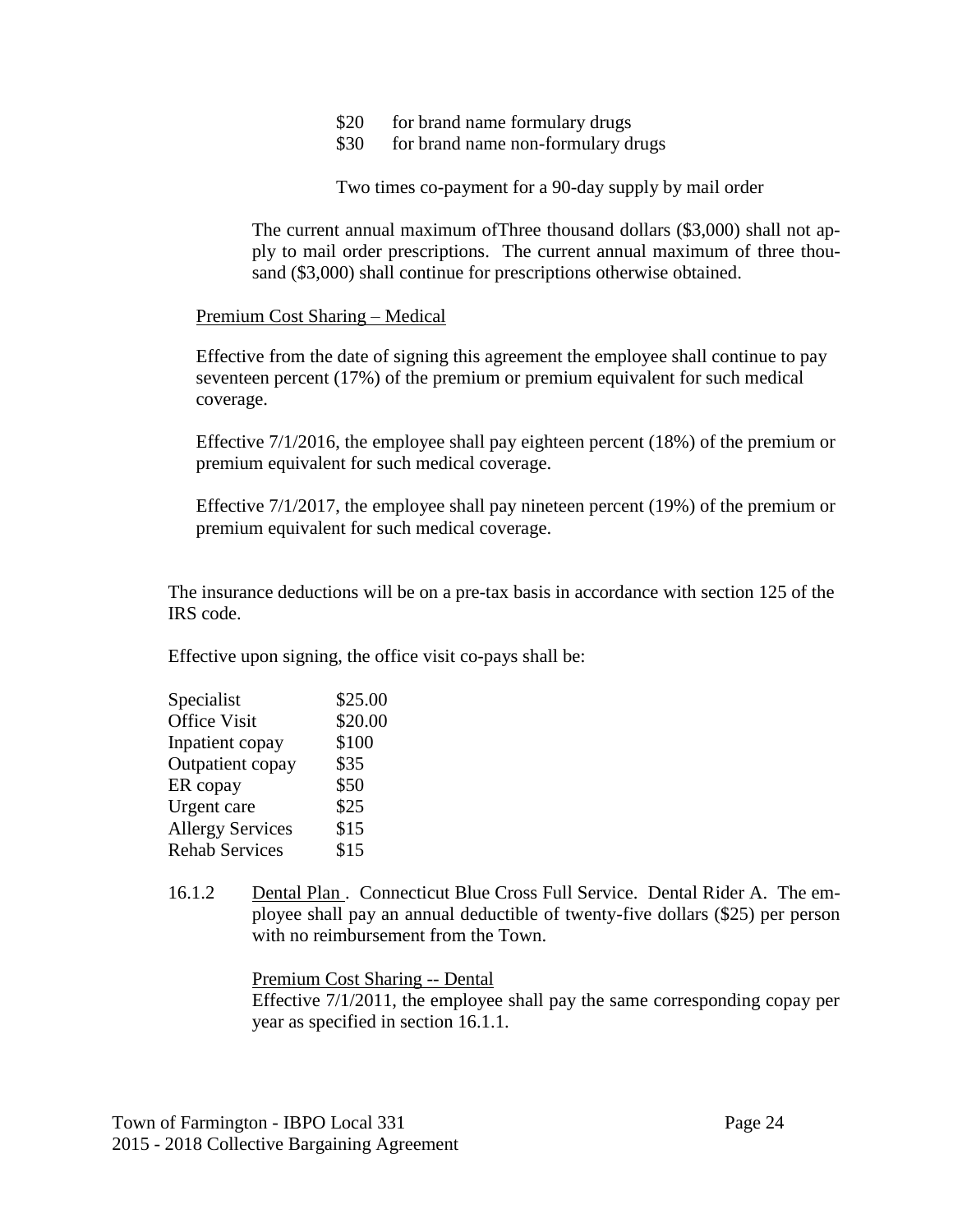- 16.1.3 Life Insurance. The Town shall provide each employee with life and accidental death and dismemberment insurance. Effective July 1, 2006, such insurance shall be in the amount of one hundred thousand dollars (\$100,000).
- 16.1.4 Payment In Lieu of Health Benefits. This provision is designed and applicable to those employees who currently have dual health insurance coverage or who have the ability to acquire health insurance from another source. To take advantage of this offer employees must complete the "Waiver of Insurance Agreement" and provide documentation of coverage from their spouse or another source. An employee may request participation in this program in June of each year although new employees can enroll at the time they are initially appointed.

The annual payment by the Town to the employee who terminates their coverage is \$1,500, \$2,300 and \$3,000 for single, two person or family coverage respectively.

Payments will be made semiannually in July and January and if an employee terminates or joins the program at any time following the date of payment, the employee shall refund that portion of payment following their reenrollment or termination on a prorated basis.

Employees may reenroll in the Town's group health insurance program when the coverage that the employee had through another plan is terminated; when the employee or their dependents become ineligible for coverage under the other plan; when the employee acquires a new dependent and the dependent is not covered under the other plan.

Employees wishing to re-enroll under any of the above conditions shall provide required documentation and notify the Town in writing. Provided that all information is received by the Twentieth of the month and subject to any restrictions from the carrier, the Town shall enroll the employee in the group health care plan effective the first of the month following the notification.

16.1.5 Effective no later than January 1, 2013, the Town shall establish and maintain an IRS Section 125 Flexible Spending Account (FSA) for employees. The account shall be designed to permit exclusion from taxable income for each employee's share of health and medical premiums, deductibles, co-insurance and non-reimbursed medical expenses as well as cost of dependent care. All Medical and Dependent Care Accounts shall be set at the maximums allowed by law.

> An RFP process will be engaged to secure a firm to administer the FSA program. The Town will involve the executive board of the Union in the RFP re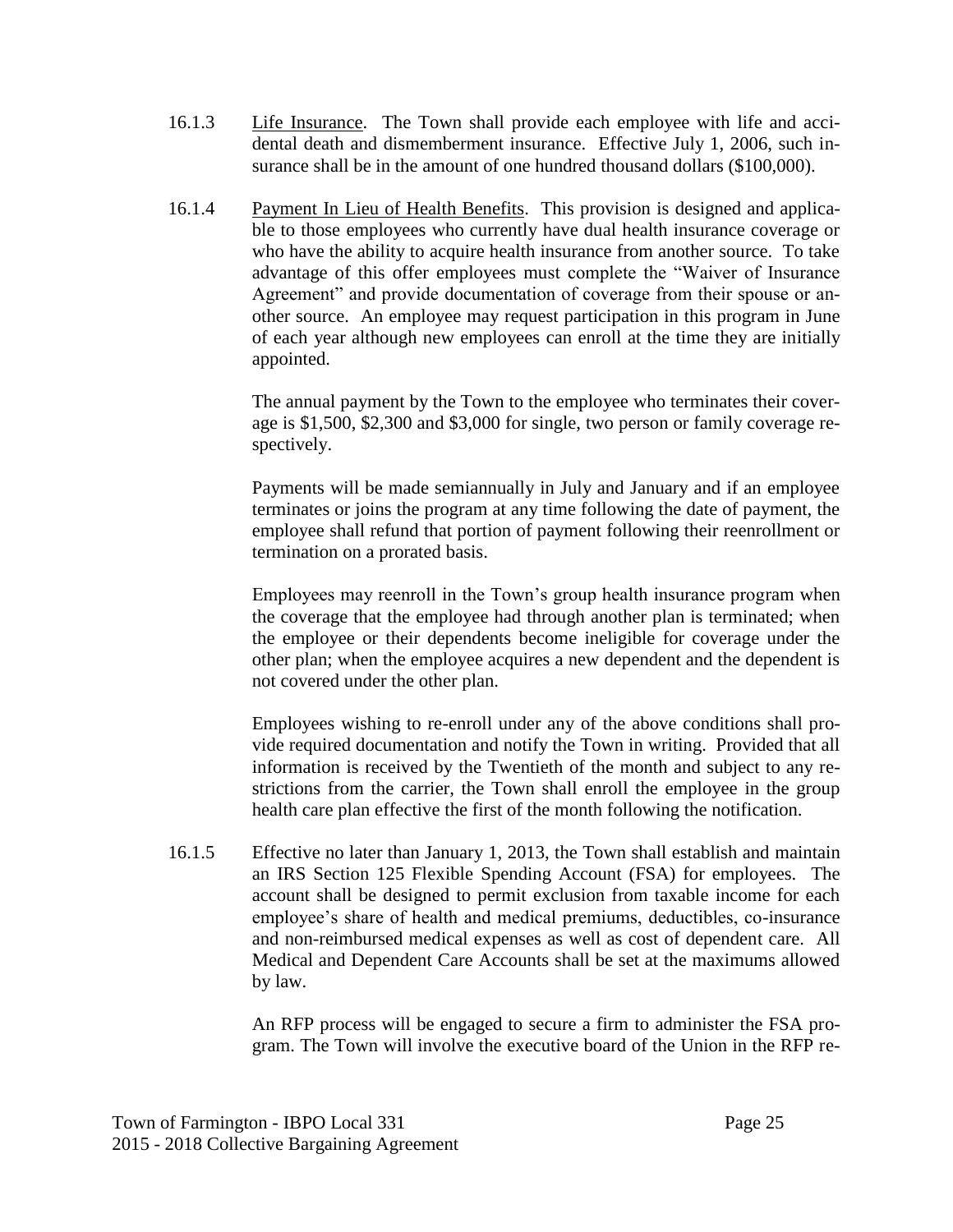view process. A final decision on a program provider will be at the sole discretion of the Town.

SECTION 16.2 The Town reserves the right to provide equivalent coverage to that described herein with a different carrier(s) or by self-insurance. The Town shall notify the Union of a proposed change at least thirty (30) days in advance and, if the Union so requests, will meet to discuss the proposed change. After such discussion, if the Union maintains that the coverage will not be equivalent, the issue shall be submitted to arbitration before a single arbitrator chosen jointly by the Town and the Union.

SECTION 16.2.1 Alternative Plan(s). The Town has the right to offer, on a voluntary basis, additional insurance plans. Any additional plans offered shall be in addition to, not in lieu of, the Anthem Blue Cross Century Preferred Health Care Benefit (or equivalent coverage with a different carrier or by self-insurance).

SECTION 16.3 Employees who retire from the Town of Farmington's Pension Plan at Normal Retirement will be eligible for the Retiree Health Insurance Program, provided they have completed at least fifteen (15) years of continuous service with the Town.

SECTION 16.4 Employees who retire from the Town of Farmington's Pension Plan at Early Retirement or later shall be eligible for the program provided they have completed at least twenty (20) years of continuous service with the Town.

SECTION 16.5 Employees who retire from the Town of Farmington's Pension Plan with a Disability Retirement will be eligible for the active employee group insurance coverage (excluding dental) until they qualify for Medicare up to a maximum of 30 months. Once they qualify for Medicare, they will be eligible for the post-age 65 Retiree Health Insurance Program (Medicare Supplemental).

SECTION 16.6 Terminated vested employees who leave employment after qualifying for Early Retirement and who subsequently retire under the Town of Farmington's Pension Plan will be eligible for the program provided they have completed at least 20 years of continuous service with the Town.

SECTION 16.7 All other terminated vested employees who leave employment and subsequently retire under the Town of Farmington's Pension Plan will not be eligible for the Retiree Health Insurance Program regardless of their length of continuous service with the Town.

SECTION 16.8 The Town shall pay seventy-five percent (75%) of the cost of the Retiree Health Insurance Program for the former employee and 50% of the cost for the spouse. In the event that a retired employee becomes employed by a new employer after retiring from the Police Department, and the new employer provides comparable benefits, the retiree has the option of suspending the Town funded medical insurance. In the event that the retired officer leaves the

Town of Farmington - IBPO Local 331 Page 26 2015 - 2018 Collective Bargaining Agreement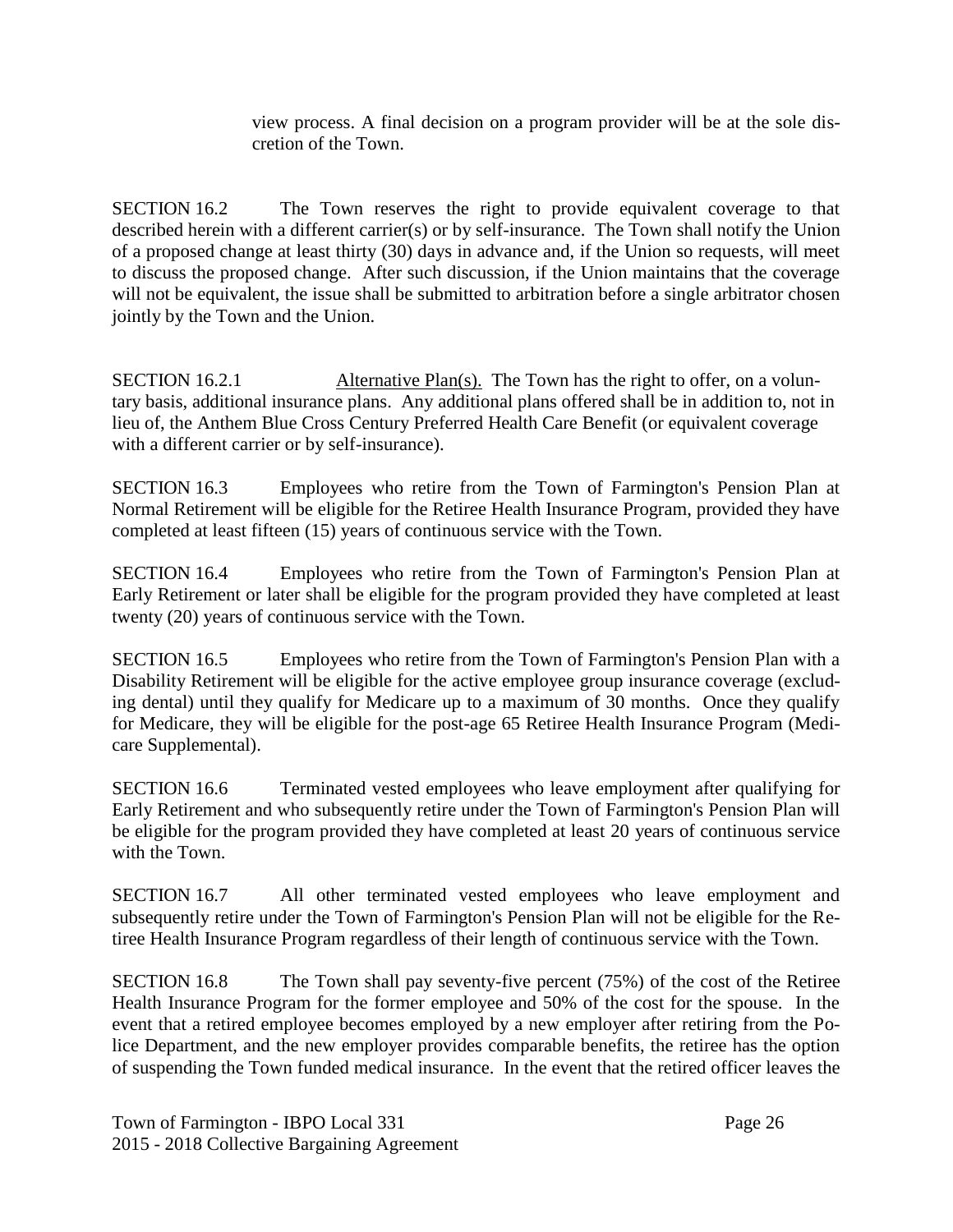employment of a new employer and there is a loss of medical benefits and/or the new employer ceases to provide comparable medical benefits, the medical benefits provided by the Town shall be reinstated effective the first full month following written notice to the Town.

- 16.8.1 Current members of I.B.P.O. will contribute .25% of base pay, on a pre-tax basis, to go towards the Town's portion of retiree medical insurance as defined by Section 16.8 of the I.B.P.O contract. The Town will use these funds to offset the Towns obligations under the Police Retiree Health Insurance Plan.
- 16.8.2 Current members of I.B.P.O. will investigate establishing a fund for the purpose of funding the Retiree portion of medical insurance as defined by Section 16.8 of the I.P.B.O contract.

SECTION 16.9 Employees who qualify for the Town of Farmington's Retiree Health Insurance Program will be eligible for the following coverages:

- 16.9.1 Pre Age 65 Coverage: Employees eligible for the Retiree Health Insurance Program before age 65 will have the same health coverage at retirement as the active employee excluding dental coverage.
- 16.9.2 Post Age 65 Coverage: Employees eligible for the Retiree Health Insurance Program will have the following lifetime health coverages (or their equivalents) at age 65:
	- (1.) Blue Cross 65 High Option Plan
	- (2.) Blue Shield 65 Plan 81
	- (3.) Blue Cross Prescription Drug Rider

SECTION 16.10 An employee who retires on or after the date of implementation of this Agreement shall be permitted to continue participation in the group life insurance program, at the same level of coverage as in effect at the time of retirement, up to age seventy (70). In order to be eligible for this benefit, an individual must retire on normal retirement with at least fifteen (15) years of continuous service with the Town or, on early retirement, with at least twenty (20) years of continuous service with the Town. Terminated vested employees shall not be eligible for retiree life insurance. The cost of retiree life insurance shall be shared equally by the Town and the retiree.

## SECTION 16.11 Health Benefits Cost Containment Provisions

16.11.1 The Town will follow the Anthem Blue Cross Blue Shield Summary Booklet Century Preferred Plan Grievance and External Review Process. However, this agreement shall not modify, abridge, render moot, or otherwise affect any grievances involving Section 16.11 that are pending at the time Agreement is signed.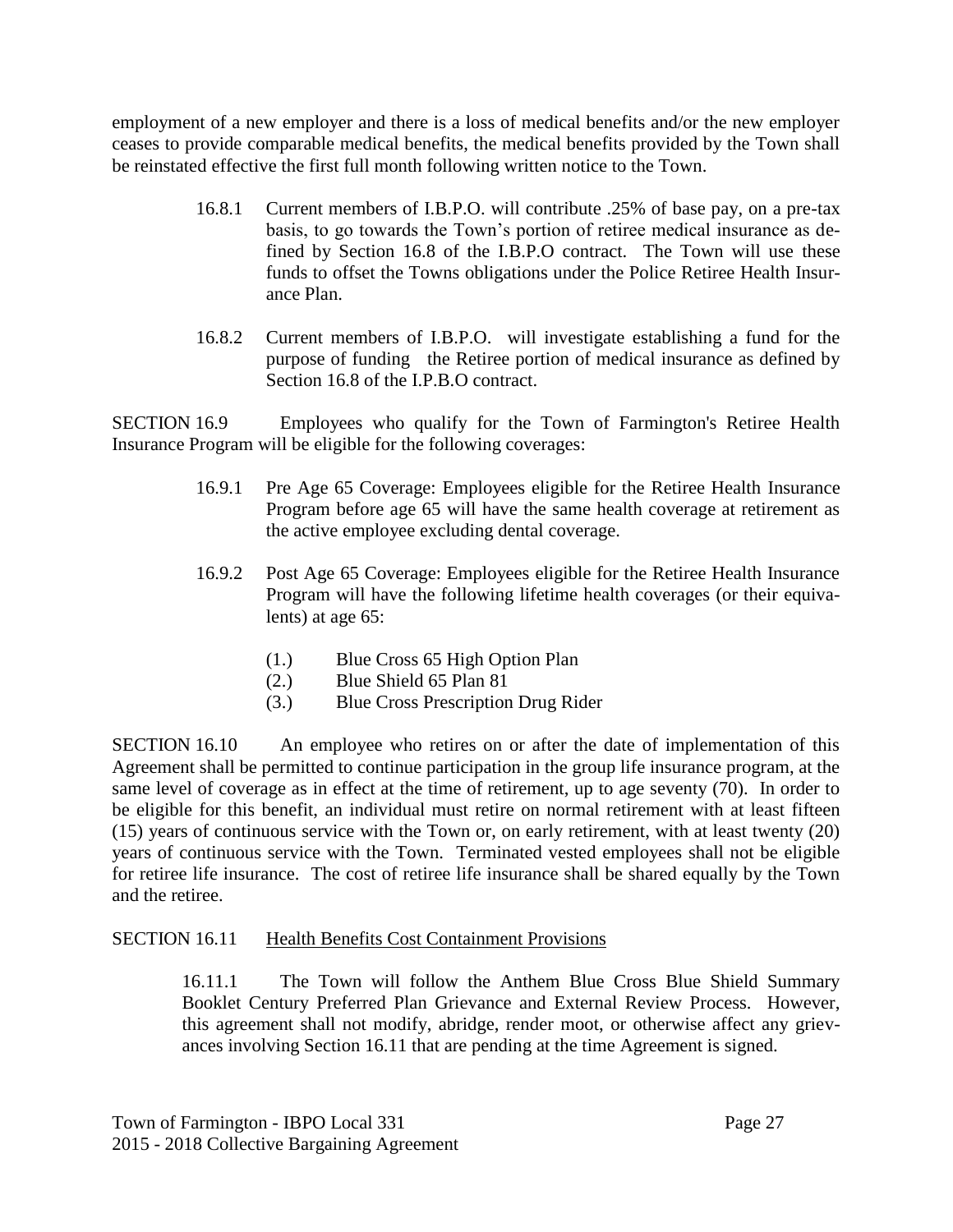16.11.2 The Union and Town agree that in the event the calculated cost for the Anthem PPO plan agreed to in this Contract exceeds the Affordable Care Act Cadillac Tax threshold, as it applies to Police Officers, that the Town and Union agree to make mutually agreed upon changes to the Plan for the purpose of lowering the Plan cost to meet the Cadillac Tax threshold. The Union retains the right to utilize an expert in health insurance or a related field during this negotiation at the Union's expense.

#### **ARTICLE 17 PENSION**

SECTION 17.1 The provisions providing for retirement benefits shall be in accordance with Chapter 51 of the Town Code (formerly Pension Ordinance No. 29) as amended effective January 2012. Pension negotiations shall be conducted separately from contract negotiations.

#### **ARTICLE 18 COURT TIME**

SECTION 18.1 An employee shall receive compensation from the Town for the time spent in court and in traveling to and from court (i) when the employee is summoned to testify in any criminal proceeding or (ii) when an employee is summoned to testify in his capacity as a police officer in a civil action. An employee so summoned during off-duty hours on a regular work day shall be compensated in accordance with Section 7.4. If an employee is required to appear in court under (i) or (ii) above on the employee's day off duty, the employee shall be paid time and one half for the hours worked or a minimum of eight (8) hours at the employee's regular hourly rate of pay, whichever is greater.

#### **ARTICLE 19 RATES OF PAY**

SECTION 19.1 Wage Increases.

For retroactive pay calculations; effective and retroactive from July 1, 2015 to date of signing, all salaries shall be increased by two and one half percent (2.5%).

Upon signing until June  $30<sup>th</sup>$ , 2016 all salaries shall be increased by two and three quarters percent (2.75%).

Effective July 1, 2016, all salaries shall be increased by two and three quarter percent  $(2.75\%)$ .

Effective July 1, 2017, all salaries shall be increased by three percent (3.0%).

Town of Farmington - IBPO Local 331 Page 28 2015 - 2018 Collective Bargaining Agreement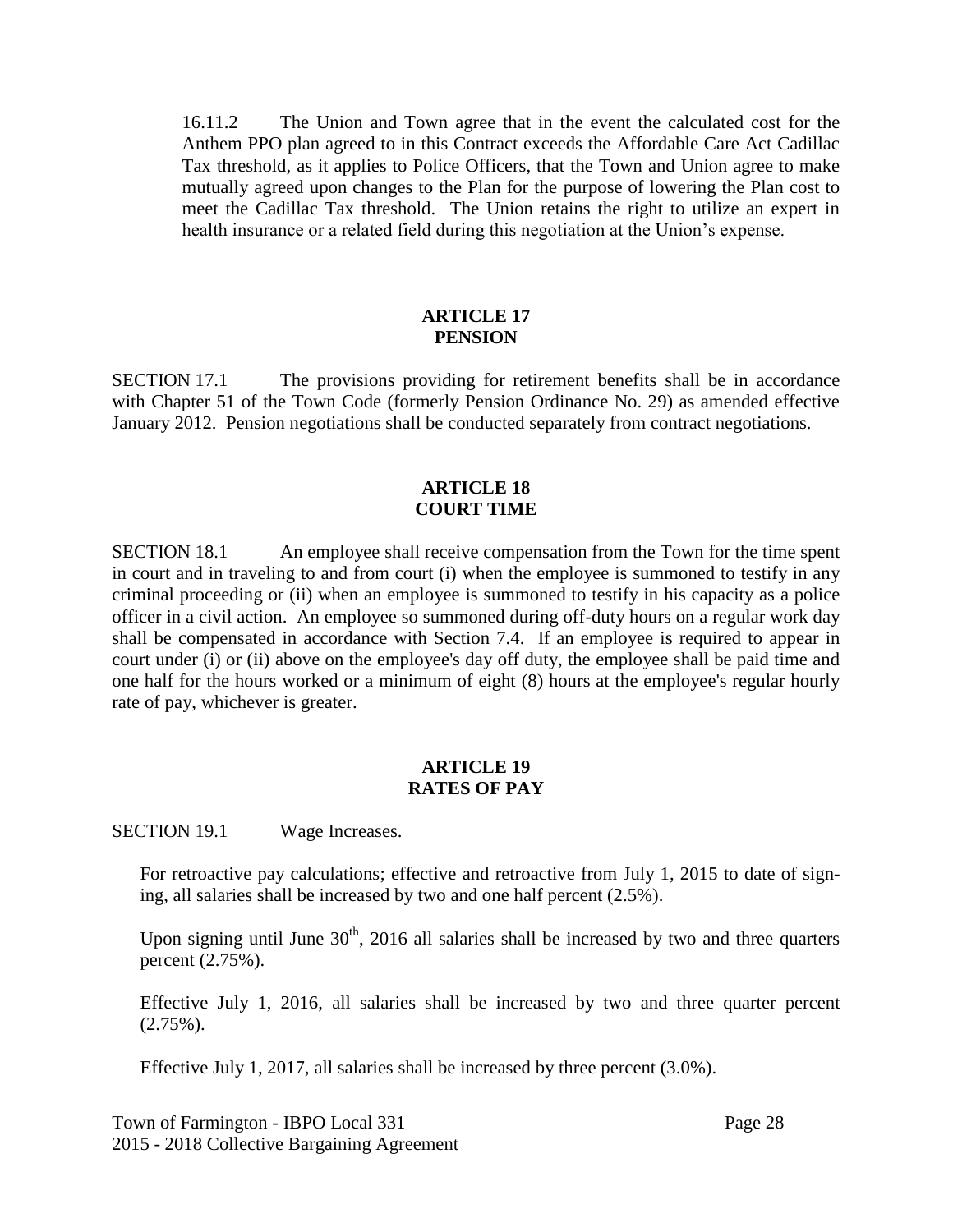The pay schedules are attached hereto as Appendix A and made a part of this Agreement. A newly hired police officer shall advance from the trainee rate to Step 1 upon completion of training at the Municipal Police Training Academy. Progression shall be after one year of satisfactory service in the previous step.

SECTION 19.2 A shift premium of fifty cents (\$.50) per hour shall be paid to each employee working Shift B. A shift premium of seventy-five cents (\$.75) per hour shall be paid to each employee working Shift C.

SECTION 19.3 All members of the various ranks listed in the Pay Schedules shall be paid at a rate in accordance with the amount of service they have in that particular rank, except that any member advanced or promoted to a higher rank shall be paid the next highest rate over that which he was receiving at the lower rank.

SECTION 19.4 Whenever any employee works in a classification higher than his regular classification for a period exceeding thirty (30) consecutive days, such employee shall receive the next higher step in the salary plan for the higher classification during which he so serves for the period exceeding thirty (30) days. Officers temporarily assigned to the Detective Unit on a **one year** rotational basis shall retain their officer status and will not be considered a detective. This temporary assignment will not be considered working out of a normal classification for purposes of this section. Any rotational position shall not be used to supplant detective staffing.

SECTION 19.6 Representatives of the Town and the Union will design and implement a merit bonus system, the main elements of which will require the following:

- 19.6.1 Three (3) years, at a minimum, of accredited service with the Farmington Police Department.
- 19.6.2 A "superior" or analogous rating on his/her annual evaluation.
- 19.6.3 An affirmative recommendation of the Chief of Police.
- 19.6.4 Requalification by the employee each year in order to be eligible for the merit bonus.
- 19.6.5 The merit bonus will be one thousand dollars per qualifying officer not to exceed a total pay out of seven thousand dollars. The top seven performers that meet qualifications will receive the merit bonus. Seniority will be the ruling factor for any tie with the senior officer receiving the one thousand dollar merit bonus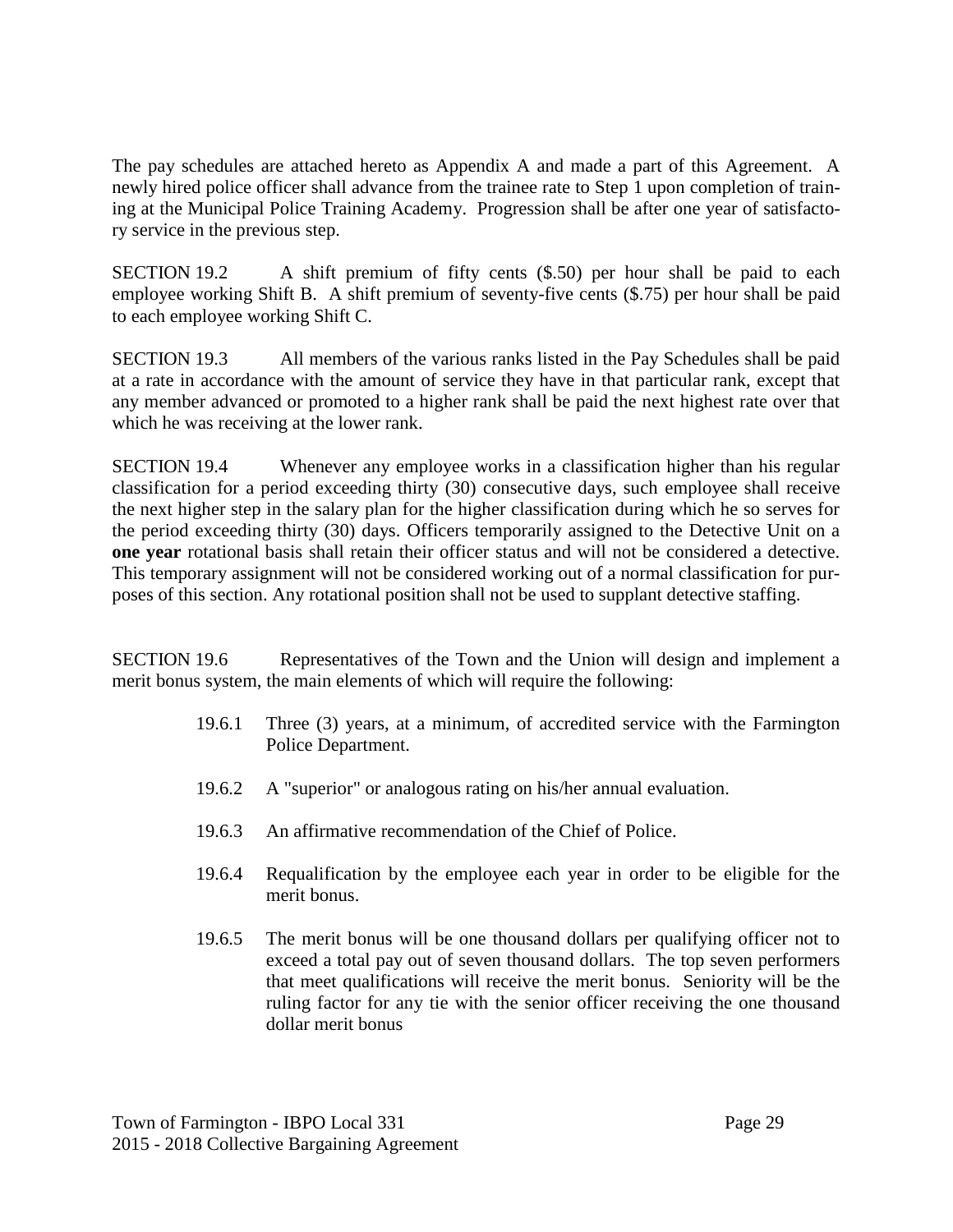#### **ARTICLE 20 GENERAL PROVISIONS**

SECTION 20.1 During the term of this Agreement, the Town shall furnish the Union with an up-to-date department seniority list.

SECTION 20.2 The Town shall give to each employee, and to each new employee when he is hired, a copy of this Agreement and a copy of all department orders and police manuals. At such time as an employee is sworn in under Section 5.3.1 above, the Town shall issue to him an identification card, which when necessary shall be replaced without charge to this employee.

SECTION 20.3 The Town shall designate one bulletin board on the premises of the police department for the purpose of posting notices concerning Union business and activities.

SECTION 20.4 The Town shall, on each second Thursday, distribute to employees their regular payroll checks on a bi-weekly basis. All employees will be required to have direct deposit for their payroll checks.

SECTION 20.5 Each employee shall have the right to review his personnel file upon request to the Chief of Police. An employee shall be notified of any disciplinary material that is placed in the employee's personnel file and if the employee requests a copy of the document, a copy shall be promptly furnished to the employee.

SECTION 20.6 This Agreement along with the police manual and department orders shall be the only documents relating to wages, hours and conditions of employment. If there is an inconsistency between the wording of this Agreement and the wording of the police manual or department orders, the wording of this Agreement shall be controlling.

SECTION 20.7 There shall be no variation, alteration or amendment to this Agreement unless agreed in writing by both parties.

SECTION 20.8 Should a suit for false arrest be filed against any employee arising from his performance of official duties and not resulting from his willful, wanton or unauthorized act, the Town shall provide legal counsel to defend such lawsuit.

SECTION 20.9 Whenever the term "Chief of Police" is used within this Agreement, it shall include his agent.

SECTION 20.10 An employee who is off duty but otherwise in condition to perform properly the duties of an on-duty employee shall be considered as acting in line of duty if such employee acts in a situation requiring police intervention. In such a case police headquarters shall be notified promptly.

SECTION 20.11 Employees shall not smoke within Town Buildings. Employees shall not smoke in Town vehicles.

Town of Farmington - IBPO Local 331 Page 30 2015 - 2018 Collective Bargaining Agreement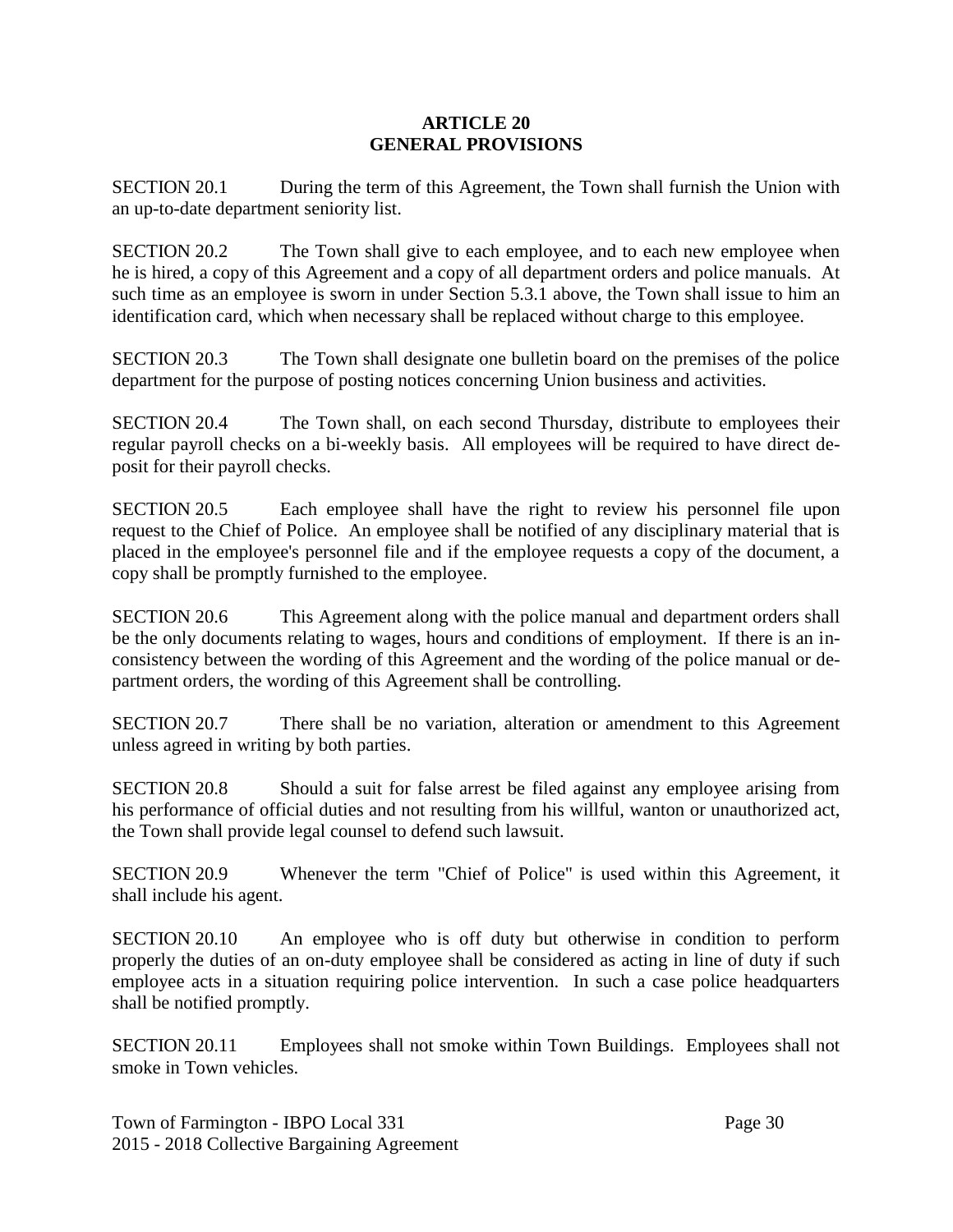SECTION 20.12 Consideration will be given by the Town to providing radios and air conditioning in police cruisers consistent with reasonable energy conservation practices.

SECTION 20.13 Nothing in this Agreement shall restrict an individual's right to be selfemployed or to be employed by someone other than the Town of Farmington Police Department so long as such employment does not create a conflict of interest or could seriously impair the officer's performance in his/her regular duties. The employee shall notify the Chief of Police in writing prior to the employment, outlining the nature and location of the employment, for approval by the Chief.

SECTION 20.14 (a) A female employee shall be granted a reasonable, unpaid leave of absence for a disability resulting from her pregnancy, including an unpaid leave of six weeks subsequent to delivery; (b) a female employee who is disabled as a result of pregnancy shall also be entitled to any disability or leave benefits she may have accrued under terms of this Agreement; (c) upon completing a pregnancy-related disability leave of absence and signifying in writing her intent to return to work, an employee shall be reinstated to her original job or to an equivalent position with equivalent pay and accumulated seniority, retirement, fringe benefits and other service credits; (d) the Town shall make a reasonable effort to transfer a pregnant employee to any suitable temporary position which may be available in any case in which any employee gives written notice of her pregnancy to the Town and the Town or pregnant employee reasonably believes that continued employment in the position held by the pregnant employee may cause injury to the employee or her fetus-an employee must give written notice of her pregnancy in order to be eligible for such transfer to a temporary position; (e) any transfer of a pregnant employee pursuant to this section may be appealed under the provision of Section 46a-51 et seq. of the Connecticut General Statutes.

SECTION 20.15 Tuition Reimbursement. The Town shall reimburse an employee fifty percent of the cost of tuition for courses taken in pursuit of an undergraduate or graduate degree, subject to the following:

- a. The amount of tuition reimbursement is limited to fifty percent (50%) of the maximum in-state tuition cost per credit hour for the State of Connecticut University system. If the tuition cost exceeds this amount, the employee shall be responsible for paying the difference between the cost reimbursed by the Town and the full cost of the tuition.
- b. Tuition reimbursement is limited to tuition costs only. There shall be no reimbursement for other expenses, such as fees, books and supplies.
- c. Courses must be job related. The determination of job-relatedness shall be made by the Chief of Police. Appeal of a decision concerning job-relatedness may be addressed to the Town Manager.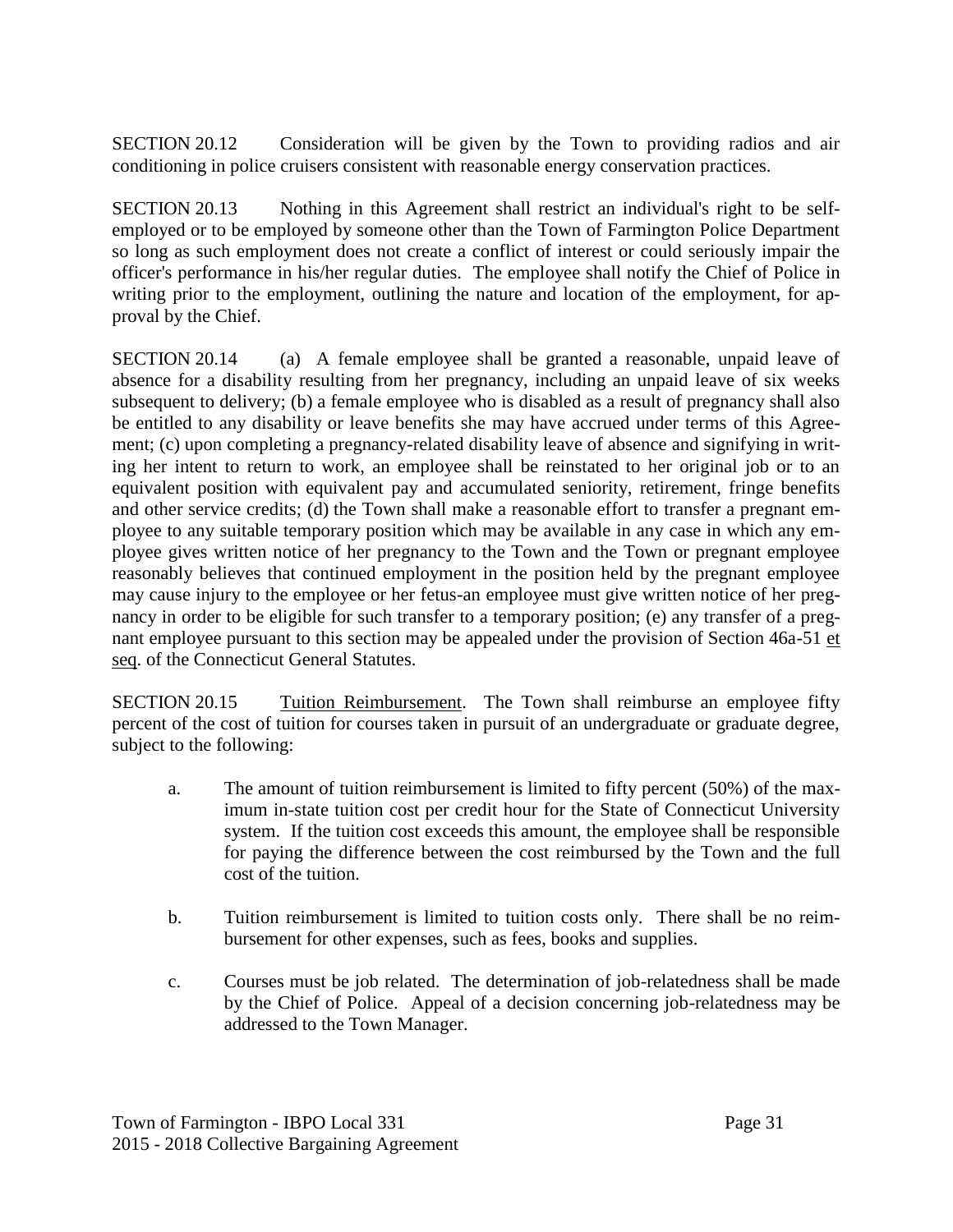- d. Tuition reimbursement shall be made upon successful completion of the course or courses. Successful completion is defined as completing the course or courses and attaining the minimum grade of C or other designation equaling an average rating in each course.
- e. This benefit is available only to full-time employees who have completed the probationary period. This benefit is not available to temporary, seasonal or part-time employees.
- f. This benefit applies only to courses started after the employee's date of hire by the Town.

SECTION 20.16 Effective the first Friday following the signing of the 2003-2006 Agreement, the supervisory position of Corporal will be eliminated from the Police Department organization. The present Corporals will assume the rank of Sergeant. Each such Corporal shall be placed on the step of the Sergeant's salary schedule which is closest to but not less than his base salary as a Corporal. These new Sergeants shall retain their seniority in reference to each other, however they shall be junior to the individual who is the most junior Sergeant when this provision is implemented. The senior Sergeant on each shift will be the shift commander; the junior Sergeant will be the shift supervisor when both Sergeants are working and the shift commander when the senior Sergeant is off duty.

Section 20.17 Non Smoking Policy

New employees hired on or after July 1, 2010 shall refrain from smoking at any time as a condition of employment, provided the contractual requirement of just cause for discipline is applicable to cases of smoking, including:

- (1) corrective measures (such as smoking cessation programs) shall, when deemed necessary, be offered prior to taking disciplinary action;
- (2) any discipline shall be consistently applied and corrective in nature; and
- (3) any disciplinary decision shall take into account factors such as the nature of the offense, the record of the employee, etc.

The Town retains its contractual rights with respect to probationary employees.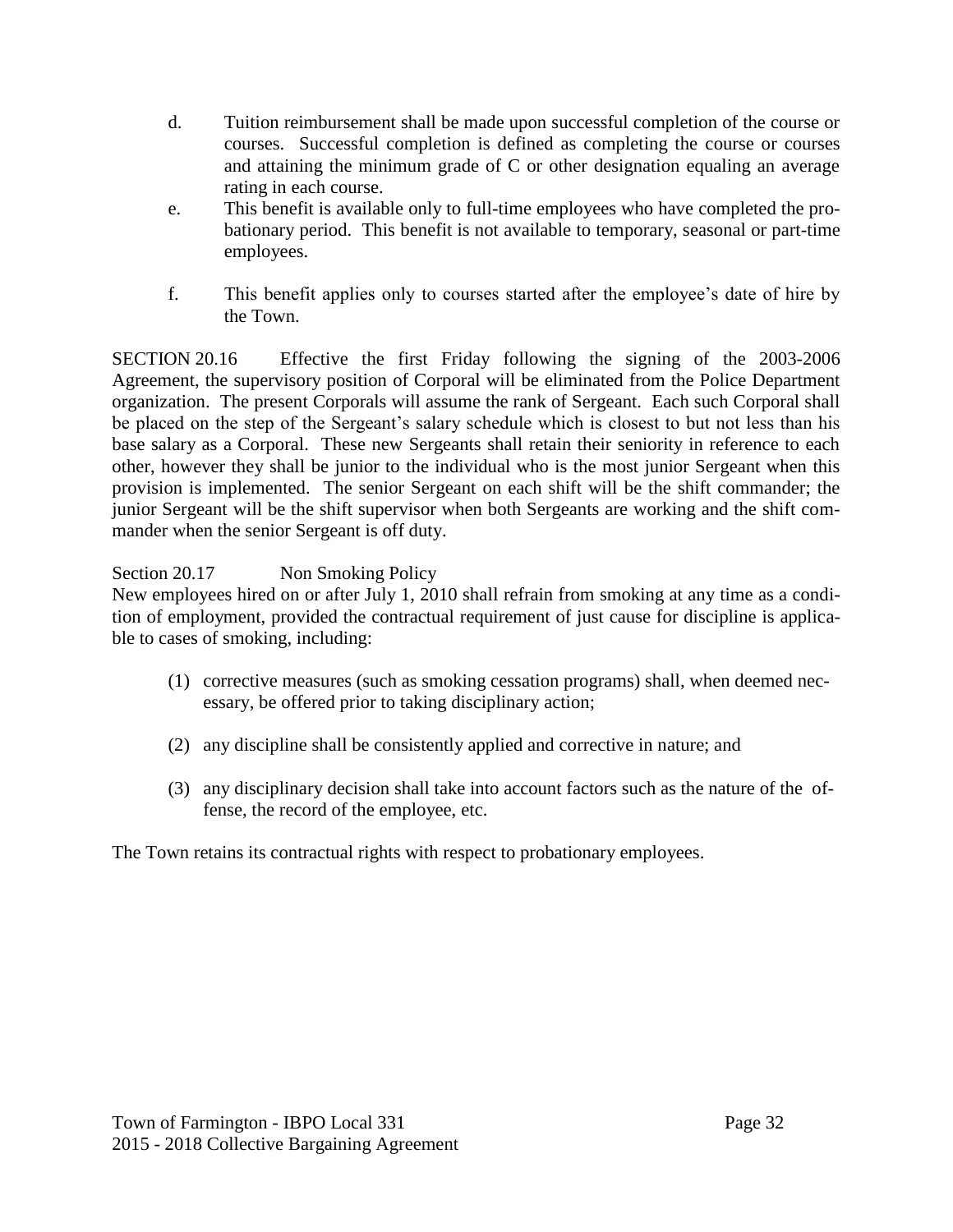#### **ARTICLE 21 PROMOTIONS**

SECTION 21.1 The following shall be the Promotional Procedures for the Farmington Police Department.

- SECTION 21.2 Promotion to Detective.
	- 21.2.1 Eligibility Requirements.
	- 21.2.1.1 Candidates shall either have three (3) years of service as a full-time sworn Police Officer with the Town of Farmington and have earned thirty (30) college credits, or have five (5) years of service as a full-time sworn Police Officer with the Town of Farmington, and
	- 21.2.1.2 Apply for the position and be placed on a promotional list developed under the following procedure:

33.3% Written Test (Test to be selected by the Chief of Police from a source properly accredited so as to be acceptable to the Union).

33.3% Oral Board (Oral Board to consist of outside supervisors one rank or higher than the promotional position).

33.3% Performance Evaluation (Average most recent two (2) years).

Seniority to break a tie.

Promotional list to be maintained for not more than one year.

21.3.2 Selection Process

The top three (3) candidates from SECTION 21.2.1.2 above, shall be submitted to the Chief of Police for his consideration.

The Chief of Police shall recommend to the Town Manager the candidate (from the top three) he believes to be best qualified for the position.

The Town Manager shall make the final selection.

- SECTION 21.3 Promotion to Sergeant.
	- 21.3.1 Eligibility Requirements.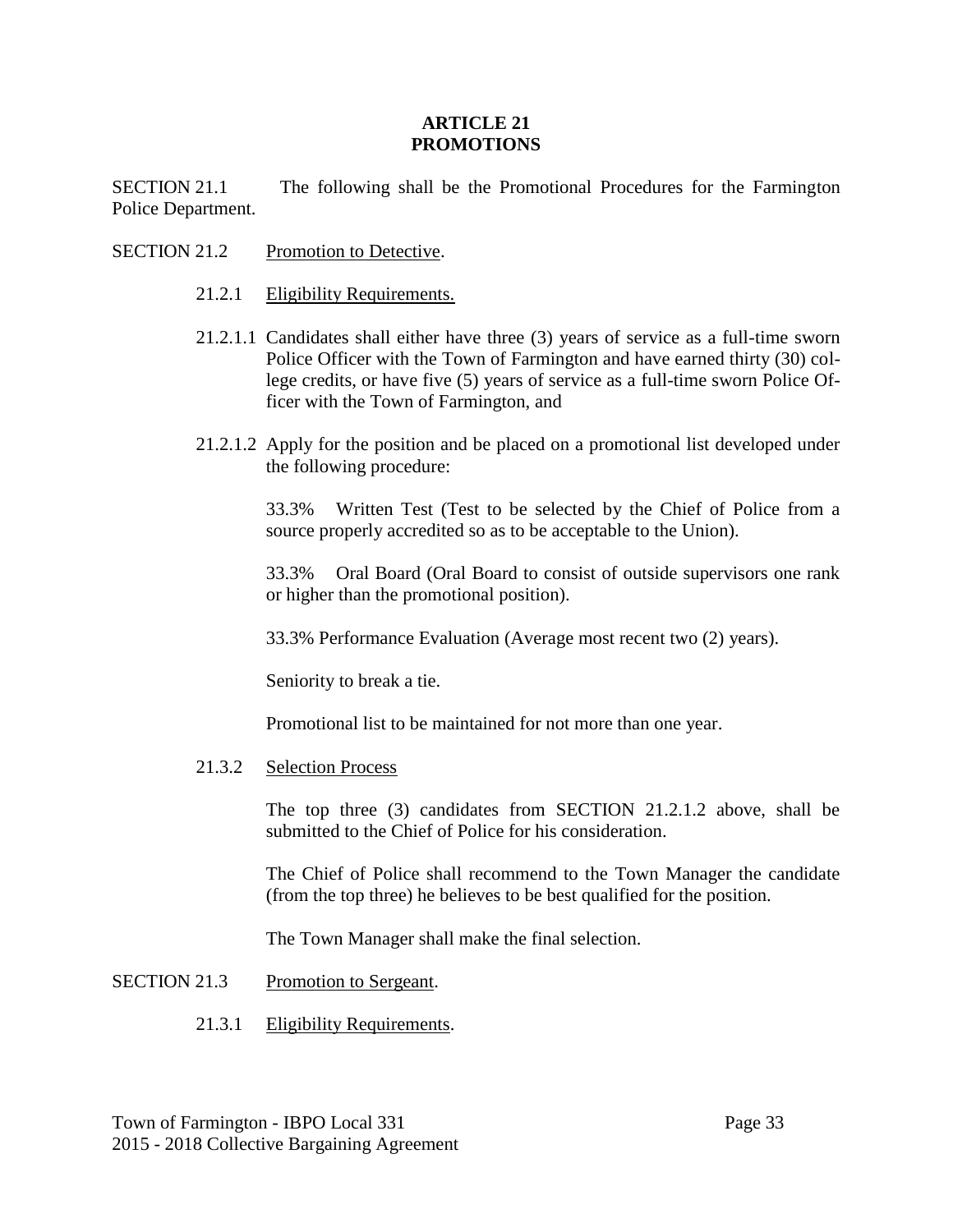- 21.3.1.1 Candidates shall have three (3) years of service as a full-time sworn Police Officer with the Town of Farmington and have earned sixty (60) college credits, and
- 21.3.1.2 Apply for the position and be placed on a promotional list developed under the following procedure:

33.3% Written Test (Test to be selected by the Chief of Police from a source properly accredited so as to be acceptable to the Union).

33.3% Oral Board (Oral Board to consist of outside supervisors one rank or higher than the promotional position).

33.3% Performance Evaluation (Average most recent two (2) years).

Seniority to break a tie.

Promotional list to be maintained for not more than one year.

#### 21.3.2 Selection Process

The top three (3) candidates from SECTION 21.3.1.2 above, shall be submitted to the Chief of Police for his consideration.

The Chief of Police shall recommend to the Town Manager the candidate (from the top three) he believes to be best qualified for the position.

The Town Manager shall make the final selection.

- SECTION 21.4 Promotion to Lieutenant
	- 21.4.1 Eligibility Requirements.

Currently hold the rank of Sergeant and have earned sixty (60) college credits, and

Apply for the position and be interviewed by the Chief of Police.

#### 21.4.2 Selection Process.

The Chief of Police shall recommend to the Town Manager the candidate he believes to be best qualified for the position.

The Town Manager shall make the final selection.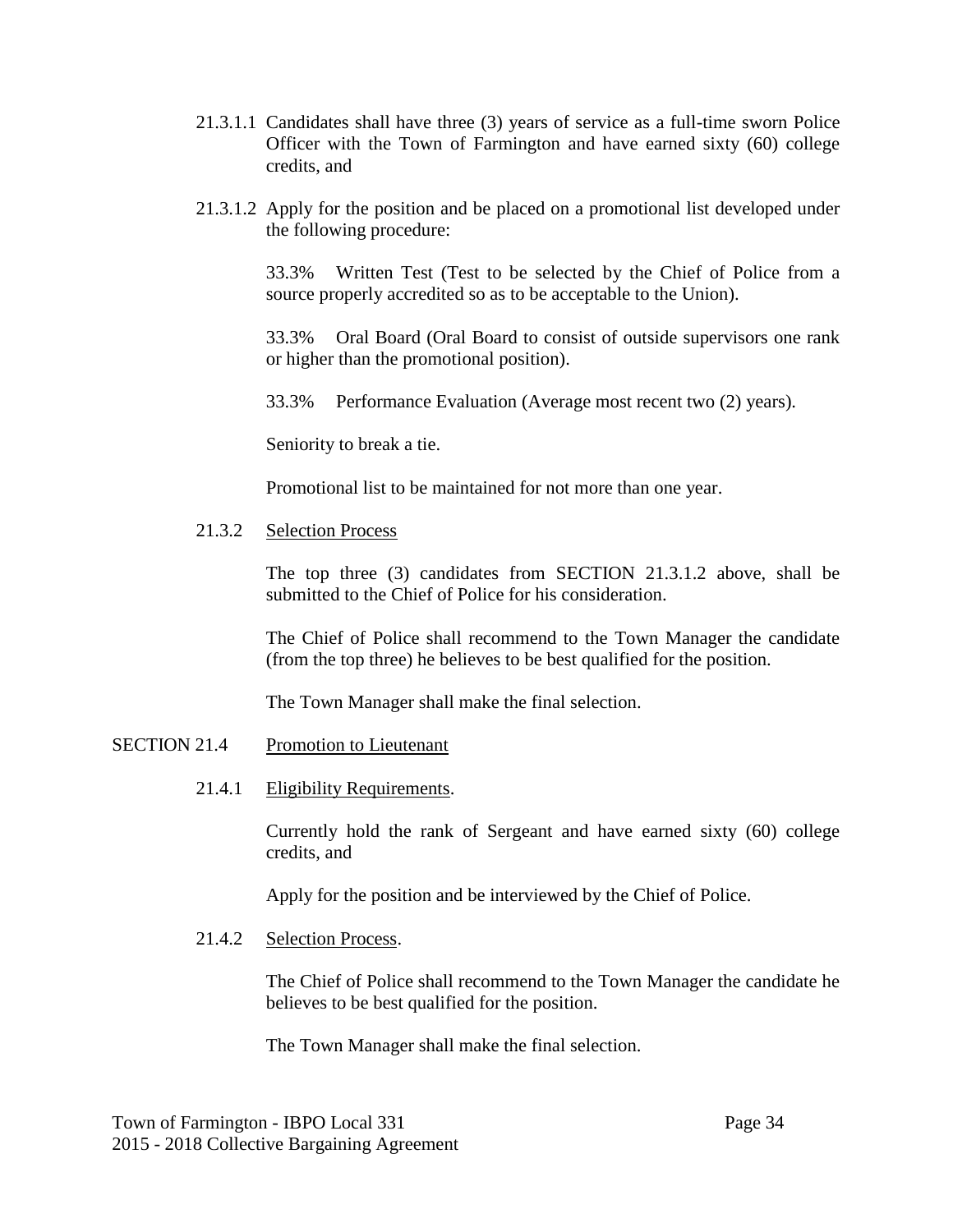#### SECTION 21.5 Promotion to Captain.

#### 21.5.1 Eligibility Requirements

Currently hold the rank of Sergeant or Lieutenant and have a bachelor's degree, and

Apply for the position and be interviewed by the Chief of Police.

## 21.5.2 Selection Process

The Chief of Police shall recommend to the Town Manager the candidate he believes to be best qualified for the position.

The Town Manager shall make the final selection.

#### **ARTICLE 22 SAVINGS CLAUSE**

SECTION 22.1 If any article or any section of this Agreement is declared invalid for any reason, such declaration of invalidity shall not affect the other articles and sections or portions thereof, which shall be valid.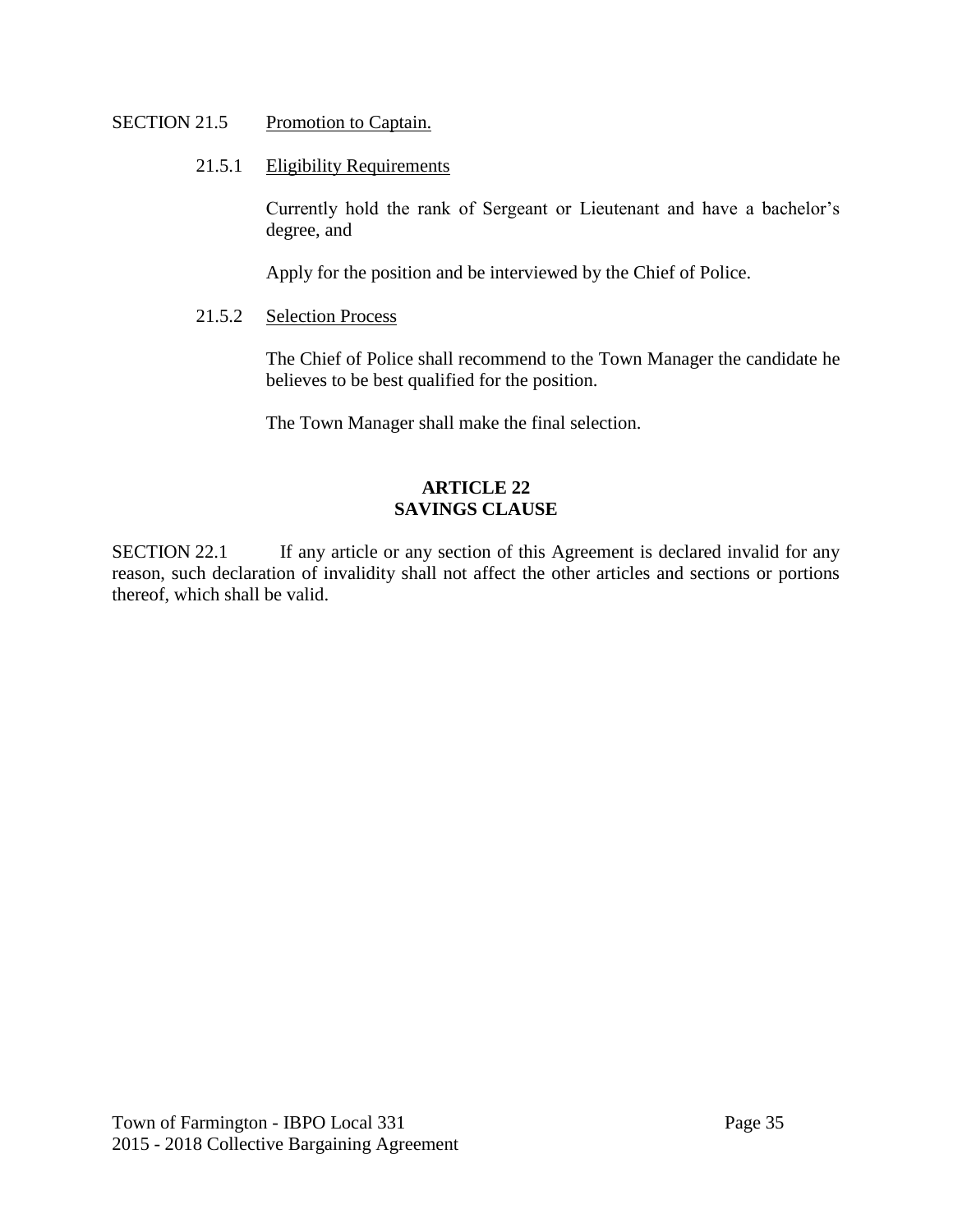#### ARTICLE 23 DURATION

SECTION 23.1 This Agreement is effective July 1, 2015. The Agreement shall remain in effect until June 30, 2018 and thereafter shall continue in effect from year to year excep<sup>t</sup> that it may be amended effective at the date of expiration by one party giving notice to the other parties no later than one hundred fifty (150) days prior to the expiration date of intentions to amend the Agreement. Within ten (10) days of receipt of such notice by either party, <sup>a</sup> conference shall be held between the Town and the Union for the purpose of such amendment. **ARTICLE 23**<br>
DURATION<br>
DURATION<br>
DURATION<br>
Effect until June 30, 2018 and thereafter shall continue in effect from year to year ex<br>
may be amended effective at the date of expiration by one party giving notice to the o<br>

SECTION 23.2 IN WITNESS WHEREOF, the parties have hereunto caused to be set their respective hands and seals this  $\mathcal{A}(\rho)$  day of  $\mathcal{A}(\rho)$ , 2016.

> THE INTERNATIONAL BROTHERHOOD OF POLICE OFFICERS, LOCAL NO. 331

 $\frac{\partial}{\partial \alpha}$  /26/16

By S51. Sans Barley

President

 $\n By \n   
\n Kathleen A. Eagen\n   
\n (1 \n   
\n   
\n (2 \n   
\n   
\n (4 \n   
\n   
\n (5 \n   
\n   
\n (4 \n   
\n   
\n (5 \n   
\n   
\n (5 \n   
\n   
\n (6 \n   
\n   
\n (7 \n   
\n   
\n (8 \n   
\n   
\n (9 \n   
\n   
\n (10 \n   
\n   
\n (11 \n   
\n$ 

Town Manager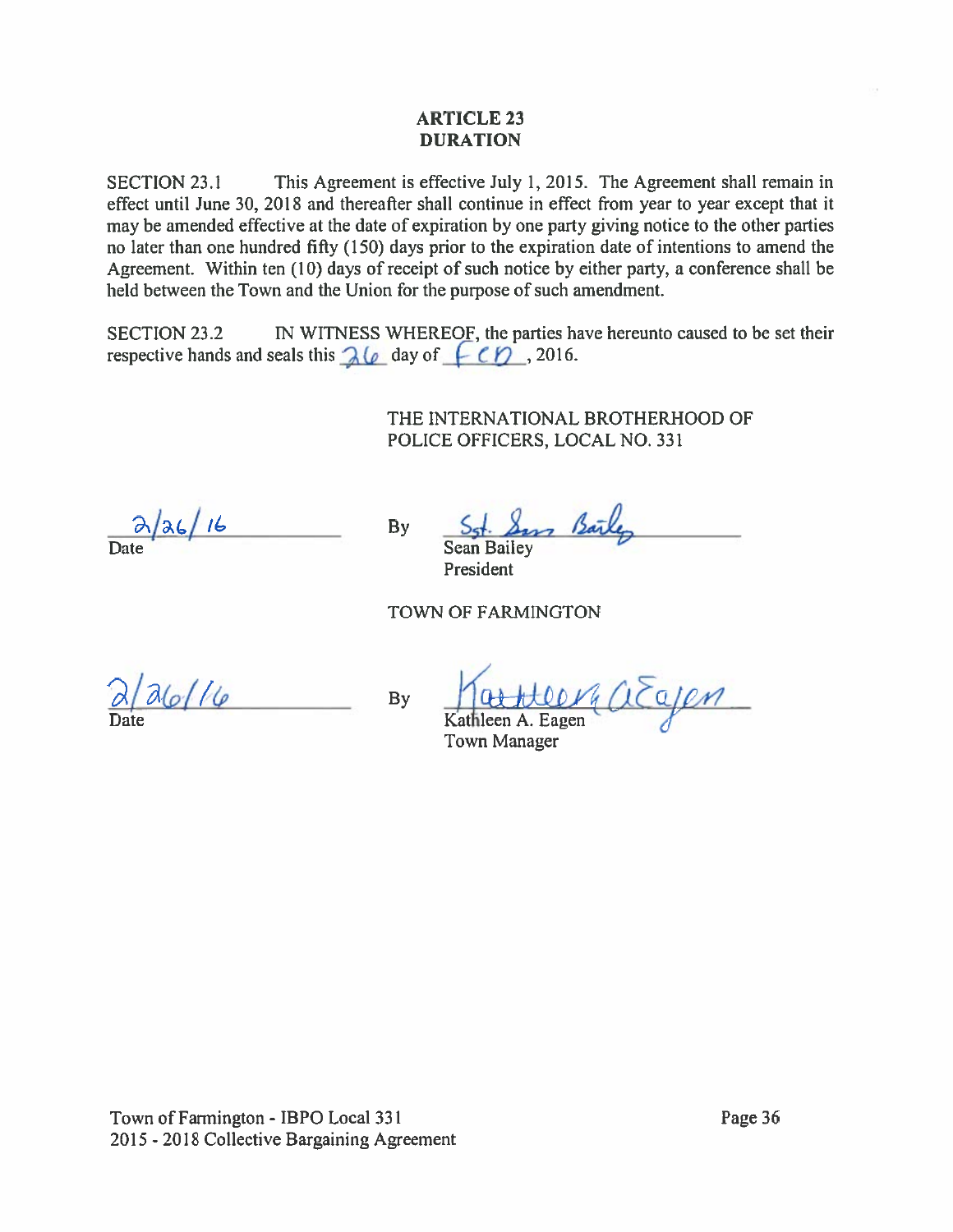## **APPENDIX A PAY SCHEDULES**

| July 1, 2015 - June 30, 2016 |                |              |                |              |                         |           |                         |            |
|------------------------------|----------------|--------------|----------------|--------------|-------------------------|-----------|-------------------------|------------|
|                              | <b>Trainee</b> | 1            | $\overline{2}$ | 3            | 4                       | 5         | 6                       | <b>Max</b> |
| Police Officer               | \$62,027       | \$64,540     | \$67,155       | \$69,872     | \$72,702                | \$75,643  | \$78,709                | \$81,896   |
|                              |                |              |                |              |                         |           |                         |            |
|                              |                |              | <b>Hire</b>    | $\mathbf{1}$ | $\overline{2}$          | 3         | $\overline{\mathbf{4}}$ | <b>Max</b> |
| Detective                    |                |              | \$76,660       | \$79,330     | \$82,378                | \$84,393  | \$86,465                | \$88,601   |
| Sergeant                     |                |              | \$81,983       | \$86,086     | \$88,193                | \$90,380  | \$92,637                | \$94,919   |
| Lieutenant                   |                |              | \$88,707       | \$93,139     | \$95,428                | \$97,790  | \$100,237               | \$102,712  |
|                              |                |              |                |              |                         |           |                         |            |
|                              | Hire           | $\mathbf{1}$ | $\overline{2}$ | 3            | $\overline{\mathbf{4}}$ | 5         | 6                       | <b>Max</b> |
| <b>MACO</b>                  | \$49,620       | \$51,634     | \$53,723       | \$55,897     | \$58,163                | \$60,516  | \$62,969                | \$65,518   |
|                              |                |              |                |              |                         |           |                         |            |
|                              |                |              |                |              |                         |           |                         |            |
| July 1, 2016 - June 30, 2017 |                |              |                |              |                         |           |                         |            |
|                              | <b>Trainee</b> | $\mathbf{1}$ | $\mathbf{2}$   | 3            | $\overline{\mathbf{4}}$ | 5         | 6                       | <b>Max</b> |
| Police Officer               | \$63,733       | \$66,315     | \$69,001       | \$71,793     | \$74,701                | \$77,724  | \$80,874                | \$84,148   |
|                              |                |              |                |              |                         |           |                         |            |
|                              |                |              | Hire           | $\mathbf{1}$ | $\overline{2}$          | 3         | 4                       | <b>Max</b> |
| Detective                    |                |              | \$78,768       | \$81,512     | \$84,644                | \$86,714  | \$88,843                | \$91,038   |
| Sergeant                     |                |              | \$84,238       | \$88,453     | \$90,619                | \$92,866  | \$95,185                | \$97,529   |
| Lieutenant                   |                |              | \$91,146       | \$95,700     | \$98,052                | \$100,479 | \$102,994               | \$105,536  |
|                              |                |              |                |              |                         |           |                         |            |
|                              | <b>Hire</b>    | 1            | $\overline{2}$ | 3            | 4                       | 5         | 6                       | <b>Max</b> |
| <b>MACO</b>                  | \$50,985       | \$53,054     | \$55,200       | \$57,434     | \$59,762                | \$62,180  | \$64,700                | \$67,319   |
|                              |                |              |                |              |                         |           |                         |            |
|                              |                |              |                |              |                         |           |                         |            |
| July 1, 2017 - June 30, 2018 |                |              |                |              |                         |           |                         |            |
|                              | <b>Trainee</b> | $\mathbf{1}$ | $\overline{2}$ | 3            | $\overline{\mathbf{4}}$ | 5         | 6                       | <b>Max</b> |
| Police Officer               | \$65,645       | \$68,305     | \$71,071       | \$73,947     | \$76,942                | \$80,055  | \$83,300                | \$86,673   |
|                              |                |              |                |              |                         |           |                         |            |
|                              |                |              | <b>Hire</b>    | 1            | $\overline{2}$          | 3         | 4                       | <b>Max</b> |
| Detective                    |                |              | \$81,131       | \$83,957     | \$87,183                | \$89,316  | \$91,508                | \$93,769   |
| Sergeant                     |                |              | \$86,765       | \$91,106     | \$93,337                | \$95,652  | \$98,040                | \$100,455  |
| Lieutenant                   |                |              | \$93,880       | \$98,571     | \$100,994               | \$103,494 | \$106,083               | \$108,702  |
|                              |                |              |                |              |                         |           |                         |            |
|                              | Hire           | $\mathbf{1}$ | $\mathbf{2}$   | 3            | $\overline{\mathbf{4}}$ | 5         | $\bf 6$                 | <b>Max</b> |
| <b>MACO</b>                  | \$52,514       | \$54,646     | \$56,856       | \$59,157     | \$61,555                | \$64,046  | \$66,641                | \$69,339   |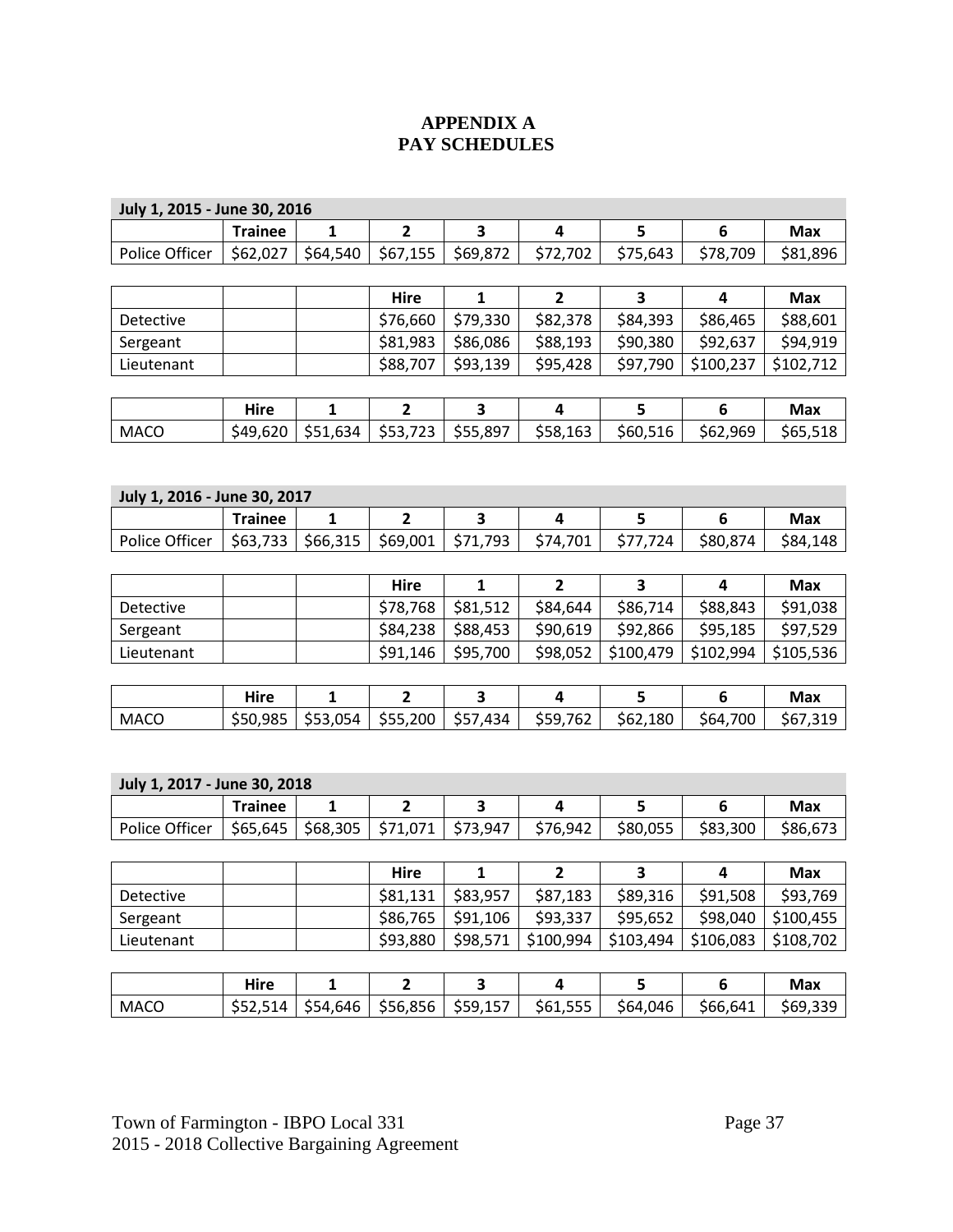#### **APPENDIX B CONTRACT EXAMPLES**

## **Section 6.8.1 Detective**

Example #1. Detective #1 is assigned on call duty from 7am on Monday until 7am the following Monday. During this time Detective #1 is called into work on Wednesday from 9pm to 11pm. Detective #1 is then called into work on Saturday from 1pm to 7pm. For this week Detective #1 would receive 4 hours at time  $1 \frac{1}{2}$  their rate of pay for being on call for the week which would compensate Detective #1 for the callback on Wednesday from 9pm to 11pm. Detective #1 would then be compensated 6 hours at 1 ½ their rate of pay for the callback on Saturday from 1pm to 7pm.

Example #2. Detective #1 is assigned on call duty from 7am on Monday until 7am the following Monday. During this time Detective #1 is called into work on Tuesday from 6pm until 2am the following Wednesday (8 hour callback) For this week Detective #1 would receive 4 hours at 1 ½ their rate of pay for being on call and an additional 4 hours at  $1\frac{1}{2}$  their rate of pay as a result of the 8 hour callback.

Example #3. Detective #1 is assigned on call duty from 7am on Monday until 7am the following Monday. During this time Detective #1 is not called in. Detective #1 would receive 4 hours at 1 ½ their rate of pay for being on call.

# **Section 6.14 FTO**

Example #1. Field Training Officer 1 works a 7am to 3pm shift and is assigned a recruit officer for Field Training. FTO 1 then works a 3pm to 7pm overtime assignment in which he is not acting as a Field Training Officer. In addition to their pay for their regular duty assignment FTO 1 would be paid 1 hour at straight time (FTO Pay) and 4 hours at 1 ½ their rate of pay for their overtime assignment.

Example #2. FTO 1 works 7am to 11am and is assigned a recruit officer for Field Training during this time. FTO 1 leaves at 11am and the recruit is assigned to FTO 2 for Field Training from 11am to 3pm. In addition to their pay for the shift worked both FTO 1 and FTO 2 would each be paid ½ hour at straight time (FTO Pay).